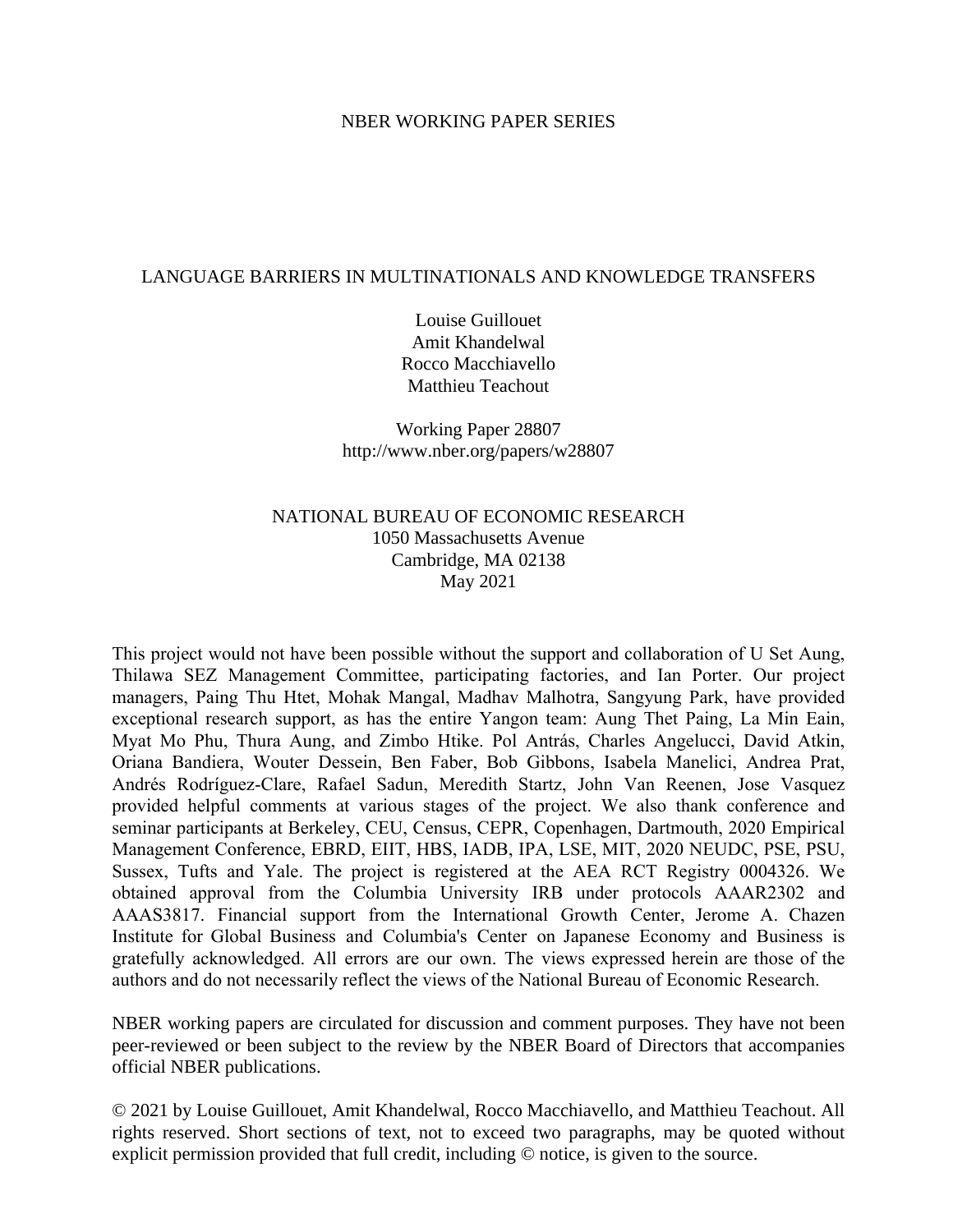Language Barriers in Multinationals and Knowledge Transfers Louise Guillouet, Amit Khandelwal, Rocco Macchiavello, and Matthieu Teachout NBER Working Paper No. 28807 May 2021 JEL No. F0,F23,L20

# **ABSTRACT**

A distinct feature of MNCs is a three-tier organizational structure: foreign managers (FMs) supervise domestic managers (DMs) who supervise production workers. Language barriers between FMs and DMs could impede transfers of management knowledge. We develop a model in which DMs learn general management by communicating with FMs, but communication effort is non-contractible. These conditions generate sub-optimal communication within the MNC. If communication is complementary with language skills, the planner could raise welfare by subsidizing foreign language acquisition. We experimentally assess the validity of the general skills and the complementarity assumptions in Myanmar, a setting where FMs and DMs communicate in English. The first experiment examines the general skills assumption by asking prospective employers at domestic firms to rate hypothetical job candidates. They value candidates with both higher English proficiency and MNC experience, a premium driven, in part, by frequent interactions with FMs. The second experiment examines the complementarity assumption by providing English training to a random sample of DMs working at MNCs. At endline, treated DMs have higher English proficiency, communicate more frequently with their FMs, are more involved in firm management, and perform better in simulated management tasks. Organizational barriers within MNCs can thus hinder knowledge transfers and lead to an underinvestment in English relative to the social optimum.

Louise Guillouet Columbia University lg2905@columbia.edu

Amit Khandelwal Graduate School of Business Columbia University Uris Hall 606, 3022 Broadway New York, NY 10027 and NBER ak2796@columbia.edu

Rocco Macchiavello Management Department London School of Economics London United Kingdom and CEPR R.Macchiavello@lse.ac.uk

Matthieu Teachout International Growth Centre London mrt2138@columbia.edu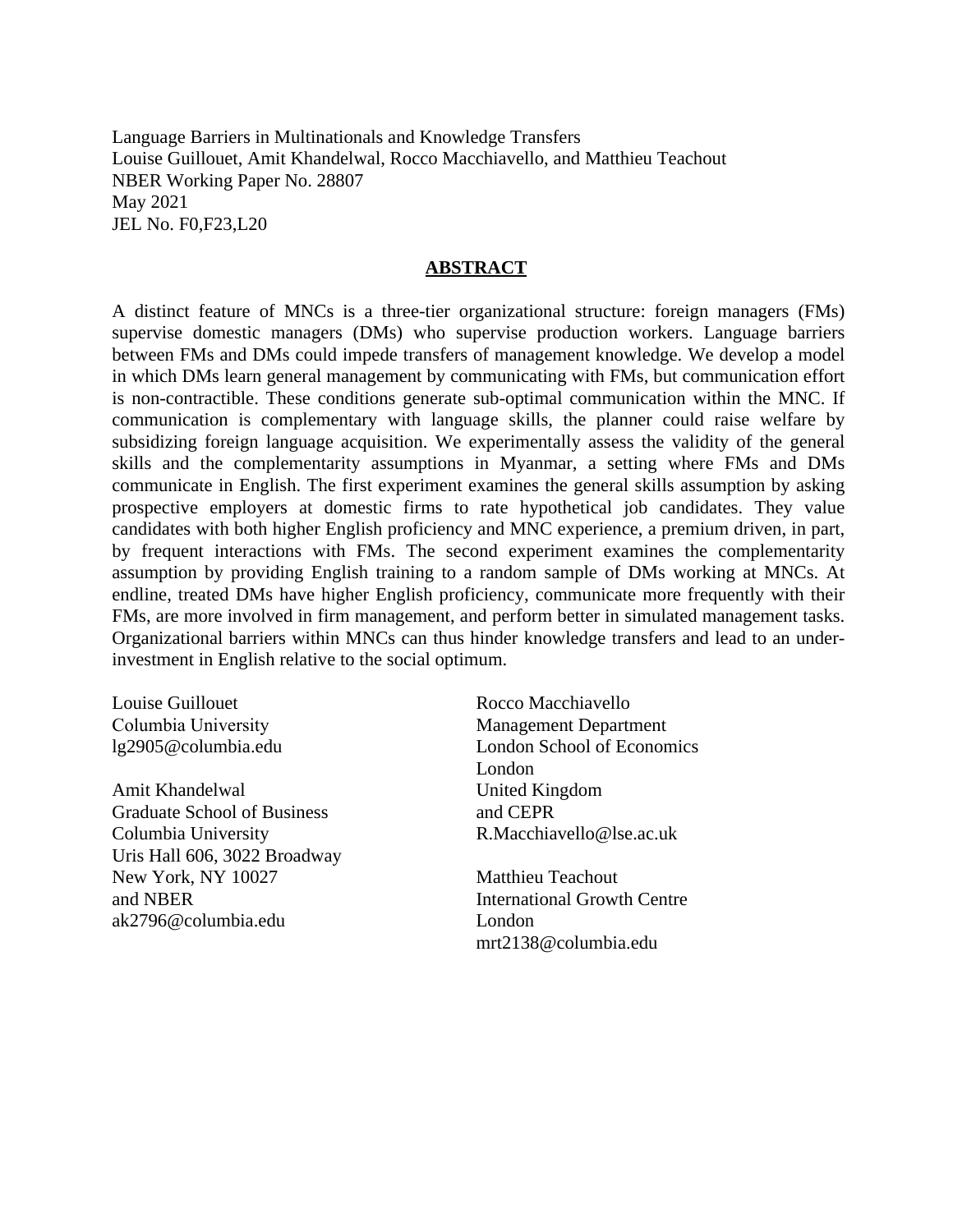# **1 Introduction**

Developing countries routinely offer subsidies to attract multinational companies (MNCs) with the hope of generating positive spillovers for the rest of the economy. While some studies detect evidence of the latter, others do not (see [Harrison and Rodriguez-Clare 2010](#page-34-0) for a review). The uneven empirical support suggests that beneficial spillovers are not automatic, and that policymakers might have to consider complementary policies to fully realize potential spillovers from MNCs. A transfer of knowledge from MNCs to domestic firms and workers is the initial spark for spillovers. This paper documents that language barriers within MNCs can be an important friction limiting this initial knowledge transfer–and thus the potential for spillovers–and examines under which conditions a government intervention is justified.

A distinct feature of MNC organizational structures is that a subsidiary is typically led by experienced foreign managers (FMs) who supervise less-experienced domestic middle managers (DMs), who in turn supervise domestic production workers. In these firms, communication between an FM and a DM often occurs in a language that is not native to at least one layer. In our setting–MNCs operating in Myanmar–communication occurs in English, a non-native language for both layers. Tailored surveys reveal that DMs' English proficiency is low on average and that language barriers are an impediment to learning from FMs. Language acquisition and communication, however, are costly activities, and a certain level of language barriers would be expected within a MNC, even when firms and employees invest in the privately optimal level of language training.

In this paper, we ask under what conditions private incentives to invest in English knowledge diverge from the social optimum and examine whether these conditions arise in our context. We first formulate a model in which a DM learns management–a skill that is tacit and hard-to-codify [\(Polanyi 1966,](#page-35-0) [Gibbons and Henderson 2012\)](#page-33-0)– by communicating with an FM. Following a standard assumption within organizational economics, we assume that the amount, and content, of communication between the FM and DM is non-contractible (e.g., [Crawford and Sobel 1982,](#page-33-1) [Dessein 2002](#page-33-2) and, for an approach closer to our model, [Dewatripont and Tirole 2005\)](#page-33-3). This "within MNCs" contractual friction, which we take to be a realistic feature of the workplace, leads to under-supply of communication between organizational layers when the knowledge acquired through communication with the FM is a *general skill*. In those circumstances, the planner would like to intervene to reduce communication frictions between FMs and DMs to boost knowledge transfers. The noncontractibility of communication within organizations, however, prevents the planner from targeting directly the market failure. Instead, we consider one practical policy instrument to bring the decentralized equilibrium closer to the socially efficient level of communication: subsidizing language acquisition. A necessary condition for the planner to be able to partially correct the inefficiency by subsidizing English acquisition is that communication is *complementary* with language ability.<sup>1</sup>

<sup>&</sup>lt;sup>1</sup>We take it for granted that a common language improves efficiency as shown in, for instance, [Cremer et al. 2007'](#page-33-4)s model of optimal language design ("code") inside an organization and lab experiments (e.g., [Selten and Warglien](#page-35-1) [2007\)](#page-35-1). To focus on how non-contractible communication within an MNC hinders the initial transfer of knowledge, we deliberately abstract from productivity spillovers to workers and other firms. For the same reason, we also abstract from imperfections in the market for language training as a general skill (e.g., [Acemoglu and Pischke 1998\)](#page-31-0).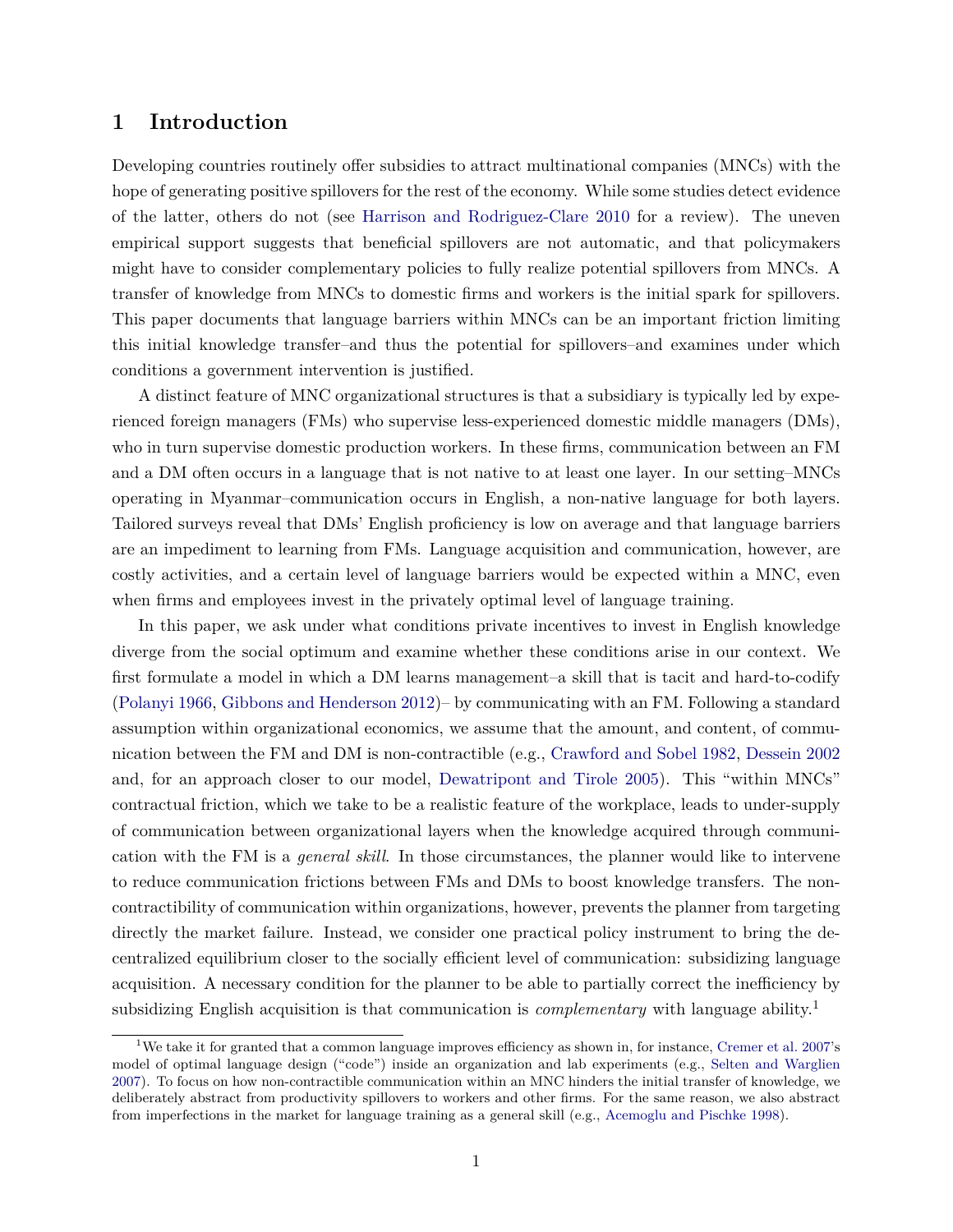We explore the validity of the *general skills* and *complementarity* assumptions through two experiments. The first protocol examines whether the management knowledge learned through communication at MNCs is a general skill valued by other employers. We recruit a sample of 51 experienced human-resource managers who work at domestic firms to rate hypothetical resumes of job applicants for a general management position. In a first block of questions, HR managers are shown pairs of resumes that vary randomly in applicant characteristics. HR managers place a premium on applicants with English knowledge, MNC experience, and particularly value applicants with both characteristics. We explore the mechanisms driving this premium through a second rating exercise. In this second block, HR managers rate applicants with advanced English proficiency and MNC work experience according to their hypothetical answers to interview questions. We randomly vary how frequently the applicant reports interacting with their FM, how involved they are in management, and how frequently they use Microsoft Office (a hard skill). Applicants with frequent interactions with FMs are offered wages as high as those offered to applicants with the hard skill.<sup>2</sup> These findings support the assumption that frequent communication with FMs allows DMs to learn general management knowledge that is valued by the domestic labor market.

The second experiment explores the complementarity between communication and English proficiency. We contracted with a leading English language training provider in Yangon to offer a 48-hour English training course free of charge to a random sample of DMs employed at 27 MNCs operating at Myanmar's largest Special Economic Zone. At endline, treated DMs' English skills, as measured by a tailored test, improve relative to control. Several results support the complementarity assumption: treated DMs report having more frequent communication and interactions with FMs (but not with other DMs), having a higher (hypothetical) willingness to pay to spend additional time interacting with FMs (but not with other DMs) and being more involved in the management of personnel. These outcomes are self-reported and tracking actual changes in job performance is complicated because DMs perform a wide range of tasks at the MNCs. To overcome this measurement challenge, we design a standardized management exercise that simulates the organizational structure of an MNC. An English-speaking enumerator acting as a "FM" provides instructions to a DM to manage a packaging task. The task is a randomly drawn vector of steps that place specific items in a precise order and packaged in a certain way. The DM then manages two enumerators (who have no English knowledge) acting as production workers ("PWs") to complete the task. The "PWs" supervised by treatment DMs complete their assigned task faster with no differences in mistakes–i.e., achieve higher performance–relative to control DMs. Treatment DMs, however, ask more questions and end up spending *more* time communicating with the "FM". This supports the complementary assumption.

The final section explores additional survey evidence and back-of-envelope calculations that

 $2A$  potential concern is that HR managers in domestic firms might perceive these candidates to be better selected, rather than having directly benefited from frequent communication with FMs in their previous jobs. A third response option regarding frequency of communication, which explains that the applicant was supposed to interact frequently with the FM, but did not for exogenous reasons, allows us to test for this possibility. We find no evidence for a potential selection effect.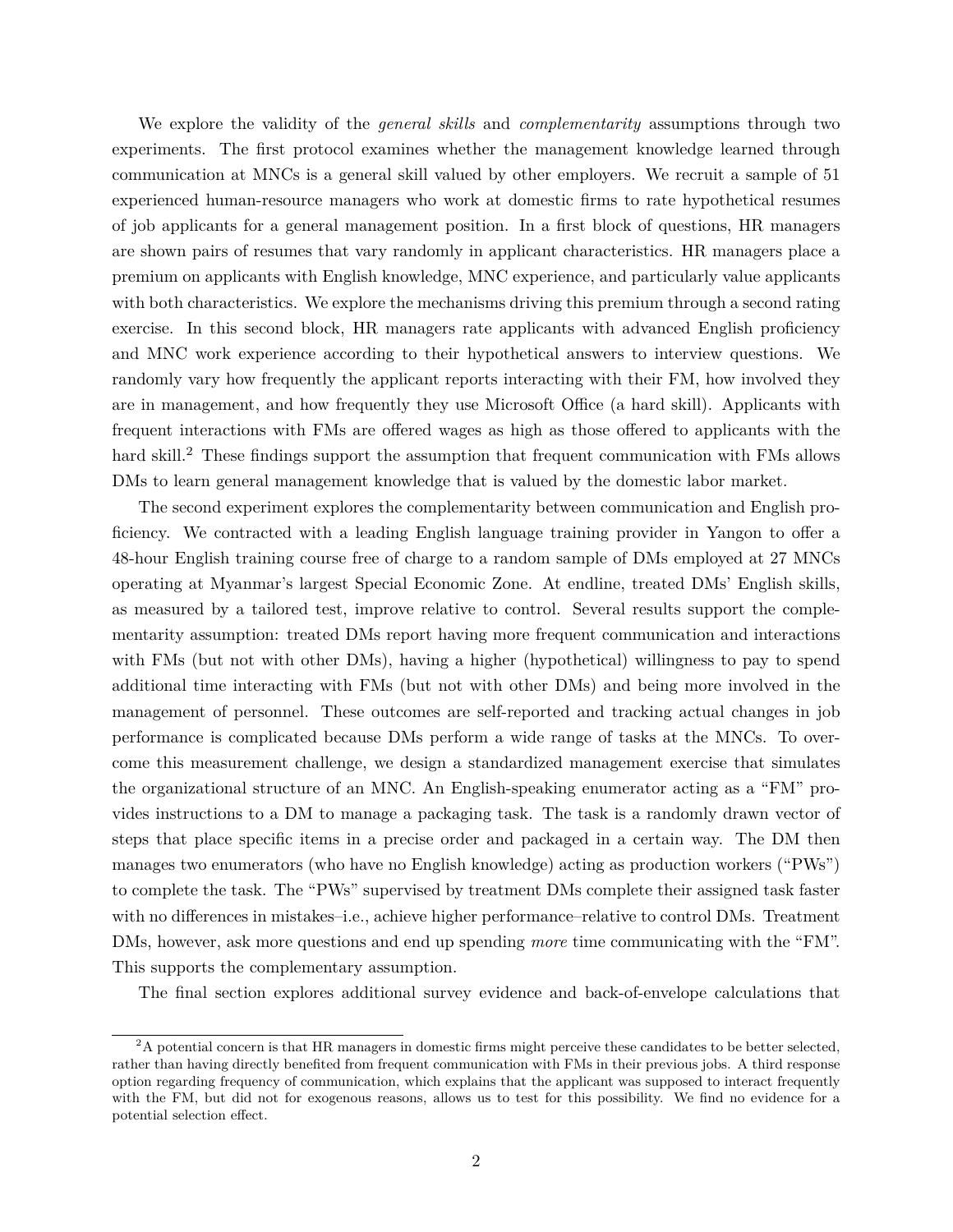supports a key assumption of the model–the non-contractible nature of communication–and the additional conditions justifying the use of language subsidies as a policy instrument. These additional conditions appear to be relevant in our context, thus justifying an intervention. It is worth emphasizing, however, that the particular language training we offered is unlikely to be the most cost effective intervention to raise English proficiency since foreign languages are more effectively learned at a younger age [\(Dixon et al. 2012\)](#page-33-5) and there might be additional imperfections in the market for language training.

Our project explores the conditions for policy intervention in Myanmar, but we believe that such conditions would arise in other contexts.<sup>3</sup> The adoption of English as the corporate lingua franca is increasingly common [\(Economist 2014\)](#page-33-6), particularly outside Anglophone countries. Additionally, recent decades have seen a sharp rise in South-South FDI flows, e.g., the surge of Chinese investments in Africa [\(Hanson 2012\)](#page-34-1). Language barriers could be an important impediment to knowledge transfers in these contexts, as well. In contrast, when middle-managers are bilingual–which is more likely to be satisfied in high human capital countries or host countries with shared ties with the MNC country–language may be a smaller barrier and the rationale for policymakers to intervene diminishes (as predicted by our model).

Our main contribution is to emphasize that organizational frictions within MNCs can impede the initial source of knowledge transfers necessary for spillovers from FDI. In doing so, we connect two separate but related strands of the literature. Multinationals are a key source of technology and knowledge (e.g., [Keller and Yeaple 2013,](#page-34-2) [Yeaple 2013\)](#page-35-2) and drive a large share of world trade [\(Bernard et al. 2018\)](#page-32-0). For this reason, a large literature seeks to understand the consequences of FDI on developing countries; see the comprehensive survey by [Harrison and Rodriguez-Clare](#page-34-0) [\(2010\)](#page-34-0) and the recent review by [Keller](#page-34-3) [\(2021\)](#page-34-3). These studies typically focus on spillovers from MNCs to domestic firms and workers, for example through supply-chain linkages (e.g., [Aitken and](#page-31-1) [Harrison 1999,](#page-31-1) [Javorcik 2004,](#page-34-4) [Abebe et al. 2018\)](#page-31-2) or through wages (e.g., [Balsvik 2011,](#page-32-1) [Poole 2013\)](#page-35-3). Systematic evidence for positive FDI spillovers has proven elusive. One possibility, overcome by [Alfaro-Ureña et al.](#page-32-2) [\(2019\)](#page-32-2) is that measurement and identification challenges make spillovers difficult to detect. A second possibility is that contextual factors, like those explored in this paper, might influence the likelihood that FDI generate positive spillovers for the host economy.

A separate literature has analyzed the internal organizational structures of MNCs; see the survey by [Antràs and Rossi-Hansberg](#page-32-3) [\(2009\)](#page-32-3). [Antràs et al.](#page-32-4) [\(2006\)](#page-32-4) model the formation of cross-country hierarchical production teams with less skilled workers specialized in production and more skilled workers specialized in problem solving (see also [Caliendo and Rossi-Hansberg 2012\)](#page-33-7). [Antràs et al.](#page-32-5) [\(2008\)](#page-32-5) argue that MNCs create a layer of middle managers in host countries to reduce the costs of transmitting knowledge across borders. Unlike this literature, which builds on [Garicano](#page-33-8) [\(2000\)](#page-33-8) model's of hierarchies, we focus on the inefficiency arising from the non-contractibility of communi-

 ${}^{3}$ Language is an important driver of trade and FDI flows. A robust empirical finding is that shared language ties facilitate trade [\(Rauch and Trindade 2002,](#page-35-4) [Head et al. 2010,](#page-34-5) [Melitz and Toubal 2014\)](#page-35-5). A survey article by [Blonigen](#page-32-6) [and Piger](#page-32-6) [\(2014\)](#page-32-6) argues that common language is *ceteris paribus* associated with a two-fold increase in FDI flows, a magnitude that vastly exceeds the responsiveness to tax exemptions.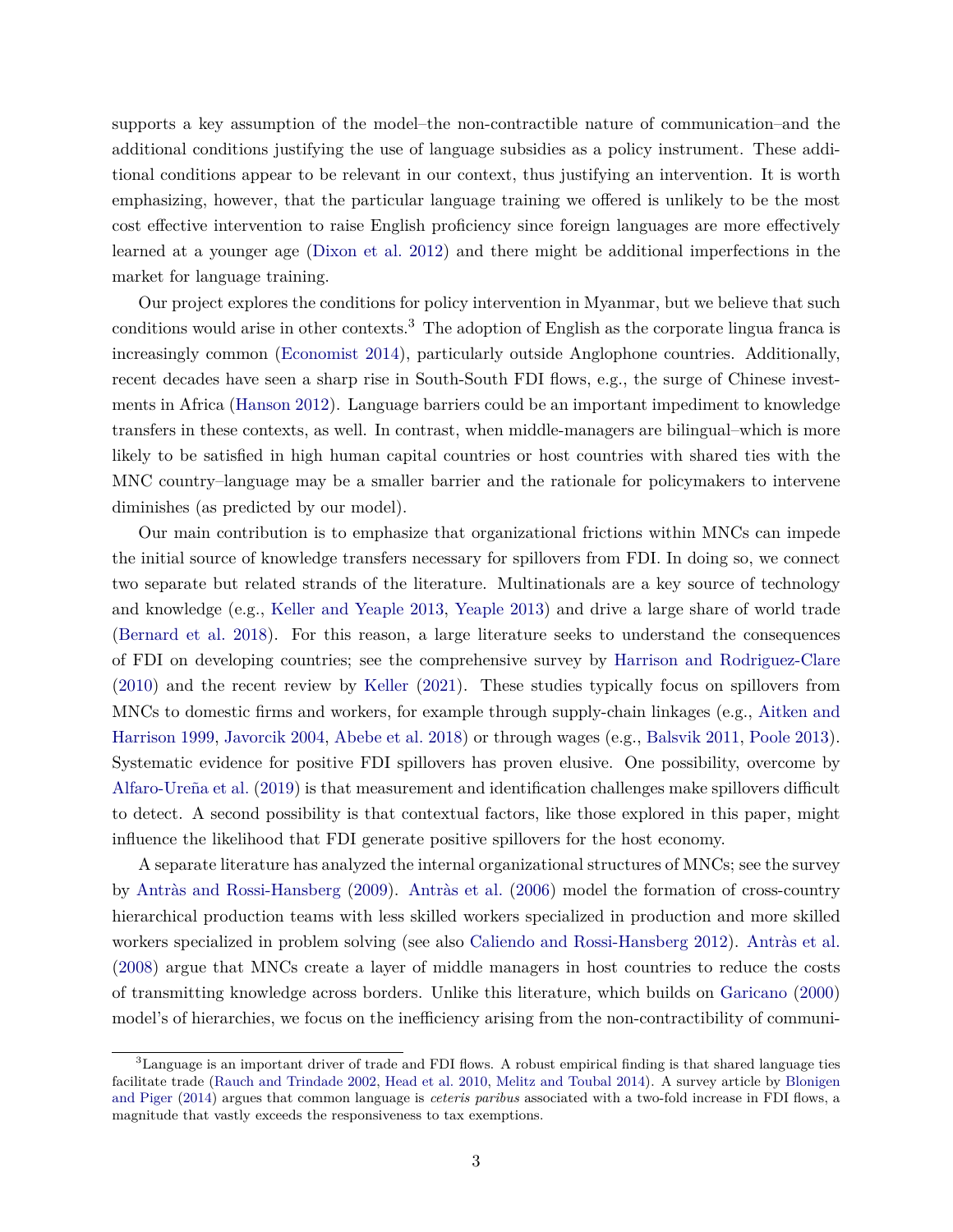cation.<sup>4</sup> Relatedly, [Keller and Yeaple](#page-34-2) [\(2013\)](#page-34-2) also argue that because knowledge embedded within MNCs is difficult to codify, offshore production requires communication between headquarters and foreign affiliates. The efficiency losses from language barriers could also rationalize the cross-border MNC technological frictions typically assumed in quantatitive models (e.g., [Arkolakis et al. 2018\)](#page-32-7).<sup>5</sup>

Our paper also contributes to the literature on management practices (e.g., [Bloom and Van Reenen](#page-33-9) [2007,](#page-33-9) [Bloom et al. 2012b\)](#page-32-8). Two findings from this literature motivate our work. First, firm performance correlates with the quality of management practices and multinational firms are better managed [\(Bloom and Van Reenen 2007,](#page-33-9) [Bloom et al. 2016\)](#page-33-10). Second, management practices diffuse slowly because they are hard to codify and transmit [\(Gibbons and Henderson 2012\)](#page-33-0). Rather than offering explicit management consulting or training interventions (e.g., [Bloom et al. 2012a,](#page-32-9) [Mac](#page-34-6)[chiavello et al. 2015,](#page-34-6) [Alfonsi et al. 2020\)](#page-32-10), our paper argues that management can be learned from direct interactions *within* an organization. Recent studies have also studied management knowledge transfers *between* firms. [Cai and Szeidl](#page-33-11) [\(2017\)](#page-33-11) find large impacts of business networks on firm performance in China; [Giorcelli](#page-34-7) [\(2019\)](#page-34-7) find large impacts on Italian firms that sent managers to the U.S. for management training; [Bai et al.](#page-32-11) [\(2021\)](#page-32-11) examine the role of supplier networks and labor mobility in fostering knowledge spillovers in the Chinese auto-industry; [Bisztray et al.](#page-32-12) [\(2018\)](#page-32-12) document knowledge spillovers in importing along managerial networks.

The paper is structured as follows. Section [2](#page-5-0) describes the setting and facts that motivate the model and experiments. Section [3](#page-11-0) describes the model. Section [4](#page-16-0) describes the resume experiment that tests the "general skills" assumption in the model. Section [5](#page-21-0) describes the language experiment that tests for the "complementarity" assumption in the model. Section [6](#page-28-0) discusses other model's assumptions and the rationale for policy intervention. Section [7](#page-31-3) concludes.

# <span id="page-5-0"></span>**2 Setting & Motivating Evidence**

This section describes our setting and the evidence that motivates the research design.

## **2.1 Setting**

Following a military coup in 1962, Myanmar spent nearly five decades isolated from global trade and foreign investment. Beginning in 2010, the military-backed government agreed to transition towards democratic rule, and a few years later, the country initiated economic reforms to reintegrate into the global economy by removing trade barriers and implementing new regulations to

<sup>&</sup>lt;sup>4</sup>Contracting problems and informational barriers have been shown to be important constraints to trade (e.g., [Macchiavello and Morjaria 2015,](#page-34-8) [Startz 2021\)](#page-35-6) and arguably could also inhibit knowledge transfers, particularly in low income countries (see [Atkin and Khandelwal 2020](#page-32-13) for a review). We focus on within-firm interactions and highlight the role of non-contractible communication and language barriers in limiting transfers of management knowledge. [Atkin et al.](#page-32-14) [\(2017\)](#page-32-14) show that technology adoption can be slowed by communication frictions within the firm (but due to incentive problems, not language barriers).

 $5$ The management literature has also examined language barriers within MNCs (see the recent survey by [Tenzer](#page-35-7) [et al. 2017\)](#page-35-7). One line of study is the choice of the company's lingua franca exemplified in the cases of Japanese companies adopting English: Rakuten [\(Neeley,](#page-35-8) [2017\)](#page-35-8) or more recently, Honda. Our project, instead, takes the language of communication as given and studies the problem from the policymaker's perspective.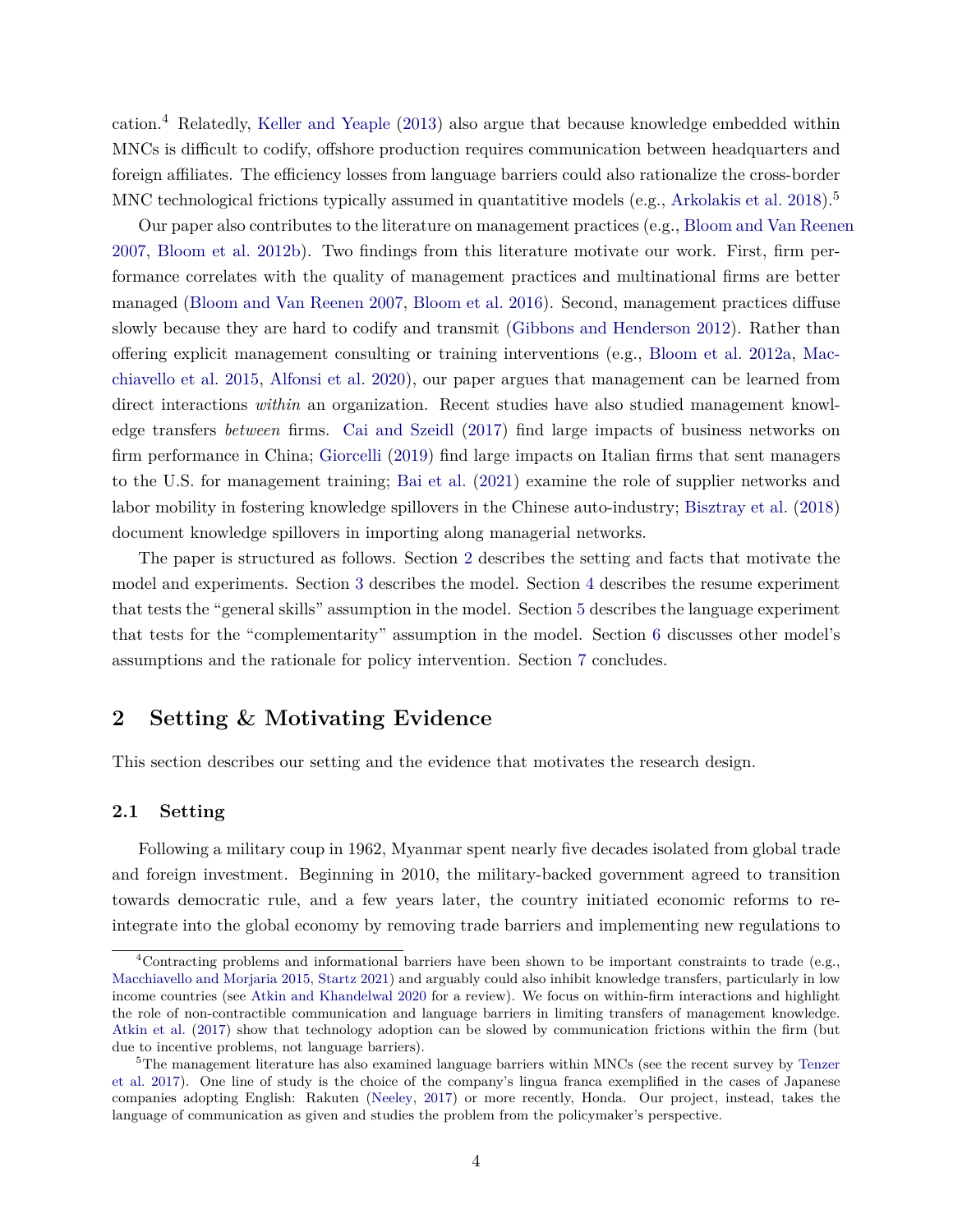attract FDI. These reforms have been successful and average annual FDI inflows between 2010 and 2019 was \$2.5 billion compared to just \$0.4 billion in the previous decade. Roughly 90% of flows originate from East and South-East Asia.<sup>6</sup>

The 2014 Special Economic Zone (SEZ) Law was a key component of the economic reforms and it established the regulatory framework that governs the country's SEZs. Much of our analysis focuses on firms operating in the country's main zone, Thilawa SEZ, which opened in September 2015. Firms at Thilawa receive the typical benefits associated with SEZs: tax breaks, duty drawbacks on imports used for exports, and high-quality infrastructure (roads, easy access to a wet and dry port, electricity, and water). In 2018, there were 45 MNCs with operations at the SEZ. Japanese MNCs are the largest investors, followed by Singaporean, Thai, Chinese, European/American and Korean MNCs. The MNCs span a wide range of sectors, including chemicals, distribution, electronics, garments, logistics, machinery, and metals (see Figure [A.1\)](#page-52-0).

## **2.2 Timeline**

Our data come from tailored worker and firm surveys conducted between Summer 2018 and Summer  $2020$ .<sup>7</sup> In 2018, we conducted a survey of 400 domestic managers (DMs) at 30 MNCs.<sup>8</sup> A consistent definition of a "manager" is not straightforward because the firms span many sectors and managers span many tasks (e.g., production supervisors, human-resource managers, purchasing agents, and so forth). Piloting revealed that individuals earning over \$200/month, the income-tax reporting threshold in Myanmar, is a plausible objective metric to identify DMs at each company. This survey assessed language proficiency in English and in the original foreign language of the company, and asked about DMs' communication and interactions with FMs. We simultaneously conducted a firm-level survey by asking the HR managers questions about FMs' language skills and learning frictions at the company.

In January 2019, we designed the language experiment protocol and recruited 27 MNCs to participate.<sup>9</sup> We surveyed 298 DMs at these firms by phone to collect baseline outcomes and their scheduling preferences for the language training. When we refer to the "baseline survey", we refer to both the 2018 in-person survey and the phone survey from January 2019. We then periodically surveyed participants by phone throughout the duration of the treatment and beyond. In January 2020, we started administering the endline survey, testing participants on language and asking about communication within the firm.<sup>10</sup> The in-person endline was interrupted in March 2020 due

<sup>6</sup>Calculations from World Development Indicators, WB Open Data and Myanmar's Directorate of Investment and Company Administration.

<sup>&</sup>lt;sup>7</sup>We supplement these surveys with administrative data collected by the SEZ, when available.

<sup>&</sup>lt;sup>8</sup>The 30 firms who agreed to participate had on average 141.4 employees. The 15 firms who did not participate were smaller, with on average 60.1 employees.

<sup>9</sup>Of the three firms who did not participate, one is a large Chinese MNC who uses Mandarin as their lingua franca and would not have valued the English training, and the other two Japanese firms had an average employee size of 94.5.

 $10$ Throughout the project, we attempted to survey FMs with limited success. We did conduct interviews and language tests for 23 FMs. Anticipating a low response rate, we use summary statistics from the survey of FMs as motivating facts, and designed the project to not require their active participation.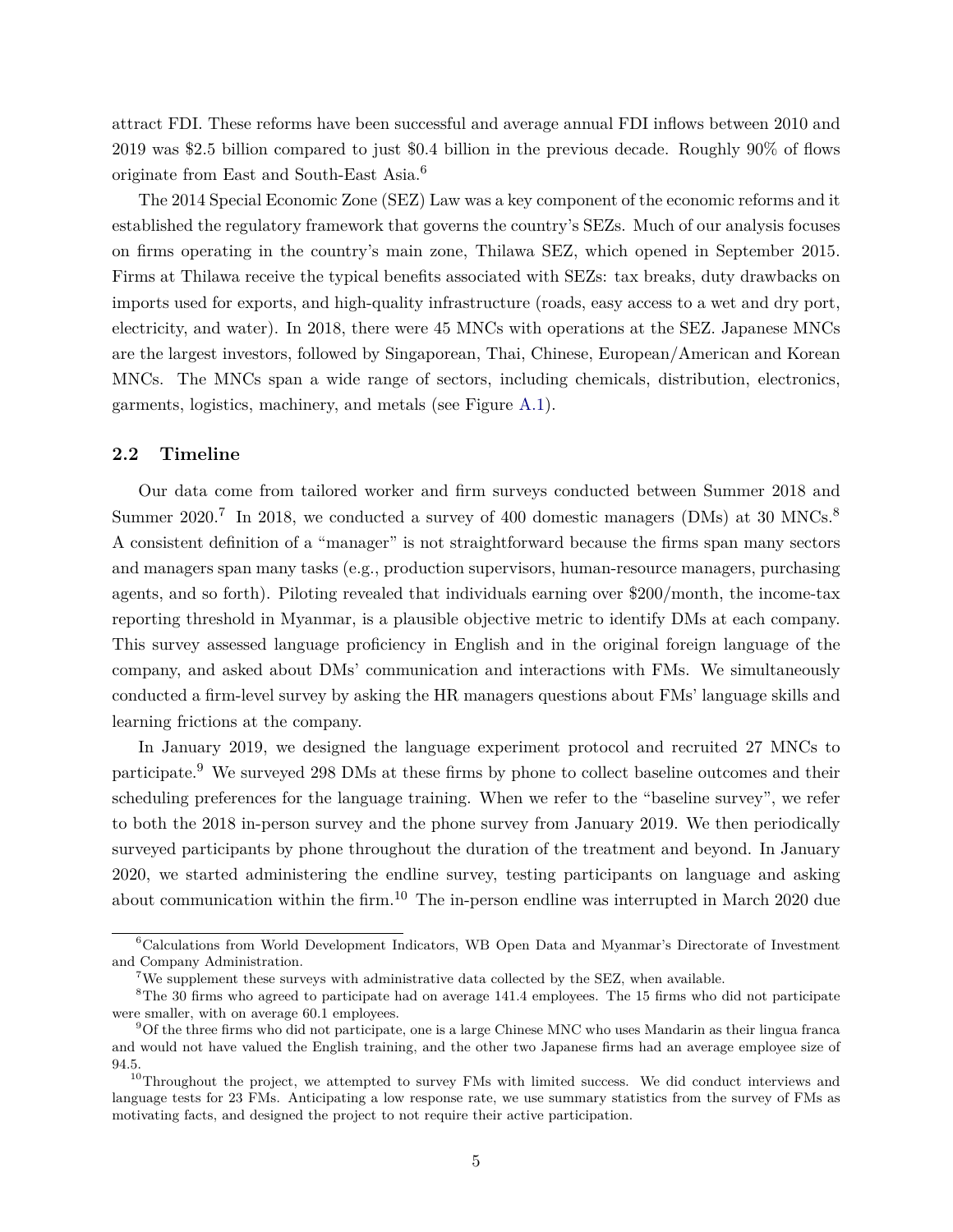to COVID-19 and, given necessary precautions, the survey resumed remotely. The endline was completed in June 2020. In June 2020, we recruited human-resource managers at domestic firms outside the SEZ to conduct remotely the resume rating exercise. We explain more details about the surveys and experiments in Sections [4](#page-16-0) and [5.](#page-21-0)

### **2.3 Motivating Facts**

The data collected in 2018 reveal five facts about MNC organizational structures, language barriers, communication and learning that motivate the model and empirical strategy. We describe these facts here.

## **Fact 1: Three-Layer Organizational Structure**

Table [1](#page-36-0) reports the organizational structure of the firms. The top layer is comprised of a small number, 4.5 on average, senior expatriate managers (FMs). FMs are responsible for coordinating with headquarter operations, setting the strategic direction for the Myanmar factory, and overseeing operations with the help of a middle-level management layer. These FMs are, on average, 39.3 years old and have 8.8 years of work experience at their firm. Their average salary is \$2002 per month with a standard deviation of \$2100. The typical FMs works in Myanmar for 2.2 years.

The second layer is comprised of an average of 13.3 Myanmar middle-managers (DMs). The DMs are younger than FMs, on average 28.5 years old, and earn an average monthly salary of \$363. The third layer is comprised of Myanmar domestic production workers, who earn \$99 per month on average. For reference, Myanmar's GDP per capita is roughly \$117 per month and the minimum monthly wage is approximately \$70.

## **Fact 2: DMs Want to Learn Management Skills**

Surveys elicited why DMs chose to work at MNCs. Panel A of Figure [A.2](#page-53-0) shows that nearly 58% of DMs report that learning new skills is the main benefit of working for the MNCs in the SEZ. In contrast, higher wages and better working conditions are reported to be the main benefit of working in the SEZ by only 10% and 15%, respectively. Panel B reveals that it is specifically management skills that most DMs intend to learn at their jobs (more so than hard skills, like production skills or accounting).

### **Fact 3: DMs English Language Proficiency is Low**

Communication between FMs and DMs occurs in English, which is the native language of neither group.<sup>11</sup> Despite being more educated than production workers and probably better selected, in

 $11$ English knowledge in Myanmar is low and the country ranks 93rd on the EF English Proficiency–which lies in the category of "very low" proficiency*–*alongside neighboring countries Cambodia and Thailand, and just below "low" proficiency countries like Bangladesh and Vietnam [\(EPI 2020\)](#page-33-12).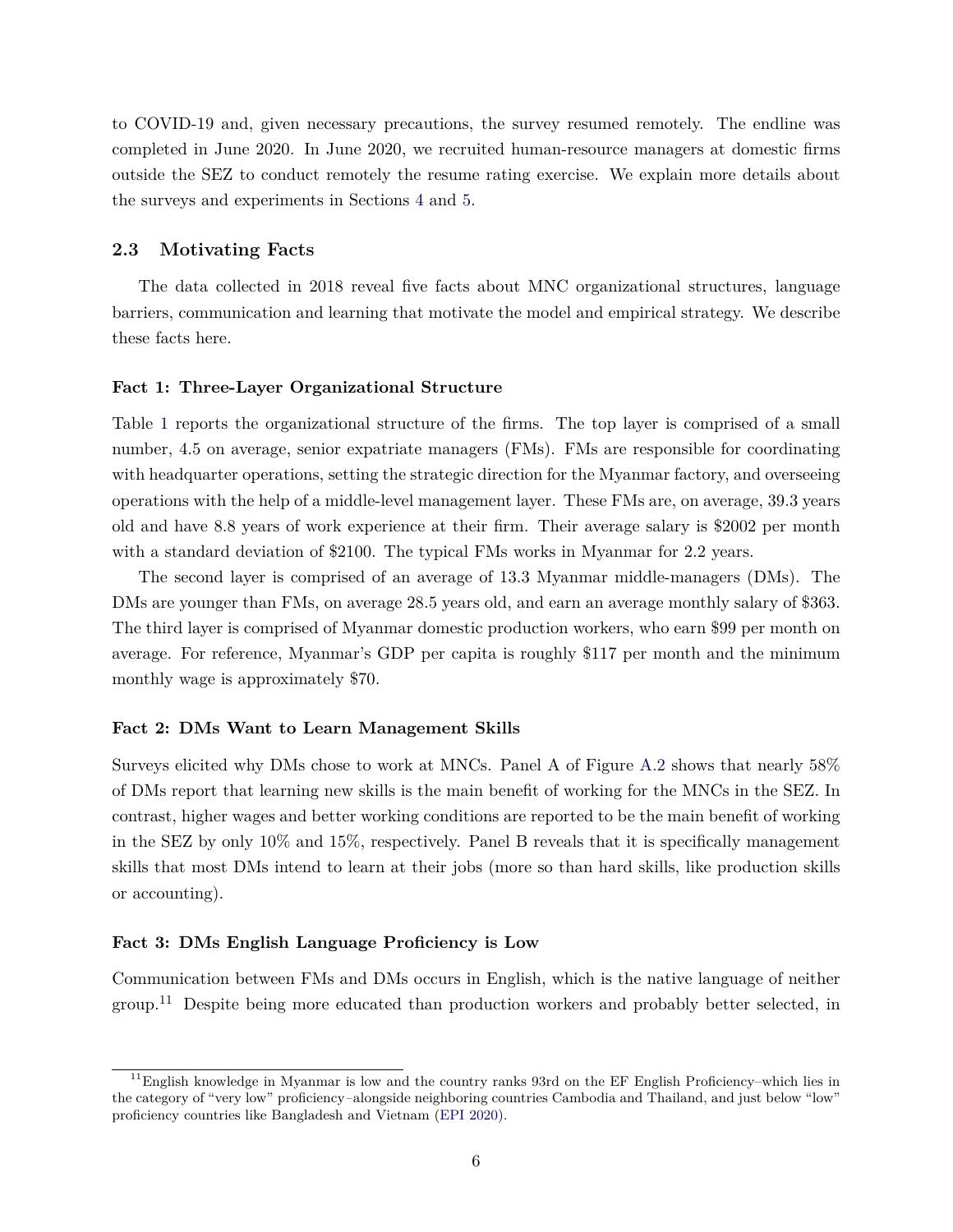part, to communicate with FMs relative to DMs in Myanmar firms, English knowledge among DMs in our sample is low.

We assessed language proficiency through two tests. One test was conducted by the firm we hired for the language training and administered to a random sample of DMs (see Section [5](#page-21-0) for details). Assessing language proficiency being the core business of the provider, we present these results first to establish the baseline level of English proficiency in the sample of DMs. Panel A of Figure [1](#page-44-0) presents the distribution of scores and their mapping to the Common European Framework of Reference for Languages (CEFR) scale according to the language provider. The test scores indicate that 85.4% of sampled DMs have, at best, an elementary level of English proficiency which includes less than A1, A1 or A2 levels on the CEFR scale. A person with A1 proficiency can "understand and use only a few everyday expressions/phrases aimed at the satisfaction of needs of a concrete type." A person with A2 proficiency can "understand sentences and frequently used expressions for areas of immediate relevance but not much beyond." Only a minority of DMs, 14.6%, have achieved the intermediate "B" categories on the scale or above.

With the help of two external consultants, we also created and administered our own language tests to the full sample of DMs and the sub-sample of FMs. In the listening module, DMs were asked to answer 16 questions, in an increasing order of difficulty, until they answered two consecutive questions incorrectly. In the speaking module, DMs answered questions in English about their work routine and career aspirations and their answers were independently scored by the two consultants. On the subset of DMs who took both the language provider's test and our test, Figure [A.3](#page-54-0) indicates a positive correlation between the two suggesting that our tailored test can assess language proficiency.

Panel B of Figure [1](#page-44-0) reports the distribution of test scores among the DMs and FMs at baseline. This figure demonstrates that English proficiency among DMs is on average lower than FMs: the average FM score is about one sd above the average DM score. As mentioned above, we had difficulty securing time to administer the English test to all FMs. However, during the Summer 2018 survey administered to HR managers to collect firm-level data, the HR managers were asked to report the English proficiency of FMs and DMs. Those responses, denoted by a ‡ in Table [1,](#page-36-0) confirm that DMs proficiency is low: on average, just 11.1% of DMs are reported to be "proficient" in English compared to 32.3% of FMs.

We also administered tests to assess FMs' knowledge of Burmese and DMs' knowledge of the native language of the FMs (Chinese, Japanese, Korean, depending on the firm). Figure [A.4](#page-55-0) reports these distributions; virtually none of the FMs know Burmese and very few DMs are proficient in the FMs' language.<sup>12</sup>

 $12$ Language barriers could be reduced by providing Burmese language training to FMs. In practice, FMs opportunity cost of time is significantly higher than DMs, and, because they reside in the host country for a limited period of time, their incentives to learn the local language are muted.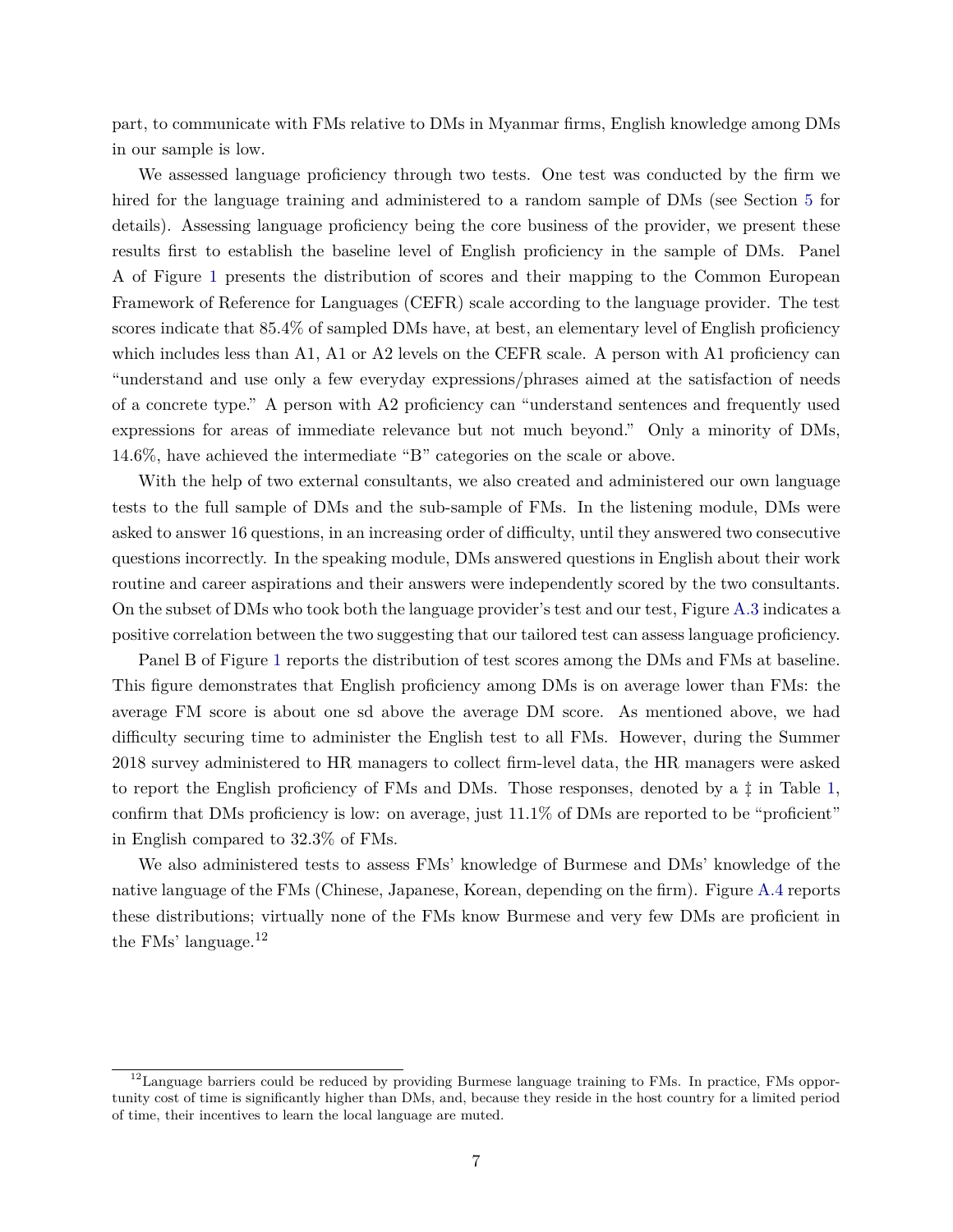## **Fact 4: Learning Challenges**

Language barriers between FMs and DMs appear to create challenges to learning. DMs report that 33.8% of the time they spend in meetings together with FMs is lost due to language barriers. Additionally, at these meetings, DMs report a low level of comprehension, on average 60.4% of the conversation. Average comprehension rises to a modest 62.9% with Google Translate. The limited benefit likely stems from Google Translate not translating directly between Burmese and Japanese/Korea/Chinese (a challenge known as indirect translation). Average comprehension rises to 84.0% when a translator is present. Translators, however, are expensive. Half of the firms in our sample do not hire translators. Those that do typically hire translators on a casual basis. Conditional on hiring a translator, these firms pay for translation services for, on average, 1.5 hours per day and the translator typically follows the FMs. Part-time translators cost approximately \$100 a day, well above the average daily DM wage of \$15.7. Meetings also last longer when a translator is present.

Several anecdotes provide texture to the workplace challenges created by language barriers:

- DM, Japanese firm A: *"Although the boss can speak English, if the issue is important, we use translator. The [Myanmar] factory manager cannot speak English at all. So, when the translator is not there, we have to talk to him with body language or by drawing pictures. It takes more time."*
- DM, Japanese firm B: *"He's [FM] not an English native speaker and we are not native speaker either. So, although we try our best, there are misunderstanding frequently. Sometimes, we don't know what he wants."*
- FM, Japanese firm *C: "I told the staff to handle products in certain way but they didn't really understand it and did it differently. Sometimes, they do things that I ask them not to do and until I find out about it, they are doing it wrongly."*
- FM, Korean firm D: *"One problem is that it is difficult to teach Myanmar workers the details of their job due to language barriers."*
- DM, Korean firm E*: "Synonyms had not come out from my mind to clarify the meanings of the words while having conversations with FMs."*
- DM, Korean firm F: *"I asked FMs to repeat what they said for more than two times, and was afraid to speak with them."*
- DM, Thai firm G: *"I could not understand very well what FM said, and could not give concise explanations to FMs. Also, I was afraid of speaking in meetings."*

### **Fact 5: Lower Communication Frictions Correlate with More DM-FM communication**

Lower communication frictions between DMs and FMs are correlated with more frequent communication with FMs and higher involvment in the management of the firm. We assess this by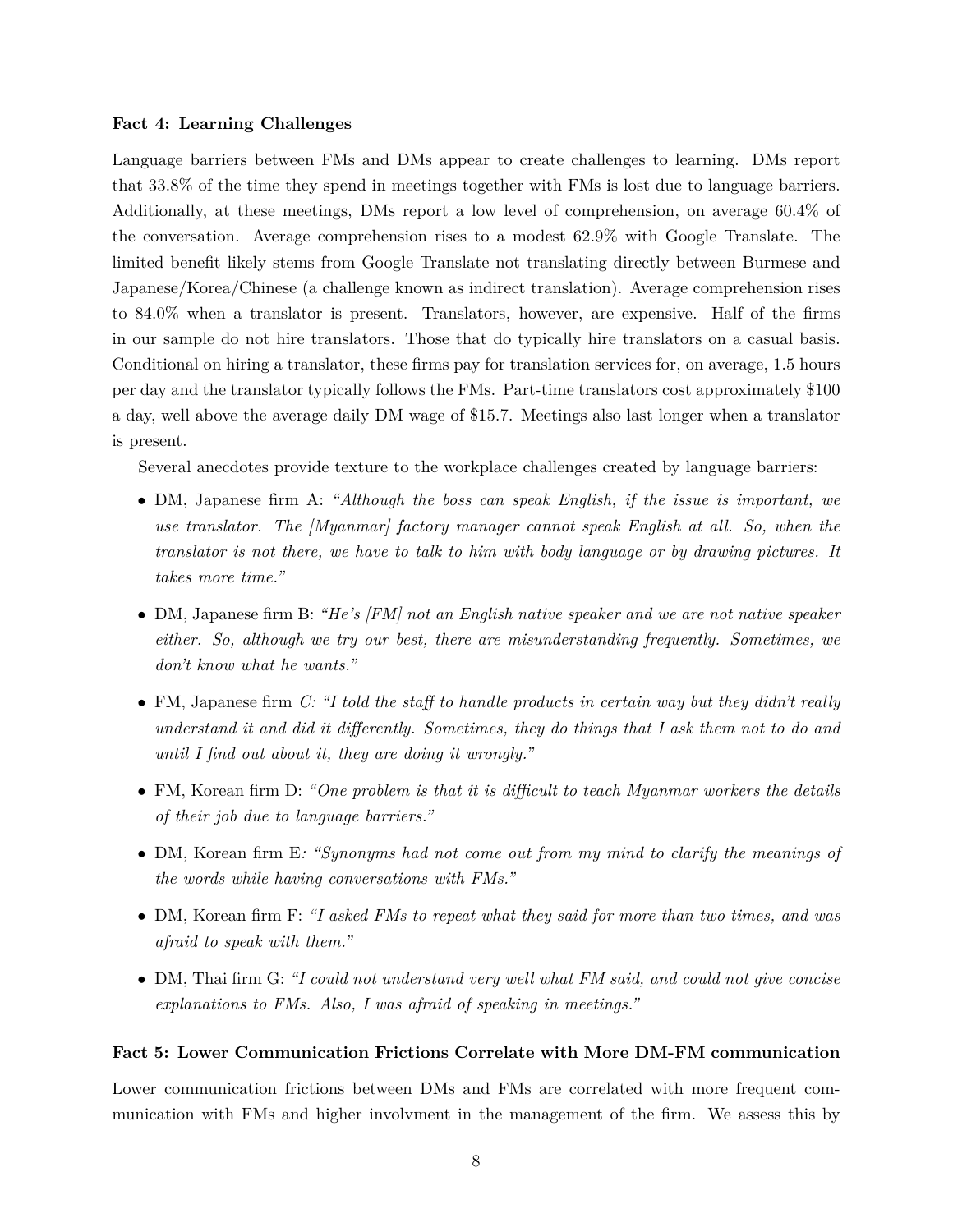estimating the following specification:

<span id="page-10-0"></span>
$$
y_i = \alpha + \beta \text{english}_i + X_i' \delta + \epsilon_i \tag{1}
$$

where  $english_i$  is the (standardized) English test score at baseline and  $X_i$  is a set of controls, including demographics and DM position.<sup>13</sup> We consider four outcomes: frequency of FM communication (scale 1-4), self-reported involvement in plant operations (scale  $1-4$ )<sup>14</sup>, the score on questions of management practices adapted from the U.S. Census of Management and Organizational Practices Survey (scale 1-15), and wages.

Table [2](#page-37-0) reports the results. A one sd increase in the English score is correlated with a 0.11 higher frequency of communication, 0.13 more involvement, a 0.22 higher management score, and a 0.15 higher wage.

Of course, the coefficient on English in equation [\(1\)](#page-10-0) may be biased if DMs with better English are selected to interact with FMs based on unobservables. An (imperfect) solution to control for unobserved factors correlated with English is to measure DMs' communication with *two* superiors: their FM (who is either their direct boss or their closest FM at the firm) and a domestic manager. If the DM did not have a domestic superior, we asked them to report communication with another domestic manager with whom they interact with regularly. This allows us to compare interactions with each superior while controlling for a DM fixed effect through the following specification:

$$
y_{ib} = \alpha_i + \beta_1 FM_b + \beta_2 (FM_b \times english_i) + \epsilon_{ib}
$$
\n
$$
\tag{2}
$$

where  $\alpha_i$  is a DM fixed effect,  $FM_{ib}$  is a dummy that takes a value of one if boss  $b$  is the foreign expat. We examine two outcomes: frequency of communication and the share of a typical conversation understood. For domestic bosses, the share of conversations understood is, naturally 100% since two individuals would be speaking in Burmese. The results of the regression are reported in columns 5-6 of Table [2.](#page-37-0) Not surprisingly, DMs report 0.76 less frequent communication (scale 1-4) and 16.8% poorer comprehension with FMs relative to domestic bosses. However, these interactions improve with DM's English knowledge. Raising DM English test score by 1 sd is correlated with a 0.18 more frequent communications with the FM, and a 6.1% improvement in comprehension. Although a correlation, these results suggest a complementarity between DMs' language ability and the frequency of communications with FMs.

<sup>&</sup>lt;sup>13</sup>The set of positions is: assistant, staff, officer, leader, assistant manager, manager, senior manager, accountant, supervisor, general manager, director and executive. The set of departments is: general management, accounting and finance, human resource, logistics, production, engineering, research and development, marketing.

<sup>&</sup>lt;sup>14</sup>The scale for communucation frequency is: 1) "never" 2) "seldom" 3) "often" 4) "very often". The scale for involvement is: 1) "not involved at all", 2) "rarely involved", 3) "sometimes involved", and 4) "there is never a discussion without me, and I take the final call".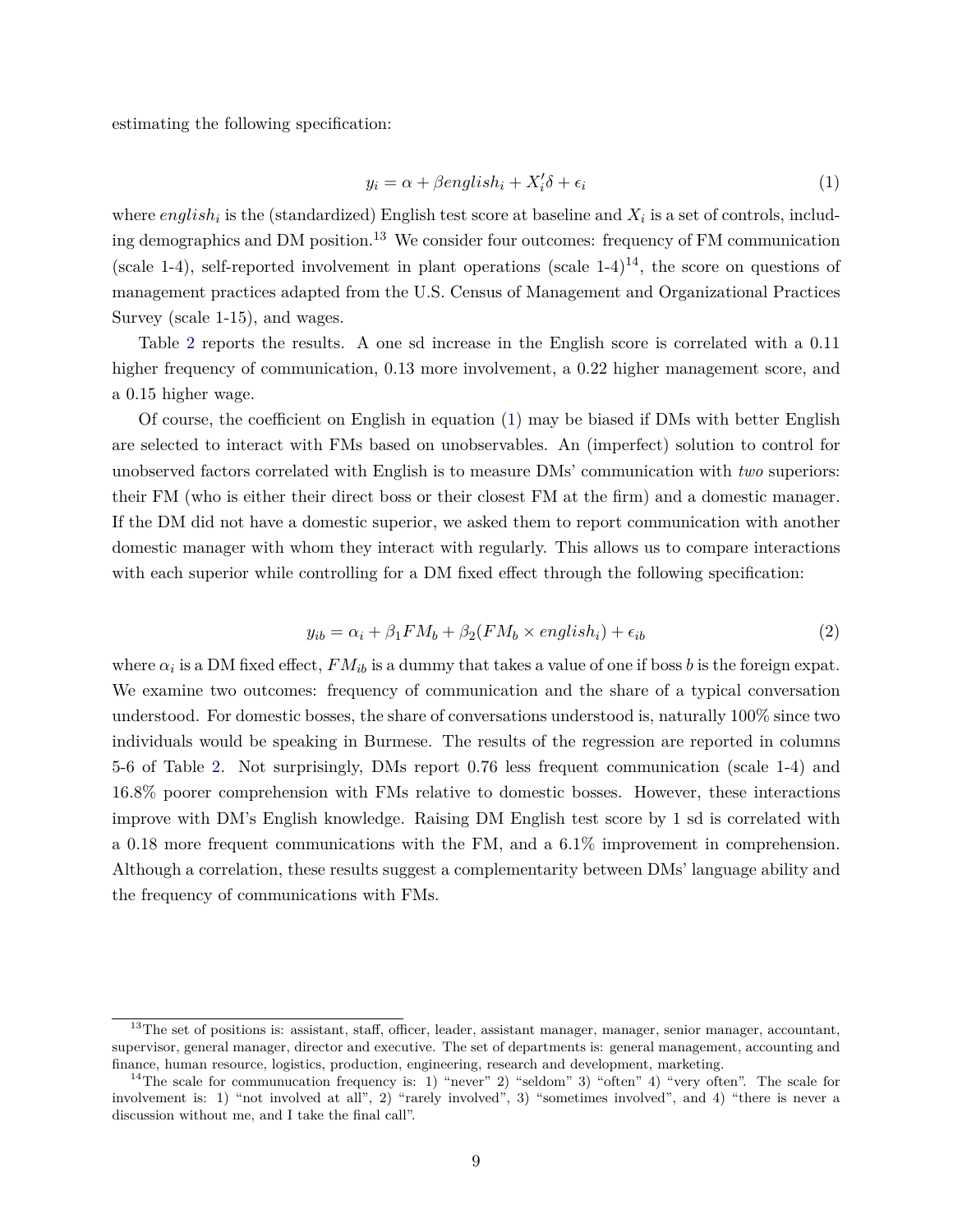# <span id="page-11-0"></span>**3 Model**

This section presents a model that illustrates how language barriers between DMs and FMs can justify a policy intervention. In our framework, a DM learns *general skills* by communicating with FMs. The source of the inefficiency is the non-contractibility of communication between the FM and the DM. In equilibrium, the communication effort supplied by the FM is inefficient because it only takes into account the returns of communication inside the MNCs and not the (additional) returns accruing to the DM due to learning. The learning of general skills by DMs is therefore suboptimal. The non-contractability prevents the planner from directly targeting the source of knowledge transfers: communication. So, we consider a partial remedy of subsidizing the DM's acquisition of language skills. A necessary, but not sufficient, condition is that the FM's communication effort is *complementary* to the language ability of DM. The model thus justifies why, even if a perfectly functioning language skill market exists, the planner may want to subsidize the acquisition of the foreign language to (partially) correct for the under-provision of communication, and therefore general skills training, inside MNCs.

To focus on the role of non-contractibility and language barriers in stifling the initial spark for knowledge transfers, we deliberately abstract from productivity spillovers to domestic firms and workers as well as from imperfections in the market for language training (e.g., due to credit constraints, asymmetric information, social networks, or behavioural biases). While potentially relevant in our setting, the implications of these market failures have been investigated elsewhere (e.g., [Acemoglu and Pischke 1998,](#page-31-0) [Munshi and Rosenzweig 2006\)](#page-35-9).

We first provide the model set up and describe the equilibrim. We then discuss the subsidy policy and conclude with a discussion of the main assumptions.

### **3.1 Setup**

We consider a two-period model of production with a single domestic manager (DM) and a foreign manager (FM). For simplicity, there is no discount between the two periods. The DM and the FM communicate through a language foreign to the DM. We denote  $\lambda \geq 0$  the foreign language ability of the DM and we assume that the DM can purchase units of language knowledge  $\lambda$  in a perfectly functioning market. Specifically, we denote  $c(\lambda) = c\lambda + \frac{\lambda^2}{2}$  $\frac{\lambda^2}{2}$ , the cost of aquiring foreign language skills to the DM, where *c* is the unit price charged by competitive language training providers and  $\frac{\lambda^2}{2}$  $\frac{\lambda^2}{2}$  represents the DM's effort cost of acquiring language skills.

To focus on the interaction between DM and FM, we abstract from production workers and also assume that the DM produces a good sold at price  $p = 1$  in both periods. Output produced by the DM is equal to her productivity level *θ*. Productivity depends on the DM's knowledge of management  $\kappa$ , and on the communication with the FM  $\chi$ . We assume that  $\theta(\kappa, \chi)$  is increasing and strictly concave in both arguments. For simplicity, we assume that  $\theta(\kappa, 0) = \kappa$  and  $\theta(0, \chi) = \chi$ . Unlike for language ability, we assume that there is no market to acquire knowledge of management; instead, management knowledge is acquired through communication with the FM.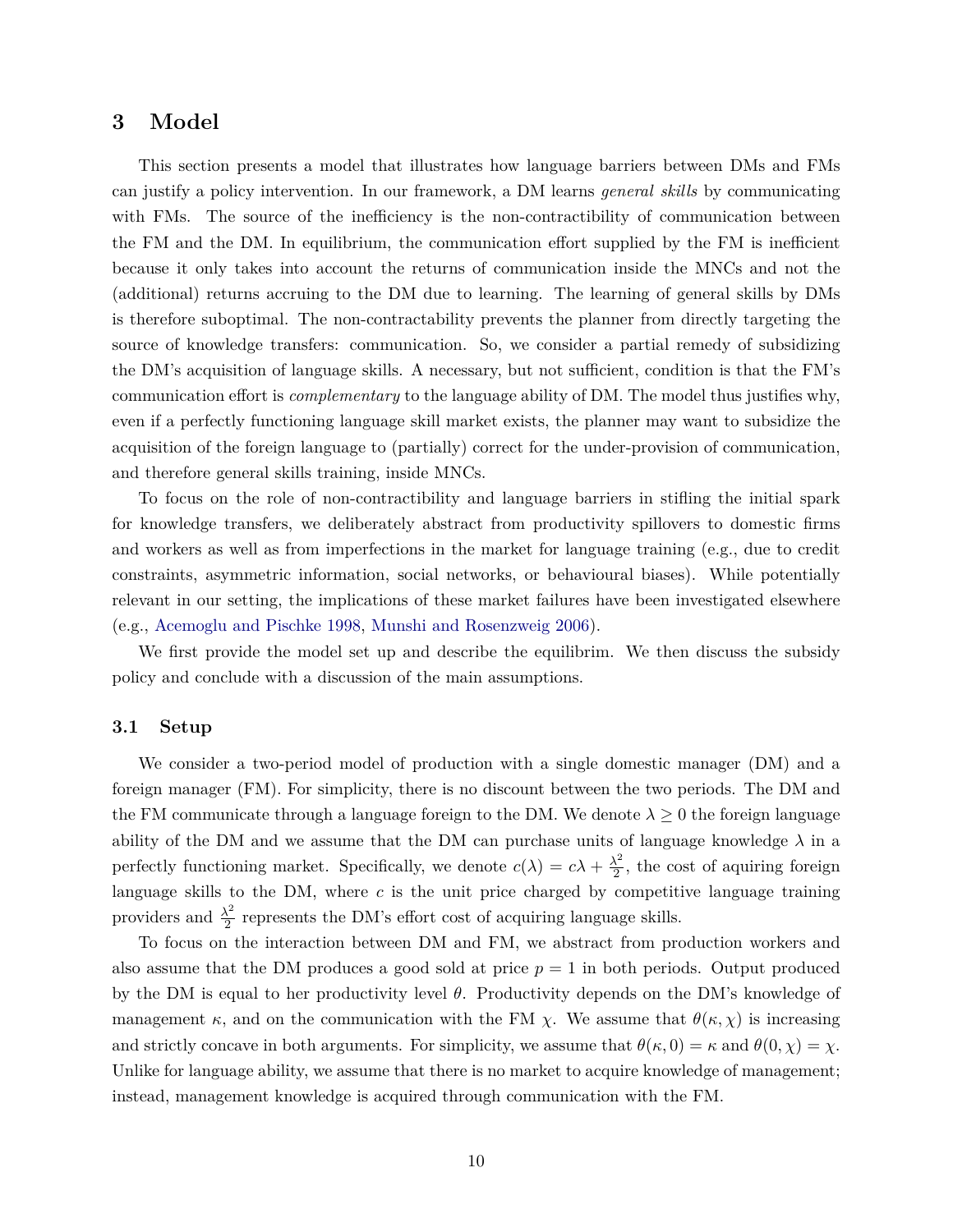The DM starts period  $t = 1$  with a management knowledge normalized to  $\kappa_1 = 0$ . Communication with the FM is given by  $\chi = 2\sqrt{\lambda \tau}$ , where  $\tau \ge 0$  is the level of communication effort chosen by the FM. This functional form reflects the *complementary* assumption: the FM's communication effort is more effective as the DM's language proficiency rises. We denote  $\gamma(\tau) = \gamma \tau$  the cost of communication to the FM. This communication effort is *non-contractible*. The non-contractible nature of communication is a cornerstone of organizational economics, which we model along the lines of [Dewatripont and Tirole](#page-33-3) [\(2005\)](#page-33-3). We consider a scenario in which the FM transmits knowledge through costly effort and the DM's ability to absorb the knowledge depends on her level of language proficiency *λ*.

Besides increasing productivity, communication with foreign managers leads to learning. In  $t = 2$ , the DM has acquired management knowledge through communication with the FM in the prior period. We denote  $\kappa_2 = 2\phi$  $\mathsf{P}^\circ$  $\overline{\lambda \tau_1}$  the management knowledge of the DM in period  $t = 2$ . The parameter  $\phi$  captures both the amount and generality of skills learned through communication with the FM. It is thus natural to set  $\phi \leq 1$  and, to avoid corner cases with no communication and language acquisition in equilibrium, also assume  $\phi > (c\gamma)/2$ . Finally, we assume that the knowledge acquired in  $t = 1$  makes further communication with the FM in period  $t = 2$  unnecessary and therefore the DM produces output on her own in  $t = 2$ .<sup>15</sup> Since communication at  $t = 2$  is zero, we denote  $\tau_1 = \tau$  the level of communcation in  $t = 1$ .

The model can thus be summarized by the following timing of events:

- $t = 0$ : DM buys language  $\lambda$  at unit price *c* and effort cost  $\frac{\lambda^2}{2}$ 2
- $\bullet$   $t = 1$ : FM offers a wage *w* to work with the DM. The FM decides how much to communicate, *τ*, with the DM with cost of communication effort *γτ*. Output is given by  $\theta_1 = 2\sqrt{\lambda \tau}$ .
- $t = 2$ : DM works alone and produces output  $\theta_2 = 2\phi$ √ *λτ* .

### **3.2 Equilibrium**

We describe the private equilibrium and compare it with the allocation that the planner desires.

### **Private Equilibrium**

The model is solved by backward induction. √

In  $t = 2$ , the DM's payoff is given by  $2\phi$ *λτ* .

In  $t = 1$ , the FM sets  $\tau$  to maximise her profits: 2 √  $\lambda \tau - \gamma \tau - w$ . Note that the wage paid to the FM, *w*, does not depend on communication effort  $\tau$ . This is where the non-contractibility assumption kicks in. If communication effort was contractible, DM and FM would negotiate a compensation scheme which induces the FM to also take into account DM profits at  $t = 2$ . To be precise, our results hinge on the fact that the FM does not internalize the *entire* returns of her

<sup>&</sup>lt;sup>15</sup>Specifically, we assume  $\frac{\partial \theta(\kappa_2, \chi)}{\partial \chi}\Big|_{\tau=0} < \gamma$ .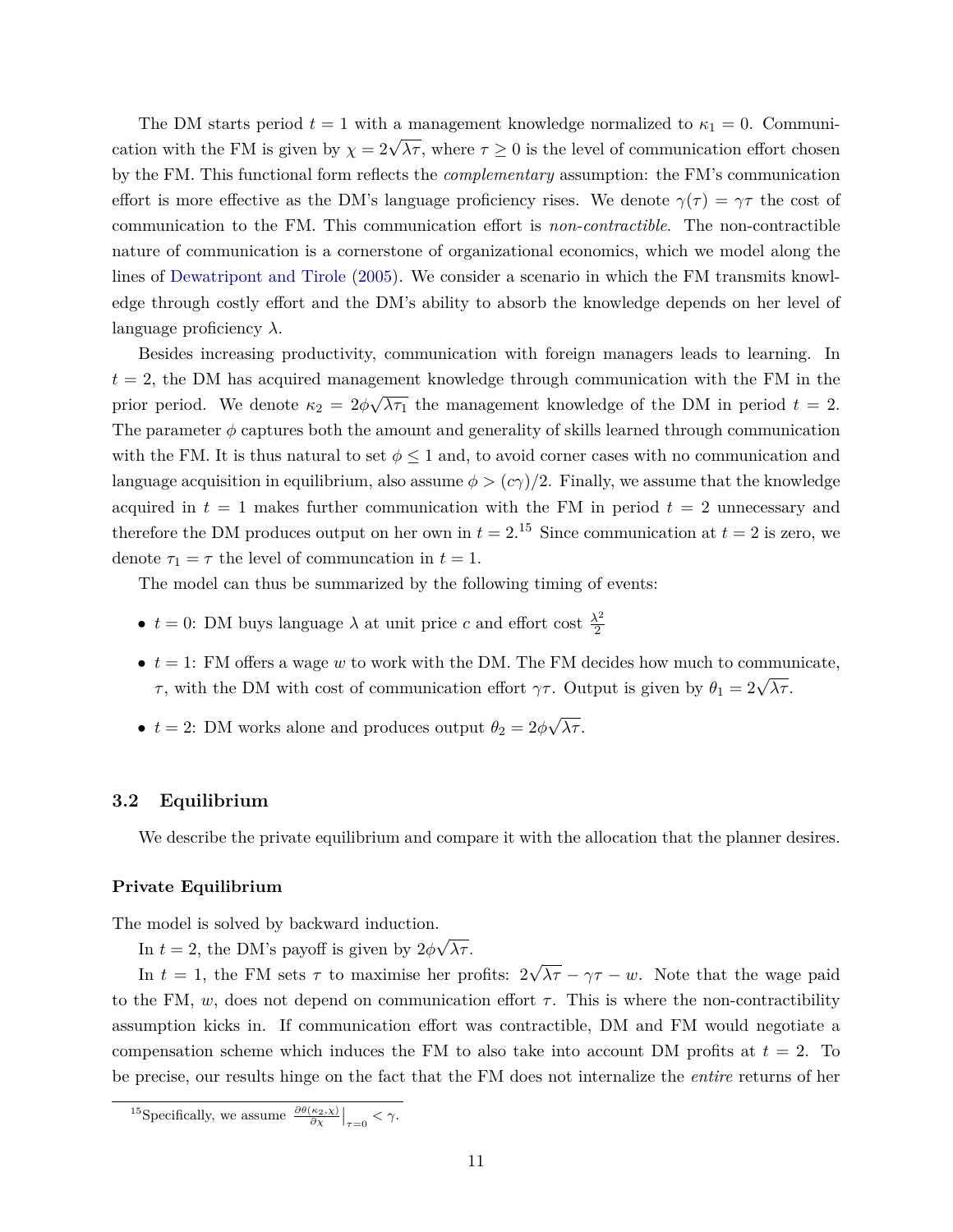communcation effort in period  $t = 1$  on the DM's productivity in  $t = 2$ . Given the non-contractible nature of communication, the FM sets  $\tau = \frac{\lambda}{\alpha^2}$  $\frac{\lambda}{\gamma^2}$ . The complementarity between communication effort and DM's language knowledge implies that  $\tau$  is increasing in language knowledge  $\lambda$ . √

In  $t = 0$ , the DM chooses  $\lambda$  to maximise her payoff over the two periods, given by  $2\phi$ *λτ* +*w* −  $\left(c\lambda+\frac{\lambda^2}{2}\right)$  $\left(\frac{\lambda^2}{2}\right)$ . Note that, for simplicity, we assume the wage *w* is independent of language *λ*. This assumption can be relaxed, as discussed below.

The FOCs lead to the following equilibrium levels of communication and language skills:

$$
\tau^* = \frac{1}{\gamma^2} \left[ \frac{2\phi}{\gamma} - c \right] \qquad \lambda^* = \frac{2\phi}{\gamma} - c
$$

## **Social Planner**

The social planner chooses both language skills *λ* and level of communication *τ* to maximise the overall surplus generated in the economy:

$$
\max_{\lambda,\tau} \underbrace{2\phi\sqrt{\lambda\tau}}_{\text{output in }[t=2]} + \underbrace{2\sqrt{\lambda\tau}}_{\text{output in }[t=1]} - \underbrace{\gamma\tau}_{\text{cost of comm}} - \underbrace{\left(c\lambda + \frac{\lambda^2}{2}\right)}_{\text{cost of language acquisition}}
$$

The first order conditions leads to the following level of communication and language skills:

$$
\tau^{\rm SP} = \frac{(1+\phi)^2}{\gamma^2} \left[ \frac{(1+\phi)^2}{\gamma} - c \right] > \tau^* \qquad \lambda^{\rm SP} = \frac{(1+\phi)^2}{\gamma} - c > \lambda^*
$$

The level of communication under the planner's problem is higher than in the private equilibrium. The FM underinvests in communication as she does not internalize the returns to communication in  $t = 2$ . If the amount and content of communication were contractable, the DM would pay the FM to increase her communication effort in  $t = 1$ , so the social optimum would be achieved.

### **3.3 Language Subsidy**

We now consider how the planner could reduce the inefficiency. The planner cannot increase communication by directly subsidizing FM's communication effort because it is non-contractible. In designing her intervention, the planner therefore needs to work with the incentive compatibility constraint of the FM set by  $\tau = \frac{\lambda}{\alpha^2}$  $\frac{\lambda}{\gamma^2}$  (IC FM).

We consider a practical policy instrument where the planner subsidises the acquisition of language skills by the DM, which would raise  $\tau$  by raising  $\lambda$ . We denote this subsidy *s* so the total cost of acquiring language skills  $\lambda$  for the DM is now  $(c - s)\lambda + \frac{\lambda^2}{2}$  $\frac{\lambda^2}{2}$ . This implies that the planner also faces the incentive compatibility constraint for the DM, given by  $\lambda = \frac{2\phi}{\gamma} - (c - s)$  (IC DM). The marginal cost of public funds [\(Stiglitz and Dasgupta 1971\)](#page-35-10) for the planner is assumed to be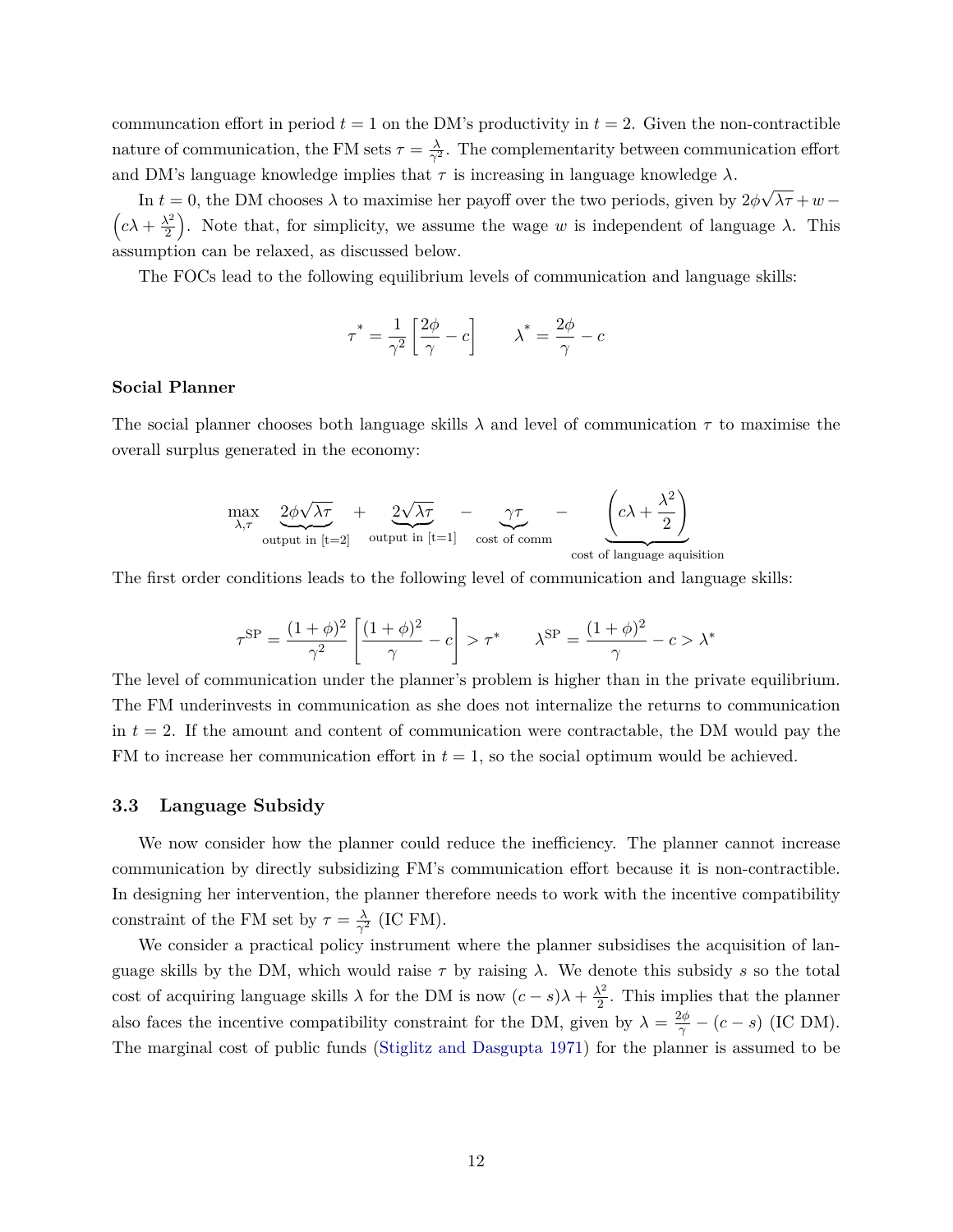constant and equal to  $\Psi \geq 1$ . The planner maximises the following program:

$$
\max_{s} 2\phi\sqrt{\lambda\tau} + 2\sqrt{\lambda\tau} - \gamma\tau - \left((c - s)\lambda + \frac{\lambda^2}{2}\right) - \Psi s\lambda
$$
  
s.t. 
$$
\begin{cases} \tau = \frac{\lambda}{\gamma^2} & (\text{IC FM}) \\ \lambda = \frac{2\phi}{\gamma} - (c - s) & (\text{IC DM}) \end{cases}
$$

The optimal subsidy and equilibrium level of language skills and communication are given by:

$$
s^* = \frac{1}{2\Psi - 1} \left( \frac{(2\phi(1 - \Psi) + 1)}{\gamma} - c(1 - \Psi) \right)
$$

$$
\lambda^s = \frac{1}{2\Psi - 1} \left( \frac{1 + 2\Psi\phi}{\gamma} - \Psi c \right) \qquad \tau^s = \frac{1}{\gamma^2 (2\Psi - 1)} \left( \frac{1 + 2\Psi\phi}{\gamma} - \Psi c \right)
$$

In a limit case in which there is no distortion associated with raising funds to cover the subsidy  $(\Psi = 1)$ , the optimal subsidy is equal to the marginal returns of  $\lambda$  for the FM, i.e., the portion of the social returns to language *not* taken into account by DM's investment choice. That is,  $s^* = \frac{\partial(\theta(\kappa_1,\chi)-\gamma\tau)}{\partial\lambda}$  $\left|\frac{\partial \lambda}{\partial \lambda} \right|_{\tau = \lambda/\gamma^2} = 1/\gamma$  which yields  $\lambda^* < \lambda^s < \lambda^{SP}$  and  $\tau^* < \tau^s < \tau^{SP}$ . Note that the language subsidy *partially* corrects for the inefficiency by increasing the equilibrium level of language skills of the DM. Since communication and language are complementary, the subsidy increases the communication effort provided by the FM and, thus, learning by the DM. As long as the marginal cost of public funds is not too high,  $(\Psi < 1 + \frac{1}{2\phi - \gamma c})$ , it is optimal for the planner to subsidise the acquisition of language skills for the DM. In general, the optimal subsidy is decreasing in the marginal cost of funds, Ψ*,* and is increasing in the cost of providing language training, *c.* Holding constant  $\Psi$ , countries with higher language proficiency should subsidize less.

### **3.4 Discussion**

Before moving on to the empirical analysis, we discuss in further detail some of the assumptions we have made along the way. We discuss first our assumptions about communication within the firm. We then discuss the assumptions that justify a language subsidy as a partial remedy.

## **Modeling Approach**

Our model is in the spirit of [Dewatripont and Tirole](#page-33-3) [\(2005\)](#page-33-3) model of communication. We capture the costly and non-contractible nature of communication, but focus, for simplicity, on the case in which only the FM exerts communication effort. Introducing a moral hazard in team framework (as in [Dewatripont and Tirole 2005\)](#page-33-3) where both the DM and the FM exert costly communication effort would not change the main insights of the model. We also implicitly assume that payoffs are non-contractible. For example, if the FM could buy an equity share in the DM's firm in period  $t = 2$ , this would allow her to internalize the learning externality. In practice, such contracts appear implausible in our setting. Theoretically, such contracts would also not restore efficiency in more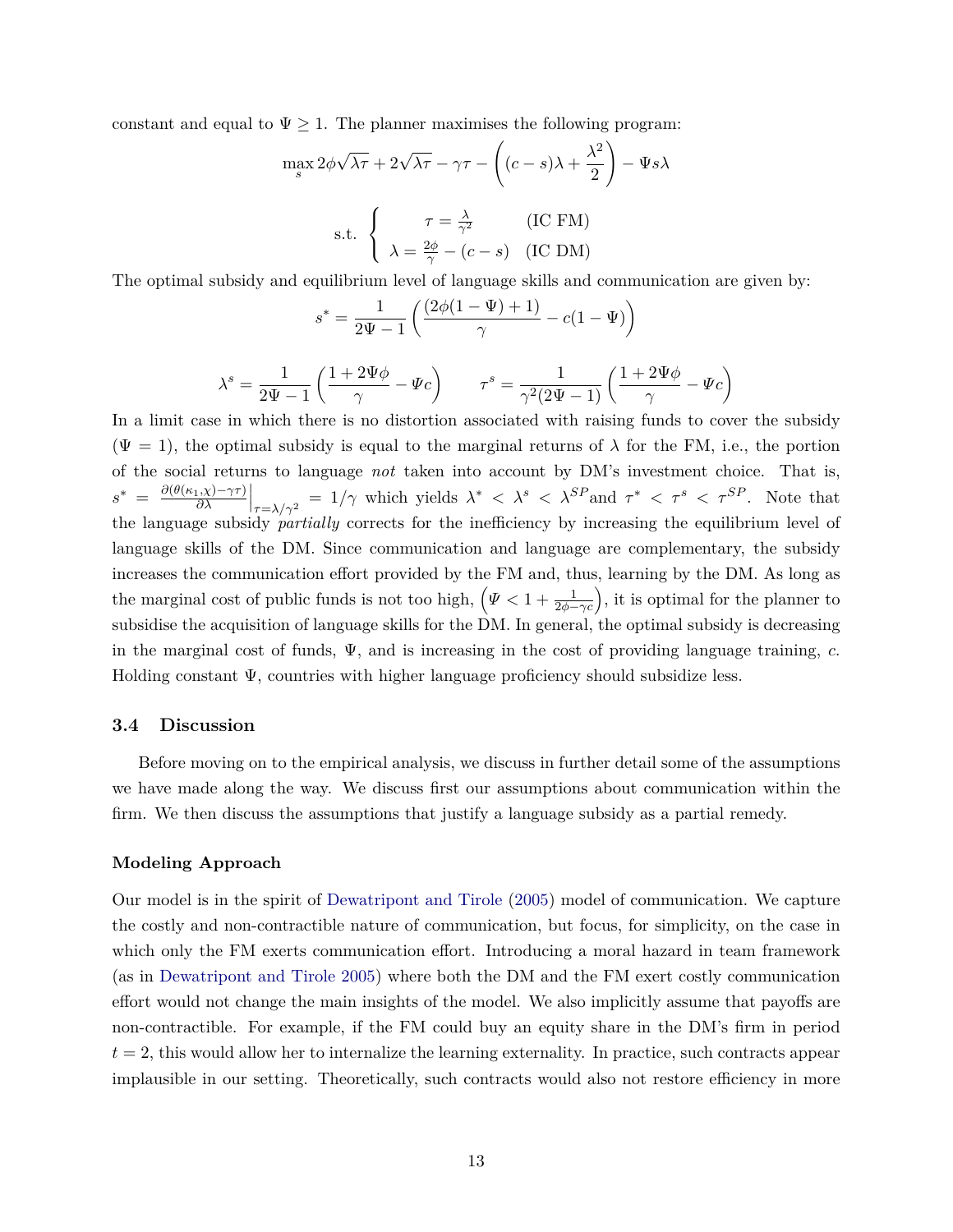general models, e.g., if DM's effort is needed to run the firm at  $t = 2$ .<sup>16</sup>

We focus on the inefficiency arising from the non-contractibility of communication. For simplicity, we abstract from the formalization of communication in hierarchies developed by [Garicano](#page-33-8) [\(2000\)](#page-33-8) (see also [Antràs et al. 2008;](#page-32-5) [Antràs and Rossi-Hansberg 2009;](#page-32-3) [Caliendo and Rossi-Hansberg](#page-33-7) [2012](#page-33-7) for applications to trade). In [Garicano](#page-33-8) [\(2000\)](#page-33-8), the number of layers in the hierarchy and the span of control are chosen to optimally use scarce communication resources in the organization, i.e. the organization is efficient. Changes in the cost of communication, for example due to a reduction in language barriers, would lead to changes in both the number of layers and the span of control. Testing these predictions is beyond the scope of our empirical analysis.

### **Conditions for a Subsidy**

We have so far assumed that the wage  $w$  earned by the DM does not depend on  $\lambda$ . We make this assumption for simplicity, but it can be relaxed. Note that if *w* depends on  $\lambda$ , the DM IC would be given by  $\lambda = \frac{2\phi}{\gamma} + w'(\lambda) - (c - s)$ . In the case of no distortion from taxation, the planner would like to implement  $\lambda^s = \frac{(1+2\phi)}{\gamma} - c$  A language subsidy *s* is thus justified if  $w'(\lambda) < 1/\gamma$ . This condition states that the marginal return to  $\lambda$  internalized by the DM in  $t = 1$ ,  $w'(\lambda)$ , must be smaller than the marginal returns to  $\lambda$  for the FM, which is given by  $\frac{\partial(\theta(\kappa_1,\chi)-\gamma\tau)}{\partial\lambda}\Big|_{\tau=\lambda/\gamma^2}=1/\gamma$ . The condition can be violated if the DM makes a take-it-or-leave it offer to the FM (in which case *w* captures all the surplus) or if the DM has an outside option  $u(\lambda)$  with  $u'(\lambda) \geq 1/\gamma$ .<sup>17</sup> In Section [6,](#page-28-0) we argue that the assumptions we impose are likely met in practice.

A related scenario under which a subsidy is no longer effective is the one in which the FM and the DM can perfectly contract on the amount of language skills  $\lambda$ . When this is the case, they will maximize the joint surplus subject to the FM IC, thereby replicating the program of the social planner. In the equilibrium of our baseline model, if the DM can commit to work in the MNC in  $t = 1$ , the FM is willing to pay  $1/\gamma$  for the DM to acquire an extra unit of language knowledge  $\lambda$ and the DM would accept the offer. In practice, this scenario is unlikely as language acquisition is a general skill and many employers might be unwilling to pay for it.<sup>18</sup>

Finally, note that we have imposed the standard assumption that the social planner puts equal weight on all agents. A natural extension would be to consider the case of an industrial-policy planner who only values the surplus of the FM with weight  $\alpha < 1$ . In the limit case  $\alpha = 0$  the planner would not subsidize DM's language acquisition. In practice, this limit case is not a realistic description of many industrial settings in developing countries. First, if the host government taxes (or subsidises) some of the profits of the MNC, the planner takes into account the tax base and

<sup>16</sup>We also assume that DMs cannot commit to work for two periods for the FM. This assumption can also be relaxed (e.g., along the lines of [Acemoglu and Pischke 1998\)](#page-31-0) without altering the main insights of the analysis. We also abstract from other aspects of non-contractible communication like strategic information transmisson (e.g., [Crawford](#page-33-1) [and Sobel 1982](#page-33-1) and [Dessein 2002\)](#page-33-2).

<sup>&</sup>lt;sup>17</sup>In theory, if the marginal returns to language in the outside option are *larger* than in the MNC, the DM might end up over-investing in language, thus partially compensating for the under provision of communication.

<sup>&</sup>lt;sup>18</sup>In Section [6](#page-28-0) we also discuss results from an experimental protocol that suggests that FMs and DMs are unlikely to maximize joint surplus in language training attendance decisions.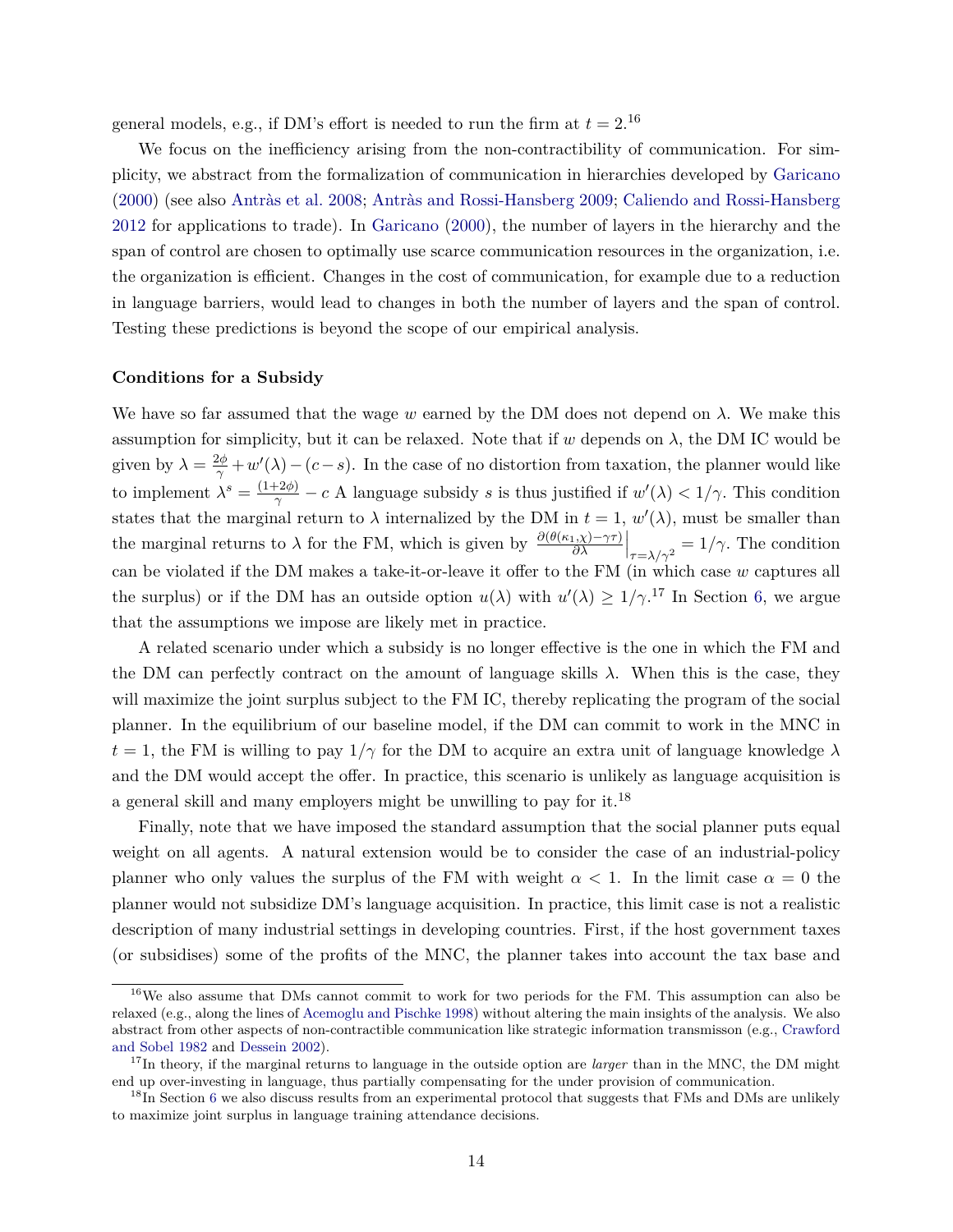thus  $\alpha > 0$ . Second, governments fiercely compete to attract FDI. While, in theory, governments could simply rely on lump-subsidies and tax breaks to attract MNCs, the evidence suggests that policies that improves the institutional environment in which the MNCs operate are successful in attracting FDI. An industrial planner would thus commit to  $\alpha > 0$ . Third, if one were to model externalities from FDI, the planner would want to intervene even if  $\alpha = 0$ .

In sum, the model presented above clarifies how the non-contractible nature of communication within the firm can lead to inefficiently low knowledge transfers of general skills even in the absence of externalities or distortions in the market for foreign language training. Furthermore, if foreign language skills  $\lambda$  and communication effort  $\tau$  are complement, the social planner may be able to partially correct the inefficiency by subsidizing foreign language skills. In Section [4,](#page-16-0) we explore the *general skills* assumption through a resume-rating experiment, where HR managers based in domestic firms evaluate the profiles of candidates with random attributes. In Section [5,](#page-21-0) we explore the *complementarity* assumption through a RCT in which we (exogenously) increase English language skills for DMs working inside MNCs. Finally, in Section [6,](#page-28-0) we discuss additional evidence on the assumptions discussed above.

# <span id="page-16-0"></span>**4 Protocol 1: Management Knowledge as General Skills**

This section investigates the empirical support for whether DMs, through communication with FMs, improve their general management skills. To do so, we measure how potential domestic employers value this skill through a hypothetical resume rating protocol. We first explain the research design and empirical specification and then discuss the results.

## **4.1 Research design**

We assess the value of the skills learned in MNCs by eliciting the demand for such skills on the Myanmar labor market. We recruited HR managers who work at Myanmar-owned firms, operating outside the SEZ. The recruitment occurred through a job platform where we explained that we were seeking HR managers with at least 2 years of work experience to review resumes for management positions (and would be paid \$20). This recruitment exercise yielded a sample of 51 HR managers working at domestic firms. These firms are somewhat larger (median size 330) and more servicesector oriented than the firms at the SEZ (at that time). Table [A.1](#page-45-0) reports the demographics of the HR managers. As their primarily role at their companies is to recruit personnel, the typical manager reports screening 523 resumes (typically resumes submitted through online job platforms) in the past six months and hiring about 44 new employees. They have experience recruiting employees with MNC experience and themselves, on average, have 1.7 years of MNC work experience (and a total of 7.0 years of work experience).

Our hypothetical resume rating exercise is inspired by [Kessler et al.](#page-34-9) [\(2019\)](#page-34-9), who incentivize recruiters by matching them with real job seekers who have similar characteristics as the hypothetical ones chosen by the recruiters in the rating exercise. The research design yields hedonic valuations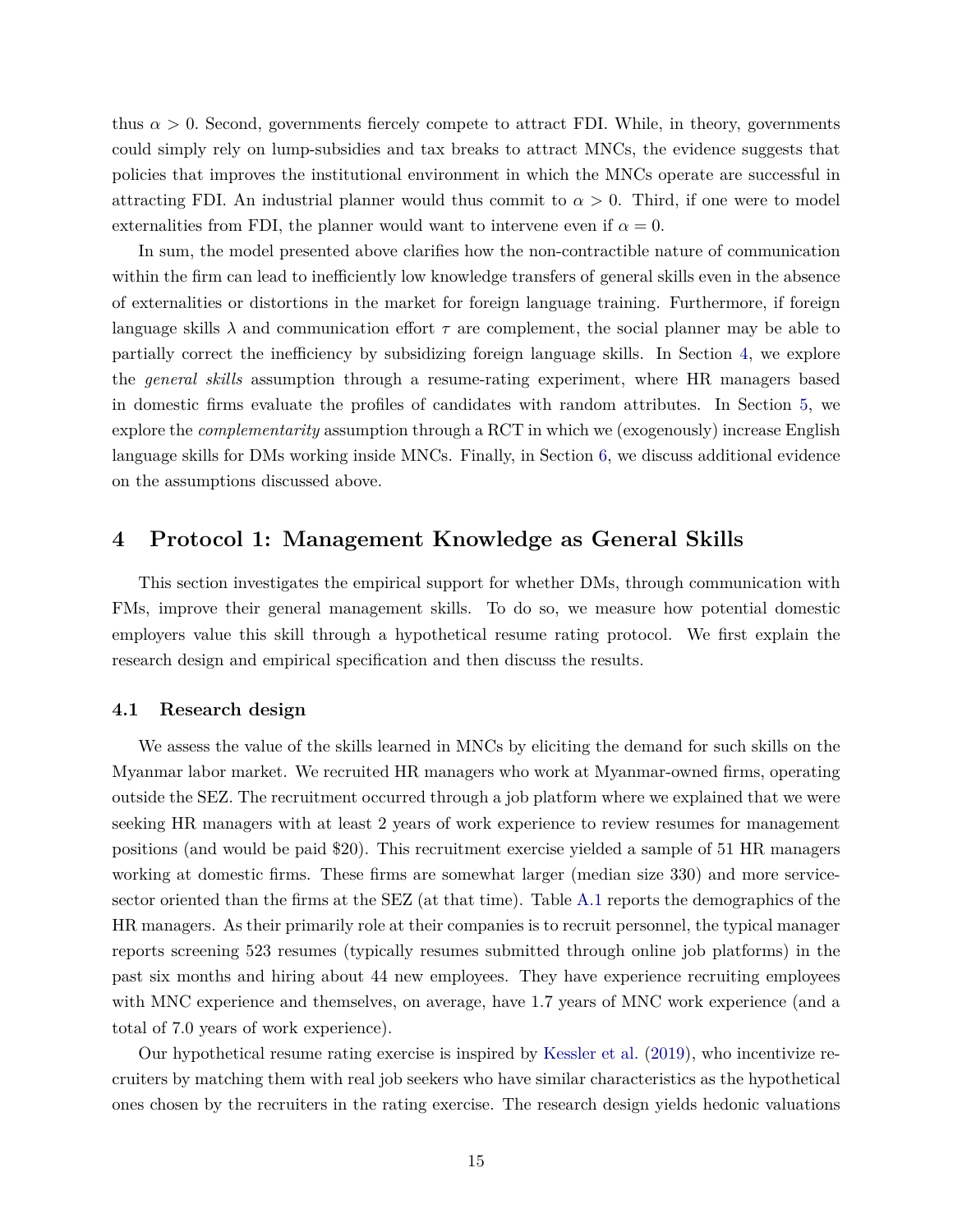on applicant attributes. In our setting, sharing the resumes of the DMs in our sample would have jeopardized our relationship with the MNCs at the SEZ. It would have also been difficult to recruit a pool of separate DMs with the characteristics in the second block of the experiment (see below). A concern with a non-incentivized resume rating exercise is whether or not the HR managers would take the exercise seriously. We address this concern when we discuss the results and their relationship to existing findings from the literature.

#### **Block 1: Applicant Characteristics**

In the first block, we created randomized resumes to analyze the valuations placed on characteristics of job applicants. The respondent was told that all potential job applicants graduated from the same university (Yangon University of Economics) with the same degree (Bachelors in Business Administration), lived in Yangon, and were married.<sup>19</sup> They were applying for a general management position at the respondent's company. A candidate's resume was created by randomly drawing values from the following characteristics: gender, age, English proficiency, MNC status of the previous job, previous company size, and total work experience.<sup>20</sup> The donor pool of characteristic values, summarized in Panel A of Table [A.2,](#page-46-0) was chosen to broadly reflect the demographics of our DMs.

Each respondent was shown 20 pairs of resumes, and for each pair they were asked what wage they would offer to both candidates, how much they think both candidates would have learned at the previous job (1-10 scale), and how much involved in management they think both candidates were at the previous job  $(1-10 \text{ scale}).^{21}$ 

We assess the HR manager responses through the following specification:

$$
y_{rc} = \alpha_r + \alpha_p + \beta_1 \text{english}_c + \beta_2 \text{MNC}_c + \beta_3 \text{english}_c * \text{MNC}_c + \sum_{k \ge 4} \beta_k x_{kc} + \epsilon_{rc}
$$
 (3)

where  $y_{rc}$  is the outcome that HR manager  $r$  places on applicant  $c$  (e.g., the wage offer). The coefficients of interest are on the advanced English dummy, the MNC work experience dummy and their interaction. The interaction captures by how much more the HR manager values an applicant who is proficient in English and has MNC work experience. The *xkc* capture the additional characteristics that we randomly vary: gender, age, previous company size and total experience. We include respondent fixed effects  $\alpha_r$  and pair fixed effects  $\alpha_p$ , and cluster standard errors by respondent *r*.

<sup>&</sup>lt;sup>19</sup>Piloting revealed that job applicants in Myanmar indicate marital status and residency location on their resumes.

 $^{20}$ We allowed the age–either 25 or 26–to vary to mitigate the respondents focusing only on the other attributes, but kept the range narrow to increase power.

 $21$ This question on involvement separated involvement in the management of personnel and the involvement in communicating targets to subordinates. We report the average the involvement score over both dimension (the results on each individual component are similar).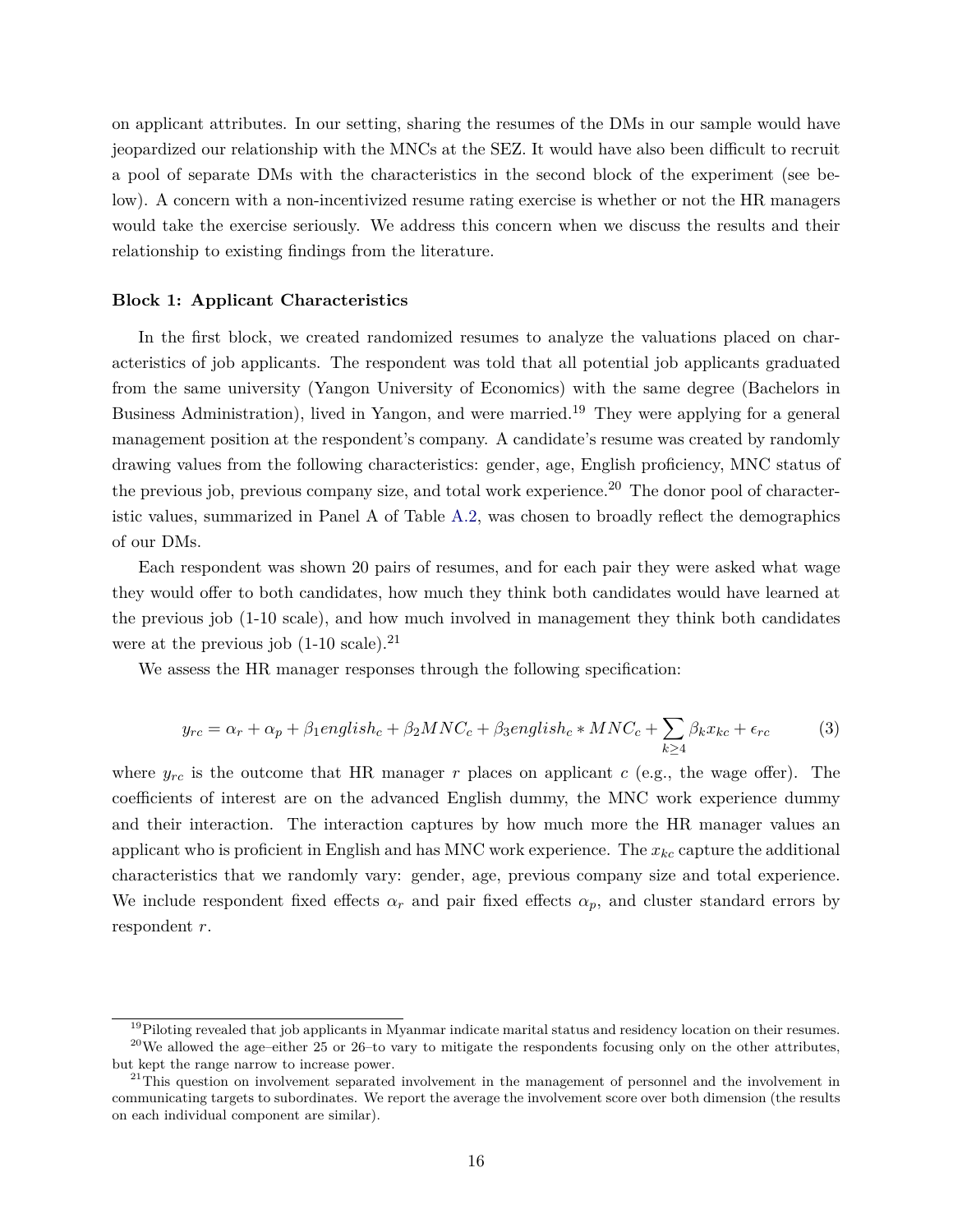### <span id="page-18-0"></span>**Block 2: Mechanisms**

In the second block, we asked respondents to evaluate candidates' responses to potential interview questions. This block was designed to mimic questions that could arise during an interview, and helps analyze directly the importance of communication between the applicant and his previous foreign boss.

All applicants graduated from the same university with the same degree (Bachelors in Business Administration from Yangon University), lived in Yangon, married, male, age 26, and had 3 years of experience at a 125-employee Japanese company. Additionally, the HR managers were told that the applicants had advanced English proficiency, as did their FM. The reason to note the English levels of both the applicant and the FMs was to ensure that the HR manager would perceive little, if any, communication barriers between the applicant and his FM.

The HR managers were shown profiles with answers to the following questions: a) "How often did you interact with your foreign boss (formal/informal meetings, over lunch, etc.)"; b) "How frequently did you use Microsoft Office (Word, Excel, PowerPoint); and c) "How often were you involved in setting and communicating the company's targets". The donor pool of responses to these questions are summarized in Panel B of Table [A.2.](#page-46-0)

The first question elicits the valuation recruiters place on the mechanism of interest: communication with FMs. The possible values were "frequently", "infrequently", and "I was hired to interact frequently with the foreign boss but interacted infrequently because he had to leave the country for a family emergency." We were concerned that respondents who saw candidates with "frequent" communication may think that the applicant had been *selected* to interact with FM based on unobserved attributes, thus conflating the treatment effect of communication with a selection effect. The last value indicates the applicant was chosen to communicate frequently with the FM but ultimately did not for exogenous reasons.<sup>22</sup> The second question assessed the frequency of using Microsoft Office, a hard skill that companies value. The third question assessed the frequency of management involvement in setting and communicating factory-level targets.

HR managers were shown 11 pairs of profiles with answers to these questions, and were asked what wage would they offer to both candidates, and how much they think both candidates would have learned at the previous job (1-10 scale). We did not ask to score involvement since the third interview question is about management involvement.

We assess the HR managers' responses in this block through the following specification:

$$
y_{rc} = \alpha_r + \alpha_p + \gamma_1 frequency_{c} + \gamma_2 \text{hard} \, \text{kill}_c + \gamma_3 \text{involvement}_c + \epsilon_{rc} \tag{4}
$$

 $22$ We were concerned that respondents would find this statement unusual. After the resume rating exercise was completed, we asked HR managers the following question: "In some interview scripts, you may have seen the response "I was supposed to interact frequently, but interacted infrequently because the foreign boss left the country for a family emergency." How did you interpret this?" We provided multiple choices for the HR manager to select: a) "The candidate was making an excuse for infrequent communication"; b) "The candidate may have been good if he was hired to talk frequently, but was genuinely unable to communicate with the foreign boss due to unexpected circumstances"; c) "It did not make sense"; d) "Other (please specify)". Only 10% HR managers reported (c), while 71% chose (b). This suggests that HR managers interpreted the "interview answer" as we meant them to do.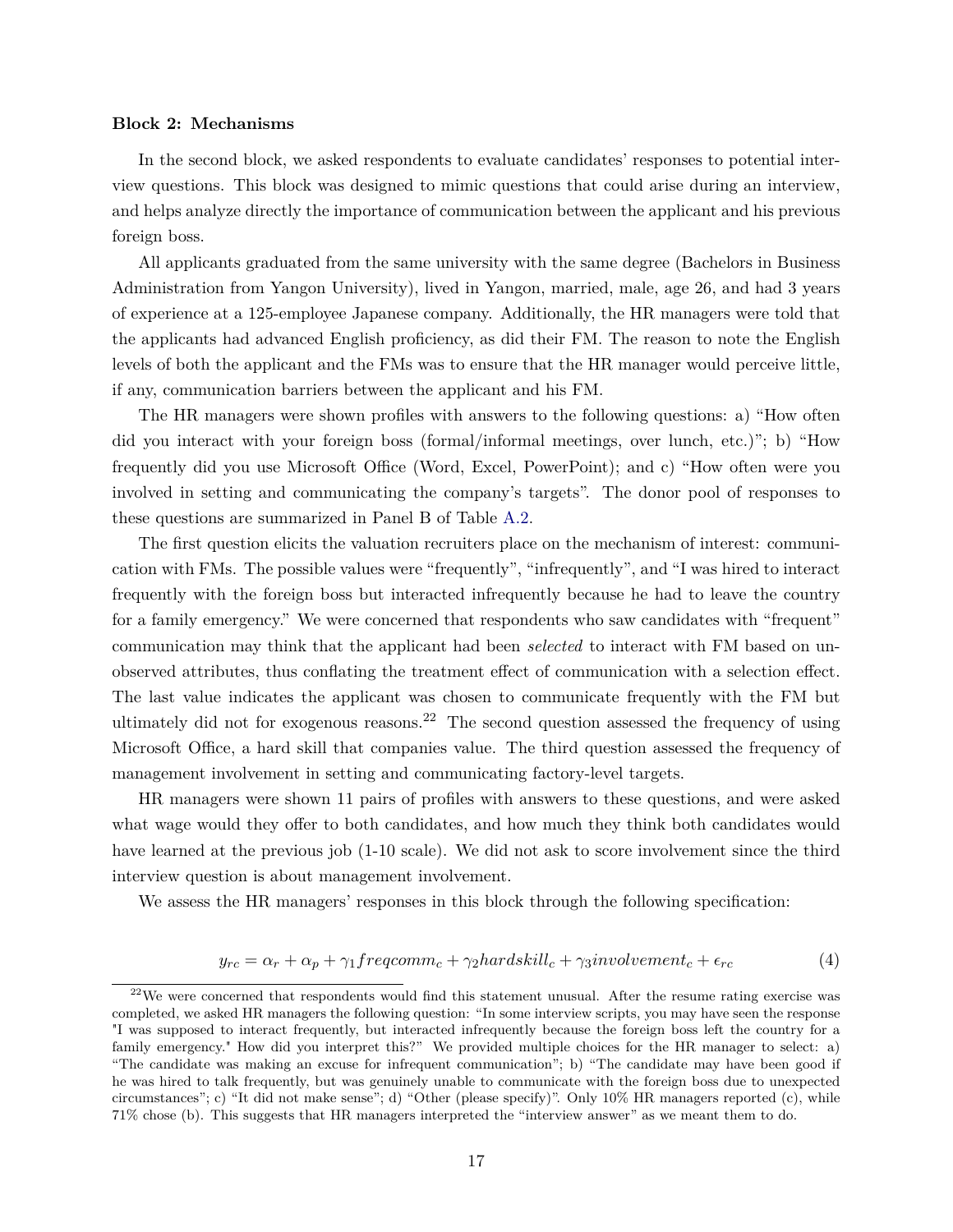where  $y_{rc}$  is the outcome that HR manager  $r$  places on applicant  $c$  (e.g., the wage offer). All three coefficients are of interest. The categorical variable *freqcomm<sup>c</sup>* takes on three values, as noted above. The other variables are binary indicators. We include both respondent fixed effects *α<sup>r</sup>* and pair fixed effects  $\alpha_p$  and we cluster standard errors by respondent *r*.

### **4.2 Results**

### **Block 1 (Applicant Characteristics) Results**

Table [3](#page-38-0) reports the regression results of the first block. Column 1 reports the primary outcome, the wage that HR managers would offer to candidates. The results suggest that the wage premium for an applicant with advanced English proficiency is 15.9% (a \$51.3 increase from a mean \$323.2). The return to MNC experience is similar: all else equal, having MNC experience would increase the wage offer by 10.2% (a \$33.1 increase). Moreover, a candidate with *both* advanced English and MNC experience further raises the return by 3.6%, or an additional \$11.5. Thus, the results suggest that potential employers in this setting place particular value on experience acquired in an FDI firm when the individual speaks English, and is consistent with the model's assumption that lower communication barriers within MNCs should increase the general management skills acquired.

Although the resume rating exercise asked about hypothetical applicants and was not incentivized, these coefficients appear plausible. The return to English is remarkable consistent with the non-experimental Mincerian wage regressions in column 4 of Table [2,](#page-37-0) where a 1 sd increase in English is associated with a 12.7% higher wage. Since the DMs all work at MNCs, we cannot identify a MNC wage premium in our sample, but [Alfaro-Urena et al.](#page-31-4) [\(2019\)](#page-31-4) indicate that the MNC wage premium across several studies is between 5-10%. The estimated size premium is also consistent with the literature. In our hypothetical setting, HR managers would offer a 18.4% premium (\$40.0 higher wage) to an applicant from a large 125-employee firm relative to a 25-employee firm, a magnitude consistent with the 18% large-size premium estimated by [Reed and Tran](#page-35-11) [\(2019\)](#page-35-11) on a harmonized set of household and labor force surveys across developing countries. As for the experience premium, our estimates are at the upper end the experience premium estimated by [Lagakos et al.](#page-34-10) [\(2018\)](#page-34-10), who find a premium of 16-30% across developing countries. However, their study compares workers with 5-9 years of potential work experience (years elapsed since finishing school, rather than actual work experience) relative to 0-4 years and, thus, likely to be a lower bound on the experience premium.

Column 2 reports the respondent's perception of how involved the candidate was in management at the previous job (1-4 scale).<sup>23</sup> Applicants with advanced English proficiency have a 0.15 higher perception of involvement off a mean of 2.50. Applicants with MNC experience have a 0.03 higher perception of involvement. We interpret this lower coefficient as the fact that MNCs are perceived as a challenging environment to be involved in when one does not speak English. By contrast, the HR managers attach a sizable increase in perceived involvement for applicants with both charac-

 $^{23}$ The number of observations in the involvement regression is lower because this question was introduced after a fourth of the respondents had already completed the ratings.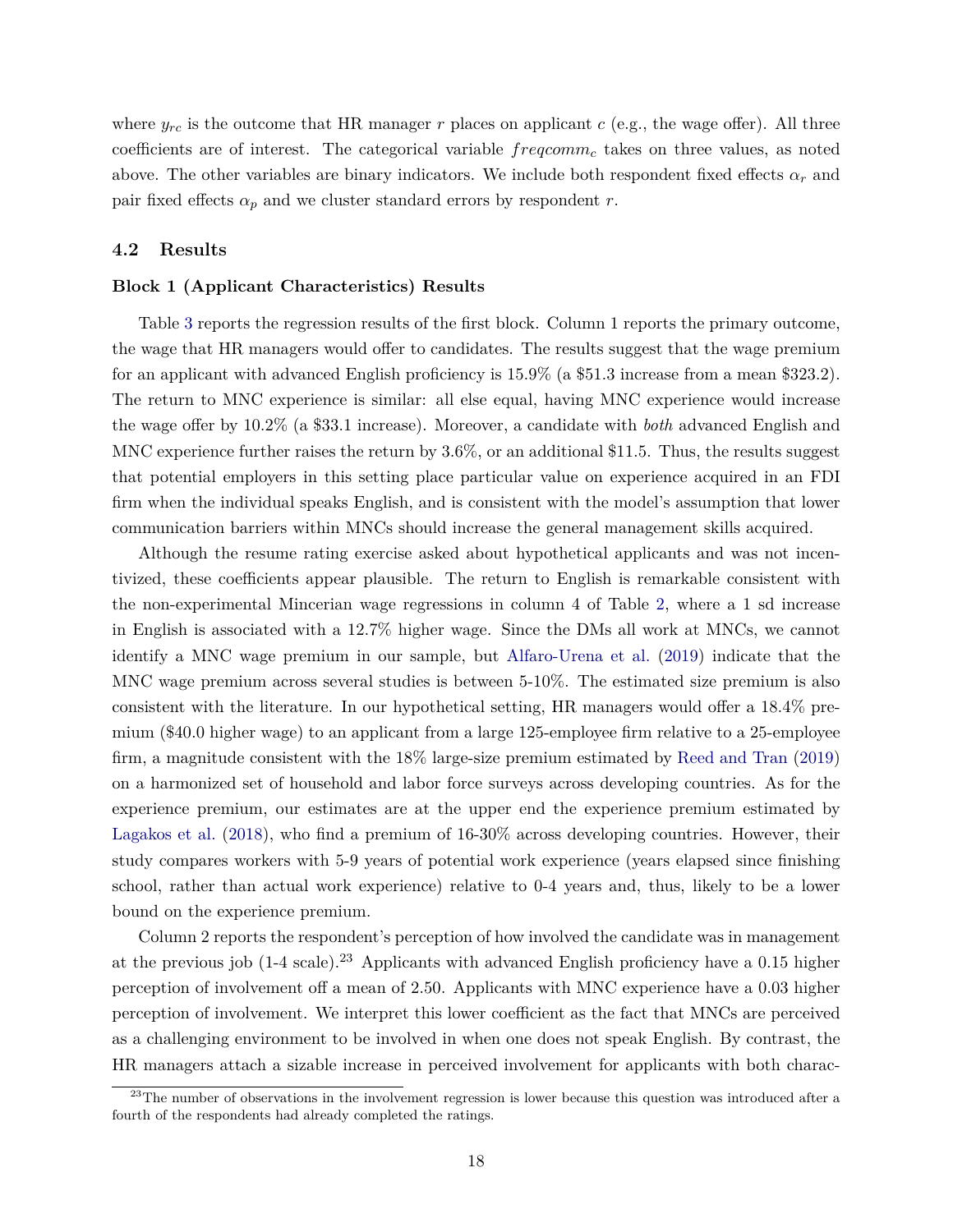teristics: the coefficient on the interaction is 0.14, which is statistically significant. This suggests that improving the English proficiency to advanced for an applicant with MNC experience greatly improves the perceived involvement in management. Not surprisingly, overall work experience is the largest driver of the perceived involvement of the candidate.

Column 3 reports the results for "how much do you think the candidate has learned in their previous job" on a 1-10 scale. We find that perceived learning coefficients are higher for advanced English and MNC experience although we do not find the interaction statistically significant at conventional levels.

### **Block 2 (Mechanisms) Results**

The second block explores the role of frequent communication with FMs as a mechanism for *why* profiles with high English proficiency and MNC experience are valued. Table [4](#page-39-0) reports the results by examining respondent choices among profile pairs that vary in their hypothetical answers to three questions about their previous job: how frequently did the respondent communicate with their FM, how frequently did they use Microsoft Office, and how frequently they were involved in setting company targets.

The first column reports the wage offers for candidates. Candidates who interact frequently with FMs are highly desired; they would be offered a 9.9% higher wage relative to a candidate who did not frequently speak with their FM (a  $$40.8$  increase over a mean of  $$410.2$ ).<sup>24</sup> In fact, this increase is similar to the coefficient on candidates who frequently report using Microsoft Office (a \$33.9 increase). This result supports the key mechanism that for general management positions, potential employers appear to desire candidates who interact with FMs, and they attach a valuation that is roughly similar to candidates who have a "hard" skill. Naturally, frequent involvement in management is most preferred, and HR managers would offer an even larger wage premium to such applicants (a \$53.1 increase).

As discussed above, one worry is that profiles that indicate frequent communications with FMs reflect an unobserved attribute of that applicant. To gauge this selection story, we can examine the coefficient on the response that the candidate had been chosen to interact with the FM, but ultimately did not do so. We think that HR managers interpreted this response at face value (see footnote [22\)](#page-18-0). The wage increase on this response is small (\$2.8) and not statistically different from the leave-out category (infrequent communication with the FM). This suggests that the respondents value the impact of interactions with FMs as opposed to simply be chosen to interact with the FM.

Column 2 examines perceived learning. The results suggest that HR managers perceive learning to be higher for applicants who interact frequently with the FM. The coefficient implies a 0.52 higher perceived learning for applicants who frequently communicate with the FM relative to infrequent communication. As before, this perception is similar to the level of the hard skill (a 0.43 increase in

 $24$ Notice that the mean wage offer in Block 2 is much higher than in Block 1, which is consistent with the fact that we told recruiters these candidates have an Advanced English level and three years of experience in a large establishment owned by an MNC.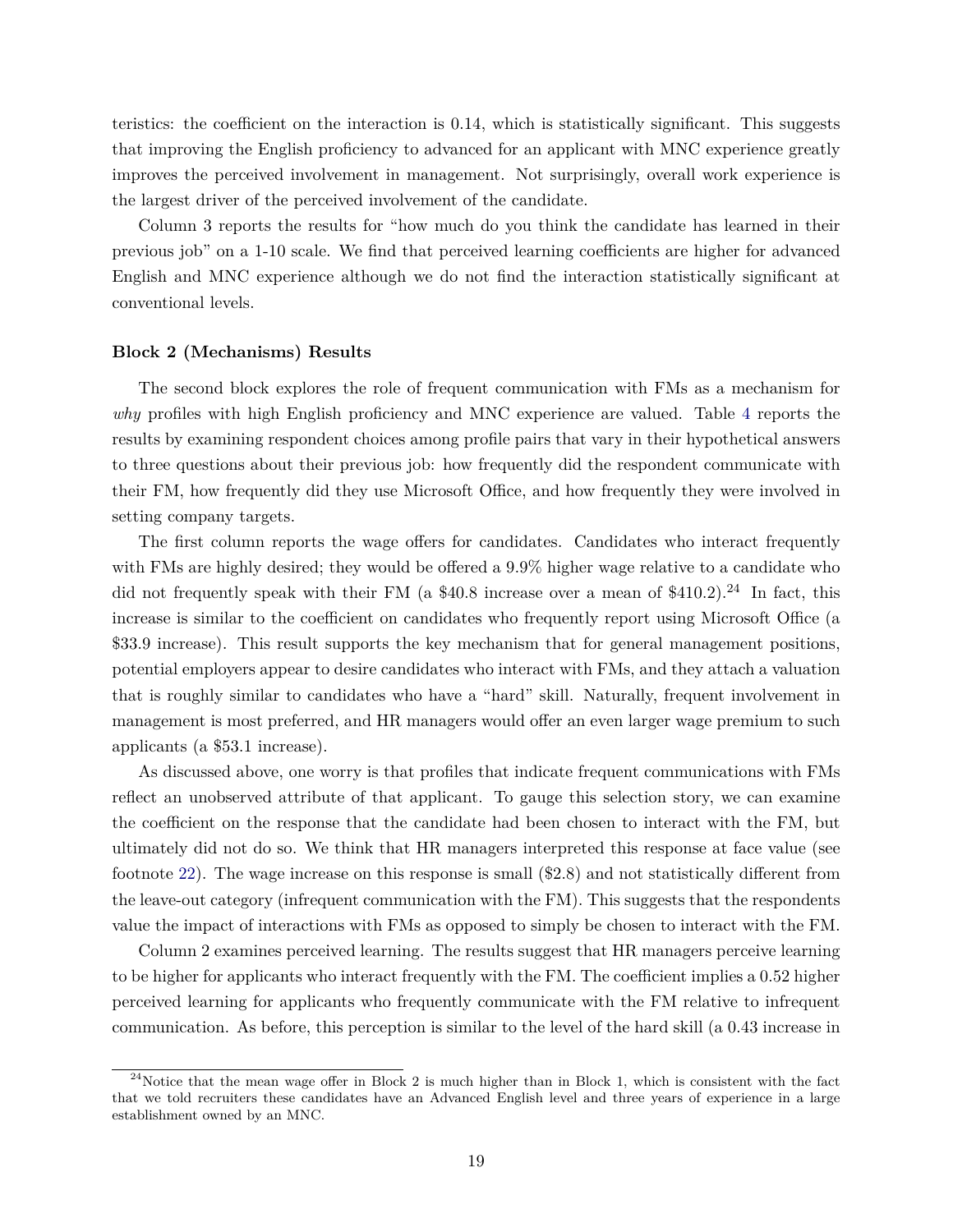perceived learning). We only observe a modest and statistically insignificant effect on the selection coefficient, and applicants who report being frequently involved in setting and communicating targets see a 0.84 increase in perceived learning.

Taken together, the evidence suggests that domestic employers value experience acquired by DMs' working in MNCs. Furthermore, workers that are proficient in English and those given the opportunity to work closely with FMs are particularly valued. The evidence is thus consistent with the model's assumption that management knowledge learned in MNCs is a *general skill*, in the sense of being valued in the labor market for domestic firms, and that this skill is learned, in part, through frequent communication with the FM. If the amount and content of such communication are non-contractible, the model suggests that the empirical evidence in this section would imply inefficiently low knowledge transfers. The social planner could curb the inefficiency by subsidizing DM's foreign language acquisition. A necessary condition for that to be the case is that DMs' foreign language proficiency and FMs' communication are *complementary*. We now turn to explore whether this is the case in our context.

# <span id="page-21-0"></span>**5 Protocol 2: Complementarity Between Communication and Language Proficiency**

This section explores the complementarity assumption. To do so, we offer English language training to a random sample of DMs. This allows us to track the effect of an (exogenous) increase in DMs language level *λ* on communication with FMs *τ* .

## **5.1 Research Design and Measurement**

We recruited 298 domestic managers at 27 MNCs operating in the SEZ. As noted above, we classify domestic managers as MNCs employees of Myanmar nationality earning over \$200 per month, the income-tax reporting threshold in Myanmar and a plausible lower bound for holding a management position and interacting directly with senior FMs.<sup>25</sup>

The experiment design was as follows. Within each firm (a stratum), we randomly assigned half of the domestic managers to attend a free English training course. In total, 154 DMs were assigned to treatment. We contracted with an English-language company to provide the language training, which was entirely conducted by native English-speaking teachers. The course provided 48 hours of training and was conducted over 3 months, with two 2-hour sessions per week. Only DMs from the SEZ would participate in the classes, and the provider taught its standard English for business course.<sup>26</sup> The sessions took place after working hours and on weekends, and we offered DMs the

 $^{25}$ We excluded Myanmar employees earning above the salary threshold if they held a technical occupation involving no supervision of subordinates (e.g., engineer or production technician), and brought into the sample frame 64 DMs below the salary threshold at the request of 18 firms.

 $^{26}$ This course is very similar to a standard language course with daily life scenarios replaced with business situations. For example, the course would teach the correct article ("a" vs. "an") to use for the following positions: accountant, engineer, artist, receptionist, manager, doctor, consultant, pilot, etc. In the provider's regular course,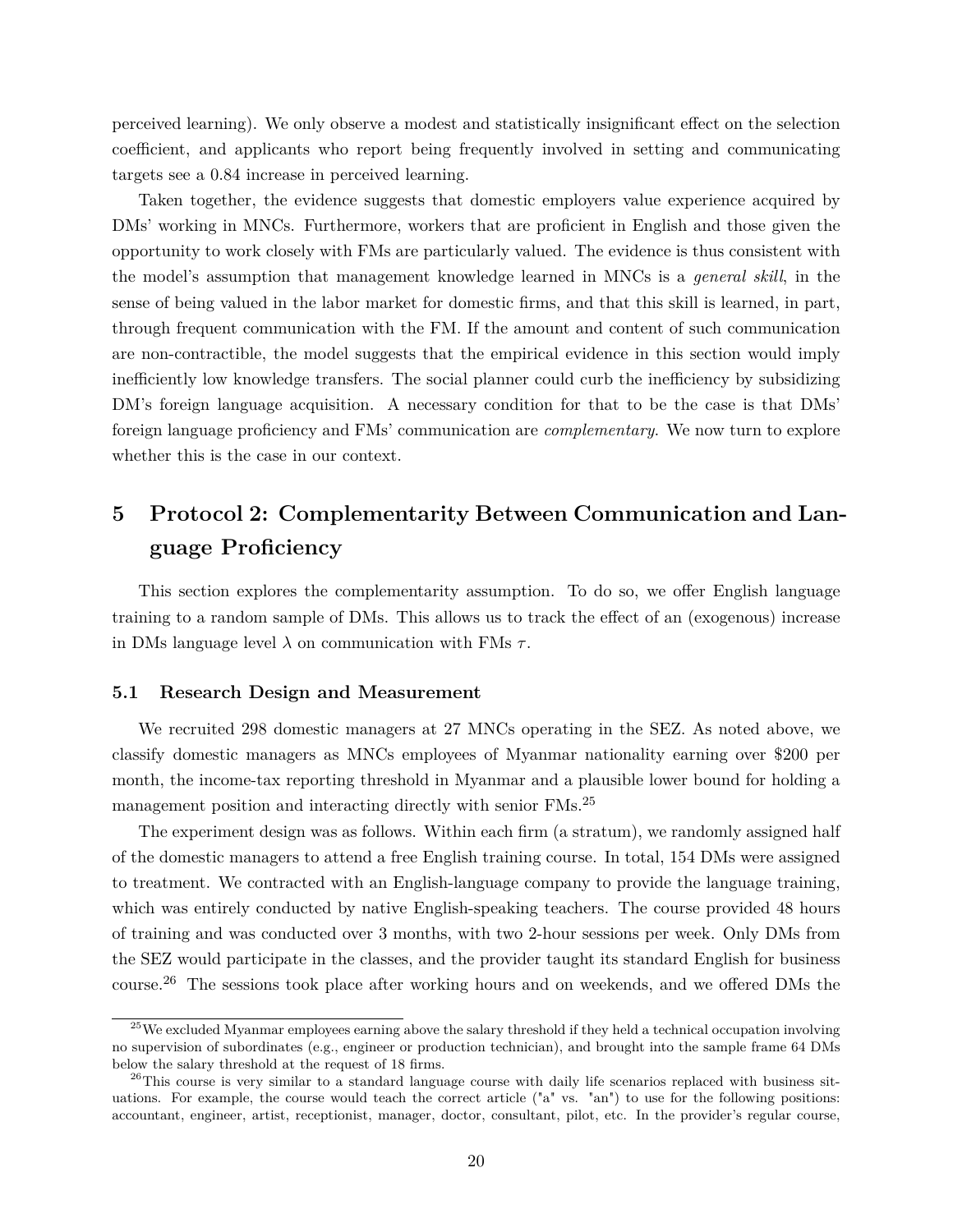option to take the course either at a rented space near the SEZ or at the company's main office in downtown Yangon. The provider's standard procedure is to conduct an initial English assessment to determine the student's knowledge (see Figure [1,](#page-44-0) Panel A) and place students into a beginners or intermediate course. We allowed the provider to follow this practice, and treatment DMs were assigned to one of two sections based on their initial English knowledge. Due to teaching capacity constraints, we could not train all the DMs simultaneously and staggered the training over nine cohorts through 2019. The typical cohort had around 15 DMs.<sup>27</sup> Throughout 2019, treatment and control DMs were asked to answer short phone surveys that asked about interactions with FMs. Six to eight weeks after completing the course, we administered an endline survey and the management simulation exercise.

[Bloom and Van Reenen](#page-33-9) [\(2007\)](#page-33-9) developed an approach to measure management practices that we implemented through closed-end questions. Measuring management *performance*, however, is challenging in our setting because DMs perform a range of tasks at firms that span a range of sectors. We designed a management simulation to assess DMs' management performance on a standardized task. The simulation exercise was structured as follows. The goal was to mimic the three-tier organizational structure of MNCs in our setting. An enumerator with advanced English proficiency acts as the "FM" by providing instructions in English to DMs to complete a task. The DM would then manage two "production workers" ("PWs"), performed by enumerators with no knowledge of English. These PWs were shielded from the "FM"-DM interactions so they could not hear the instructions. As is the case at the firms, the DM-"PWs" interactions occurred in Burmese.

The task simulates a common assembly-line task for production workers: precisely placing several items into a package. The task was to instruct the "PWs" to select 4 out of 8 objects, arrange them in a pre-specified order and place them in certain position in a box demarcated for shipping. The objects and order were randomized across simulations to mitigate potential learning among the production workers, and there were a possible 192 combinations of tasks (see Table [A.4\)](#page-48-0). Production workers were also randomized from a pool of enumerators. We recorded the length of "FM"-DM and DM-"PWs" interactions, the number of questions, and the total mistakes completing the task. As we were concerned about experimenter's effects (e.g., treated DMs might exert more effort in the simulation as a result of having being assigned to treatment), we also performed a second placebo management task (for a different randomly drawn task) where the "FM" delivered the instructions in Burmese.

Due to the suspension of in-person surveys in Spring 2020 from Covid-19 lock-downs mandated by the Institutional Review Board, we switched from in-person to phone surveys to collect the main endline variables for 119 out of 298 DMs in the sample. We were unable to implement the management simulation on this sub-sample since the simulation requires a physical presence.

they would use non-job related words. As another example, students would listen to a conversation and decide which of the following statements are true or false: "Jim Davis works in the advertising department", "Paula will be an intern in the company for three weeks", "Jonathan Ross is Jenny Bradshaw's assistant", etc.

 $27$ The first cohort had DMs from one firm and the remaining cohorts had DMs from between 4 and 11 firms.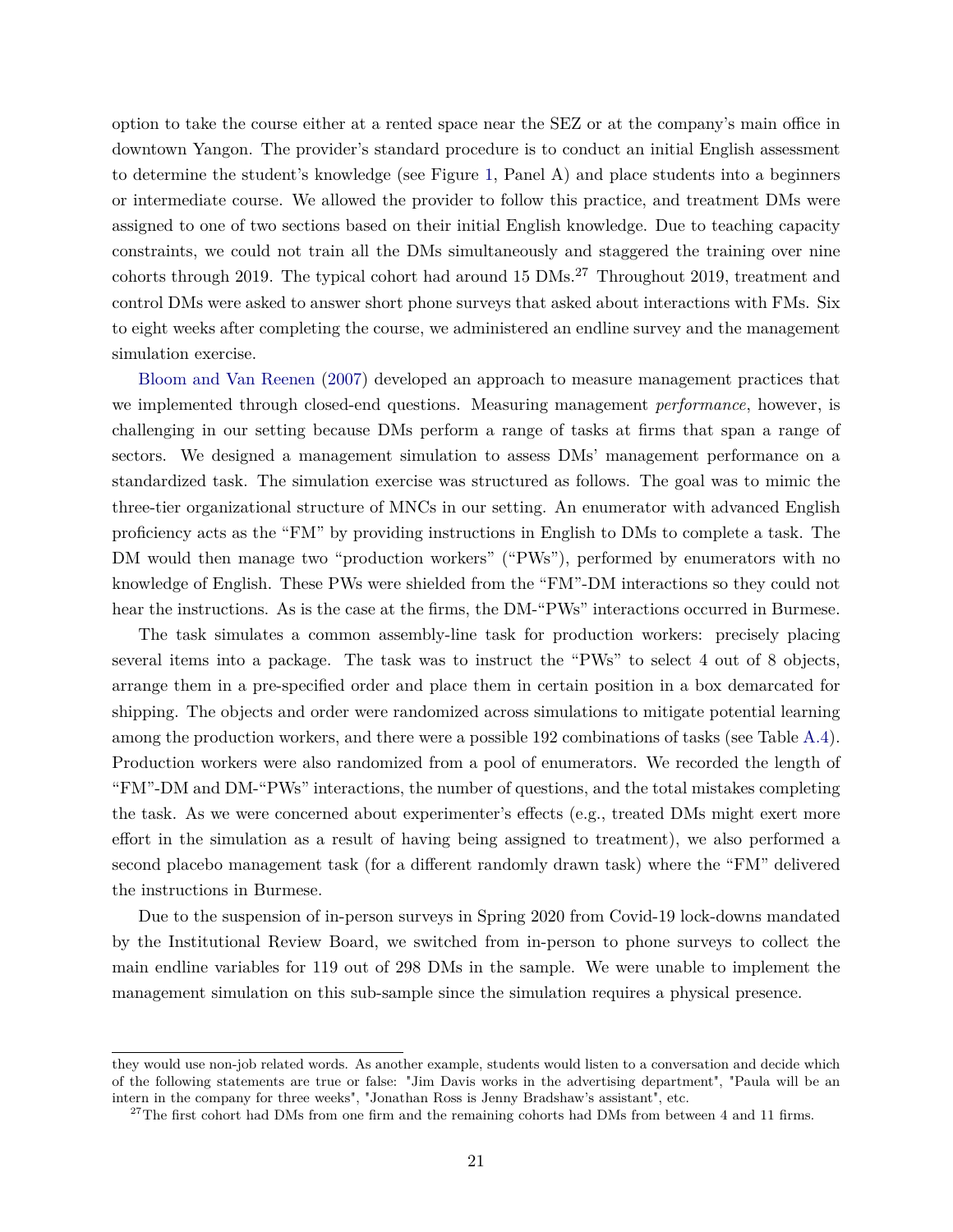## **5.2 Baseline Statistics and Empirical Specifications**

Table [A.3](#page-47-0) reports baseline balance between the treatment and control individuals. The average age is 28.2 years with a tenure of 1.3 years. Across the sample, about 38% of DMs are men. The average monthly salary is \$351.8. The table indicates that the randomization achieved balance across most observed covariates. Only age is marginally significantly different whe comparing the treatment and control group, with treatment individuals being about 9 months older on average. The final row of Table [A.3](#page-47-0) reports attrition at endline. Some 9% of DMs refused the endline survey, a low attrition rate which is not significantly different between treatment and control groups.

We estimate intent-to-treat (ITT) using an ANCOVA specification [\(McKenzie,](#page-34-11) [2012\)](#page-34-11):

$$
y_i = \alpha_0 + \alpha_f + \beta treat_i + \gamma y_{0i} + \phi mode_i + \epsilon_i \tag{5}
$$

The specification includes a firm *f* fixed effect to reflect the stratification, and *i* indexes the DM. Whenever possible, the outcome value is the average value of the variable measured through surveys that took place after 75% of the training had been completed and at endline. If an outcome was only measured at endline, we use just that value. The baseline value,  $y_{0i}$ , is the average value of the variable measured at baseline and during surveys that took place before 75% of the training had been completed.<sup>28</sup> We also include a dummy that turns on if the endline was collected over the phone during the COVID-19 lockdown. Standard errors are clustered by company department; there are 76 company-departments pairs.

We also present treatment-on-the-treated specifications (TOT):

$$
y_i = \alpha_0 + \alpha_f + \beta takeup_i + \gamma y_{0i} + \phi mode_i + \epsilon_i \tag{6}
$$

where  $takeup_i$  is a continuous value between 0 and 1 based on the number of sessions attended out of 24 and is instrumented with treatment. Standard errors are clustered by department.

### **5.3 Results**

We explore how treatment affects interactions with FMs. Before doing so, we first demonstrate that the intervention did, in fact, improve language proficiency for treatment DMs.

### **Takeup and English Proficiency Improvement**

Table [5](#page-40-0) reports the first-stage results that regress takeup on treatment. Columns 1-2 report the attendance rates using two different definitions of takeup. Column 1 indicates that 45% of

<sup>&</sup>lt;sup>28</sup>For dropouts and non-takeup treatment DMs, we assign their survey schedule corresponding to the language course they should have attended. For control DMs, we assign survey schedules corresponding to the course attended by their treatment colleagues of similar English level. (If a firm had treatment DMs attending different courses, we assigned the schedule according to the majority of the treatment DMs). We conducted nine surveys via phone in addition to the (in–person) baseline and (in-person, and then phone due to COVID-19) endline surveys. On average, 2.71 surveys contribute to the baseline average value (2.81 for treatment DMs and 2.60 for control DMs) and 2.70 surveys contribute to the average endline value (same for treatment and control DMs).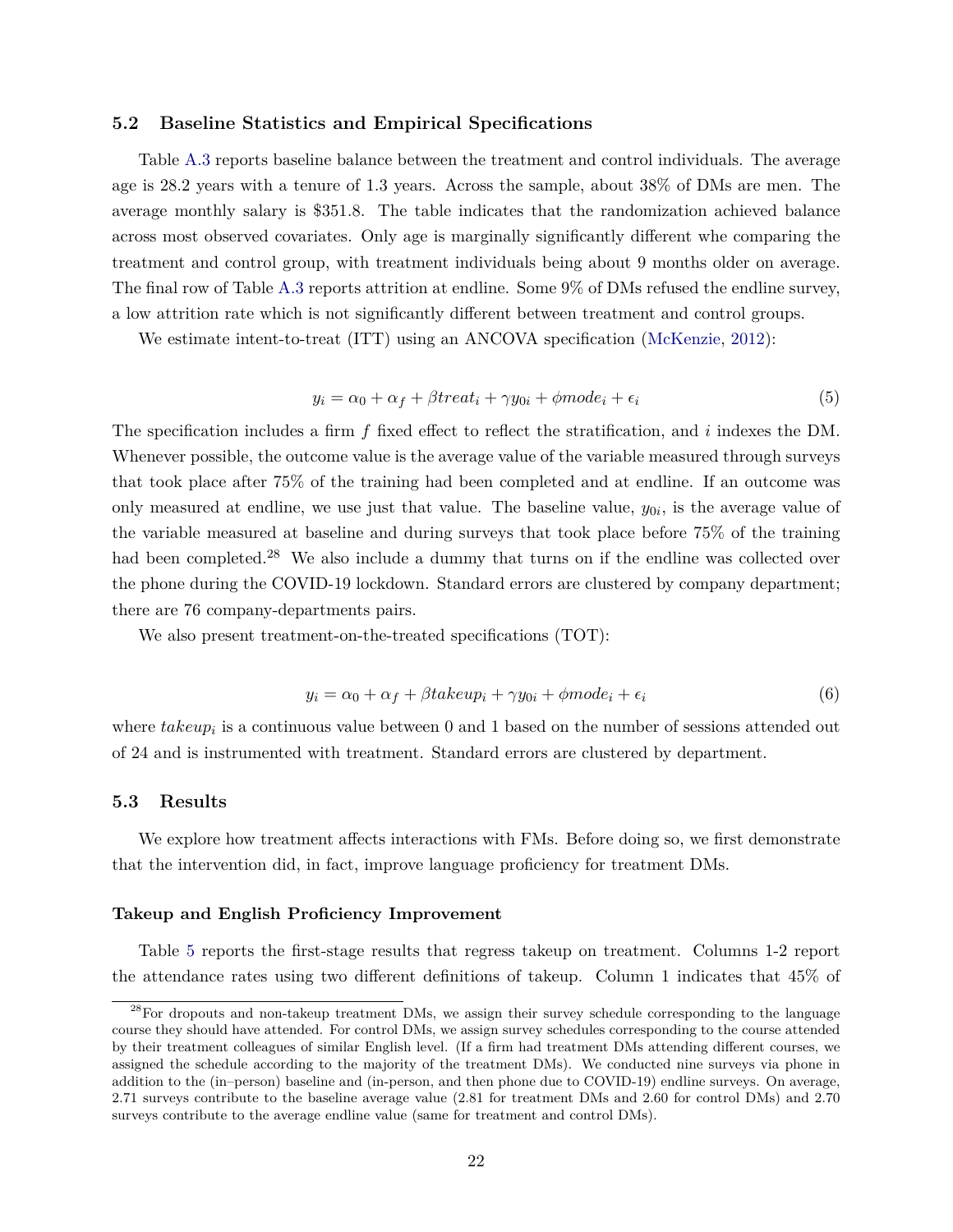DMs attended at least three-quarters of the course (18 out of 24 sessions). Alternatively, column 2 reports the continuous takeup variable: on average, DMs attend, on avarege, 56.8% of the course. We use the continuous takeup measure in the TOT specifications.<sup>29</sup>

The more direct way to measure the impacts of the language course is to examine DMs' English proficiency at endline using our tailored test (using test questions that differed from the baseline test). Column 3 reports the impact on English test scores from being assigned to treatment: 0.15*sd*. The TOT specification in column 4 shows an effect that is almost twice as large–0.26*sd*. The remaining columns separate the effects on speaking (columns 5-6) and listening comprehension (columns 7-8). The point estimates on speaking and listening are both statistically different from zero at the 10% level. Thus, the English training appears to have successfully improved the English proficiency for treatment DMs.<sup>30</sup>

### **Communication is Complementary with Language Ability**

The model assumes a complementarity between English proficiency and communication with FMs. The top panel of Table [6](#page-41-0) explores communication responses at endline.

We first examine the extensive margin of communication: is there an impact of the language training on the frequency of communication in the past 7 days? Columns 1-2 indicate a positive impact on communication frequency. Treatment DMs report a 0.20 increase from a baseline average value of 2.31 (on a 1-4 scale), and the TOT coefficient is 0.33. Columns 3-4 regress a dummy that turns on if the DM participated in a meeting with the FM in the last working day. While noisy, the results suggest a 0.08 increased probability of attending such meetings from a baseline average value of 0.41. On the intensive margin, columns 5-6 report that treatment DMs indicate losing less time due to translations and misunderstandings when they talk to FMs. The coefficients are, however, imprecisely estimated.

One may be worried that improved English leads to greater confidence and so more communication in the firm in general, not just with foreign managers. Moreover, one might worry about a Hawthorne effect where the results would be driven by treatment DMs wanting to please the researchers by answering more enthusiastically to all questions. To address both concerns, in columns 7-10, we turn to DM's interaction with another DM at a similar or higher level in the firm's hierarchy.<sup>31</sup> Treated DMs do not report talking more frequently with their domestic bosses/colleagues. They report attending meetings with a fellow DMs slightly more frequently but this result is insignificant and the effect measured is much smaller than the one observed with respect to FMs

 $^{29}$ Figure [A.5](#page-56-0) shows the attendance distribution. Although an imperfect benchmark, the 76% initial-class attendance rate exceeds the average 65% initial-class attendance rate for training programs reviewed by [McKenzie and](#page-35-12) [Woodruff](#page-35-12) [\(2014\)](#page-35-12).

 $30$ Although the training and setting is different from ours, [Hoya et al.](#page-34-12) [\(2018\)](#page-34-12) conduct an experiment on adults in the UK that teaches English as a second language through a 66-hour course. They find that improvement in English proficiency among treatment doubles relative to control individuals, and we find a similar impact (6.13 vs 3.01 points on a 100-point scale).

 $31$ If a DM's direct boss was a foreign expat, we would ask the respondent to identify also one Myanmar manager (either a boss or somewhat at their level in the hierarchy).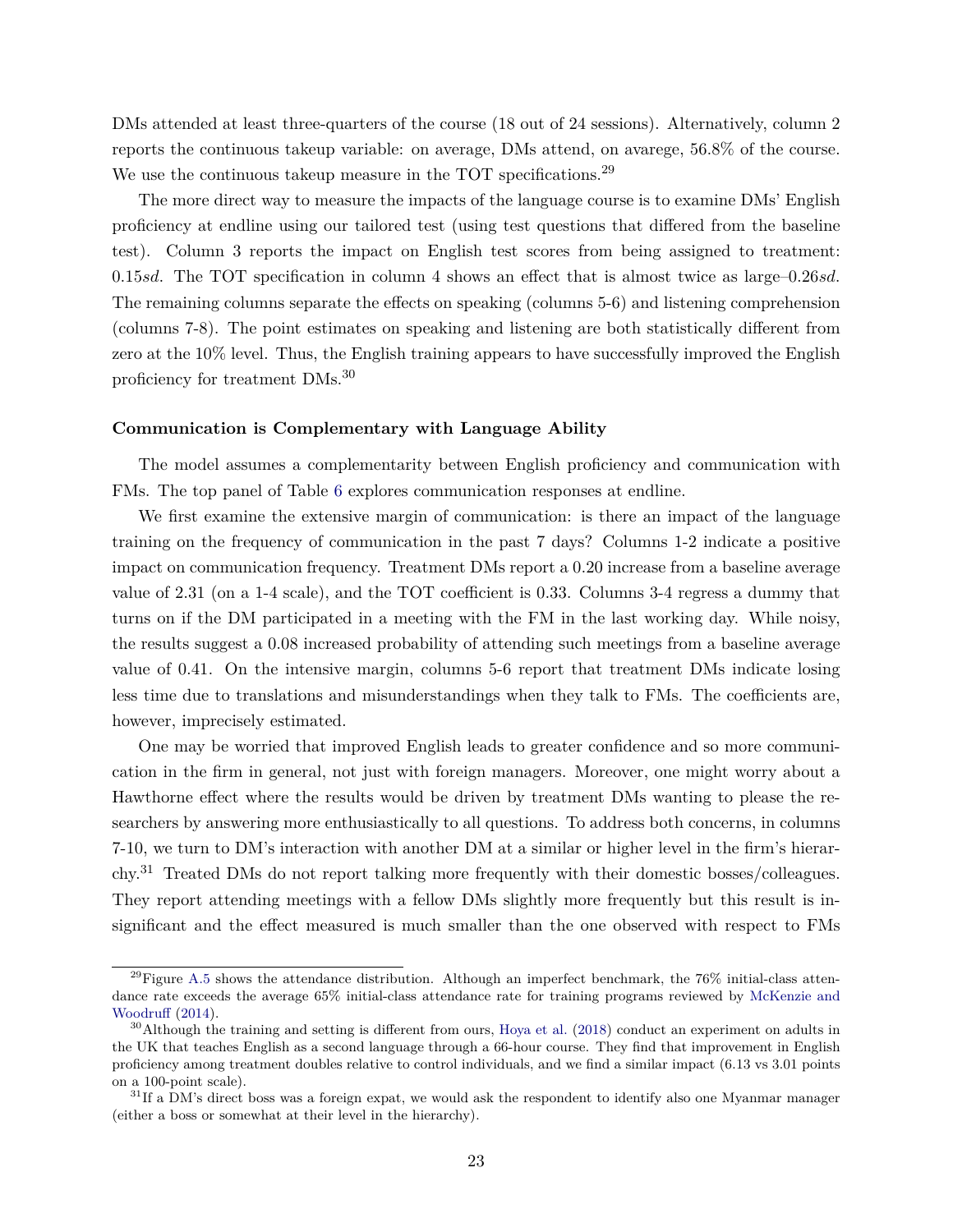(columns 3-4). We conclude that English is complementary with communication between DMs and FMs specifically, and not with communication in general.

Panel B of Table [6](#page-41-0) examines management involvement. We asked DMs to self-report their involvement on a scale of 1 to 4 in two broad management tasks: managing employees and setting targets. For the former, we asked how involved DMs were in setting individual targets for subordinates, promoting good performers, and hiring new employees for their team. For the latter, we asked how involved DMs were in communicating factory and team targets to subordinates. In columns 1-2, we find that treatment DMs increase their involvement in managing employees by 0.14, an effect that is both economically and statistically significant. However, we find no differential involvement of treated individuals in communicating targets (columns 3-4).

We then examine DMs' knowledge of management best practices in columns 5-6. We followed almost exactly the multiple choice questions in the "management practices" section of the U.S. Census's Management and Organizational Practices Survey (MOPS) which aims to get at the same practices as the qualitative questionnaire used in [Bloom and Van Reenen](#page-33-9) [\(2007\)](#page-33-9). We then score each question and obtain a total "management score".<sup>32</sup> When we moved to the phone endline due to COVID-19, we opted to reduce survey length and retained only the management questions about monitoring for this sample. The regression controls for this switch through the endline mode dummy. We do not observe any statistical difference between treatment and control in these management knowledge questions. Our interpretation is that the management practices questionnaires reflect *firm* policies that may not vary significantly across individuals. Additionally, as revealed below through anecdotal responses, the types of management learned by treatment DMs via the FMs are more specific than these management questions.

### <span id="page-25-0"></span>**Returns to Communication and Language Ability**

We provide further evidence of the complementarity between language ability and communication. At the endline, we asked DMs how much they would be willing to pay (WTP) for an hour of "one-on-one" conversation with a senior manager, either a FM or another DM (more senior than themselves). Referring to our model, this corresponds to the DM's marginal benefit of learning from an additional unit of communication with the FM. Table [7](#page-42-0) shows that treated individuals are willing to pay \$32.67 more to spend an hour with the FM, an effect which is significant at the 5% level. The effect is more than twice as large when looking at the TOT: Treated DMs are willing to pay \$53.62 more than DMs in the control group to spend time with their FMs.

One concern is that difference between WTP for FM and DM across treatment and control can be accounted for by "schmoozing" or a desire to influence FMs, rather than opportunities for further learning. In columns 3-4 of Table [7](#page-42-0) we ask DMs for their WTP for a one hour conversation with a hypothetical FM working at a different firm. Control DMs are WTP less money to spend time

<sup>&</sup>lt;sup>32</sup>For example, we asked participants "What should managers' promotions primarily based on?" The proposed answers were "Solely performance and ability; Partly performance and ability, and partly other factors (for example, tenure or connections); Mainly factors other than performance and ability (for example, tenure or connections); Managers are normally not promoted."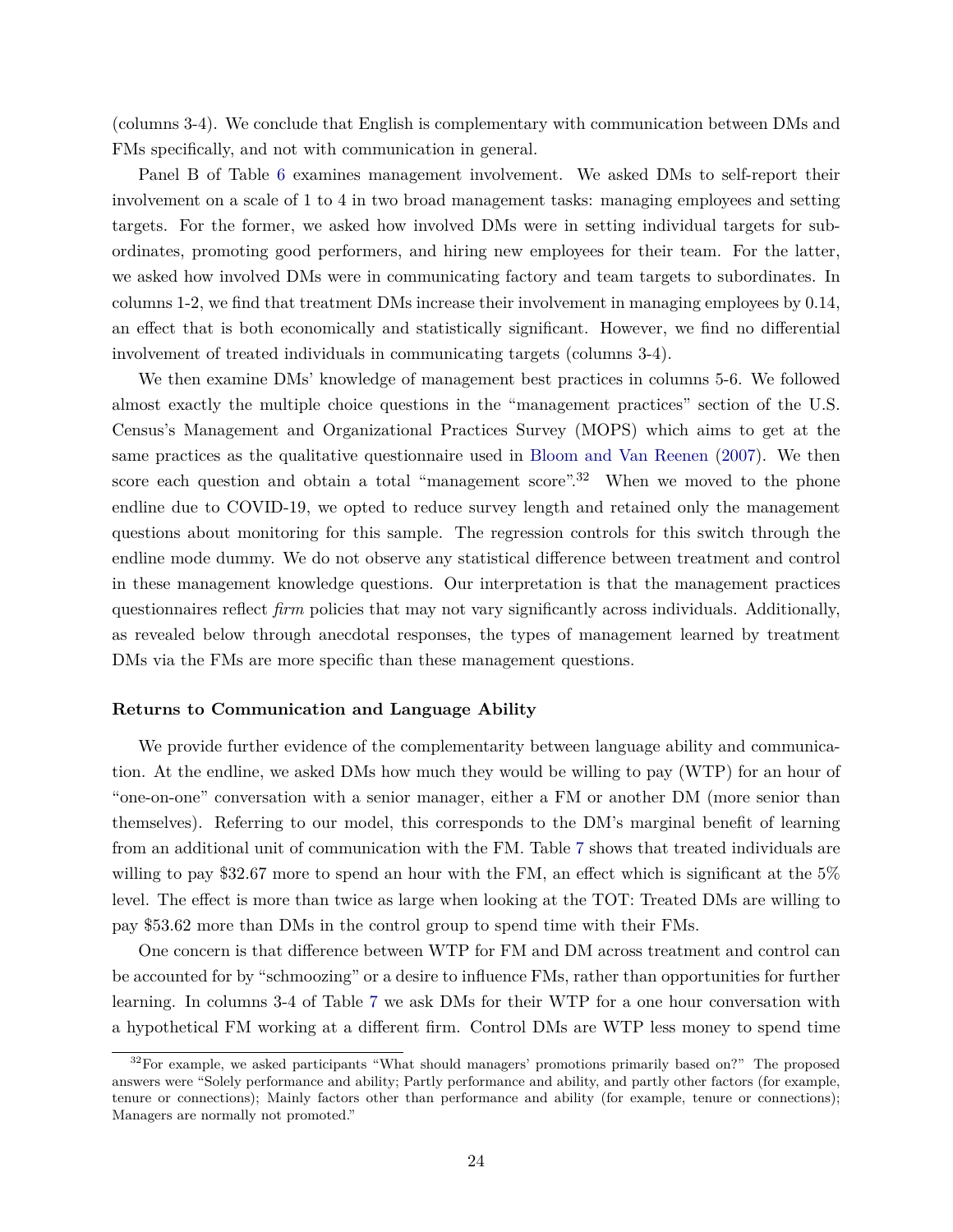with an FM outside their company (the control mean is \$31.42 as opposed to \$39.74), suggesting that it is considered less valuable, perhaps due to the lack of opportunities to ask for raises or promotions. However, treated DMs are still WTP to pay \$19.09 more than control individuals for this opportunity. This suggests that English skills increase the DM's valuation for time spent with a FM and provides further support for the complementarity assumption.

As with our communication results, one may be worried that improved English leads to greater confidence in one's ability to learn in general, not just from foreign managers. Moreover, one might worry about a Hawthorne effect, especially given that these WTP questions are not incentivized. To address both concerns, we also asked DMs about their WTP for a meeting with another Myanmar DM. The resultsare shown in columns 5-6 of Table [7.](#page-42-0) We observe no differential reported WTP between treatment and control.

### <span id="page-26-0"></span>**Language at Work: Management Simulation**

Participating firms operate across a wide range of sectors and, within those firms, DMs occupy a diverse set of roles. This makes it difficult to accurately measure DMs behavior and performance on the job through metrics that also enable a comparison across such a different range of firms, job titles and tasks. To overcome this measurement challenge, we present results from a management simulation exercise. The management simulation provides a way to measure performance in a controlled setting.

Table [8](#page-43-0) reports the results. Columns 1-2 report the "PWs" time to complete the task when managed by the treatment DMs relative to control DMs. Production teams managed by treatment DMs performed the task 0.19 minutes faster relative to the control mean of 1.28, suggesting about a 15% improvement in productivity. The TOT is 0.37 minutes faster. However, despite this shorter time, mistakes were no different between treatment and control (columns 3-4), so mistake-adjusted productivity improved.

Why did performance improve for treatment DMs? Columns 5-6 offers a mechanism. We find that treatment DMs spend more time talking with the "FMs" when receiving the instructions. Column 5 indicates that treatment DMs spend 0.36 more minutes relative to the control mean of 1.89 minutes; and, the TOT estimate is 0.70. The reason for this additional time is because treatment DMs ask more questions: on average, treatment DMs ask 1.05 additional questions (and the TOT estimate is nearly 2.03 additional questions). This suggests that treatment DMs have more meaningful interactions with the "FM". They spend more time talking and treatment DMs are more likely to understand the task better by asking more questions.

As a placebo check, we performed the simulation exercise where the "FM" directed the management task in Burmese (for a new randomly drawn task). We would expect no difference in management performance between treatment and control firms in this placebo simulation, and this is confirmed in Panel B of Table [8.](#page-43-0)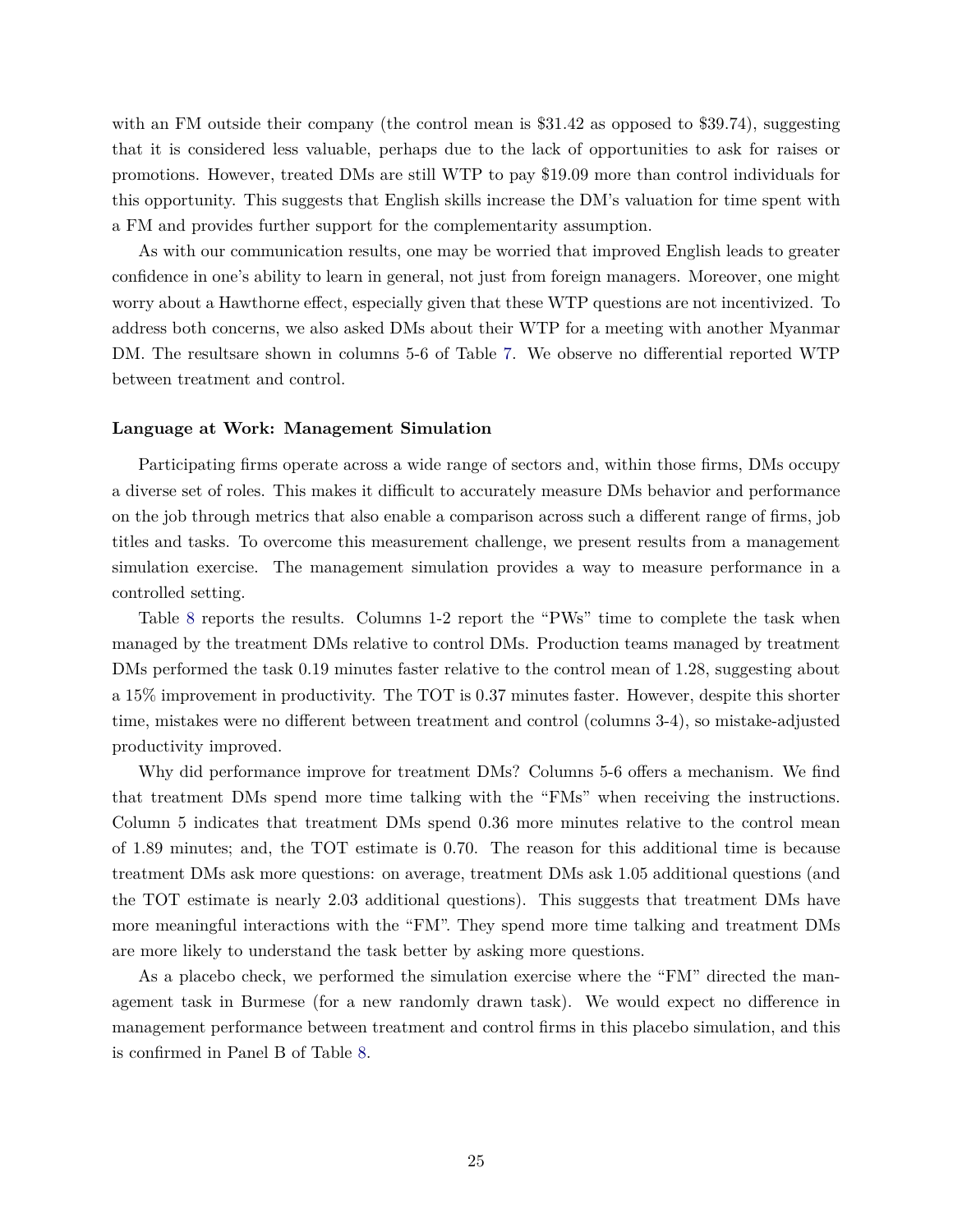### **General skills and Outside Options**

We had planned a longer run followup to the endline to assess skills of treatment and controls DMs. In January 2021, we began this survey round but halted it on February 1st 2021 when a military coup removed the democratically elected government from office, leading to a general strike, protests and an increasingly violent repression by the army.

In this sub-section, we thus provide anecdotal evidence based on a few interviews that we conducted in order to understand the specific skills that treatment DMs learned from FMs. We also analyze DMs short-run labor market options outside the SEZ from the endline as a complement to the resume rating results from Section [4.](#page-16-0)

In preparation for the final planned endline, we collected anecdotes from treated DMs about what skills they have learned from working with FMs. A few examples are as follows:

- DM, Japanese firm*: "I learned Marketing Strategy, Financial management, Report Evaluation and Analysis from FMs. I can learn these skills as my understanding level and communication skills are higher than before."*
- DM, Japanese firm*: "I have learned Excel formula from FM... English is a medium language while he was teaching formula, and I understood completely what he said because my listening skill is higher than before."*
- DM, Japanese firm*: "From FM, I have learned Microsoft Excel and PDCA (Plan Do Check Act cycle) which is used in Japan. There is a slight difference in learning process because I am not afraid of speaking with foreigners and I become to understand what they said."*
- DM, Japanese firm*: "I have learned punctuality, discipline, technical and management skills from Japanese Managers."*
- DM, Thai firm*: "Problem solving, Customer dealing skills have been learned from FMs. The learning process is faster as my confidence allows me to participate in meeting fully and I can understand very well what FMs present in the meetings".*

Many of the skills listed in these examples (e.g., Marketing Strategy, Microsoft Excel, PDCA, punctuality) appear to be general. The anecdotes suggest that the increased learning opportunities from communication with the FMs should translate into improved professional opportunities both inside and outside the firm and are thus in line with the results from the resume rating protocol analyzed in Section [4.](#page-16-0) <sup>33</sup> At the same time, the wide range of skills mentioned by the respondents also confirm difficulties in quantifying relevant management knowledge transfers across such a wide spectrum of sectors and roles.

<sup>&</sup>lt;sup>33</sup>Consistent with this observation, Table [A.6](#page-50-0) shows that 5 months after the language training was completed treated DMs started applying to more jobs. However, we find no effect on the likelihood of promotion or salary increase at that time. Table [A.5](#page-49-0) indicates that treatment DMs do not increase their reading, watching news or television, use of social media, relative to controls, which suggests that the language course did not trigger potential learning through other mechanisms during the period of study.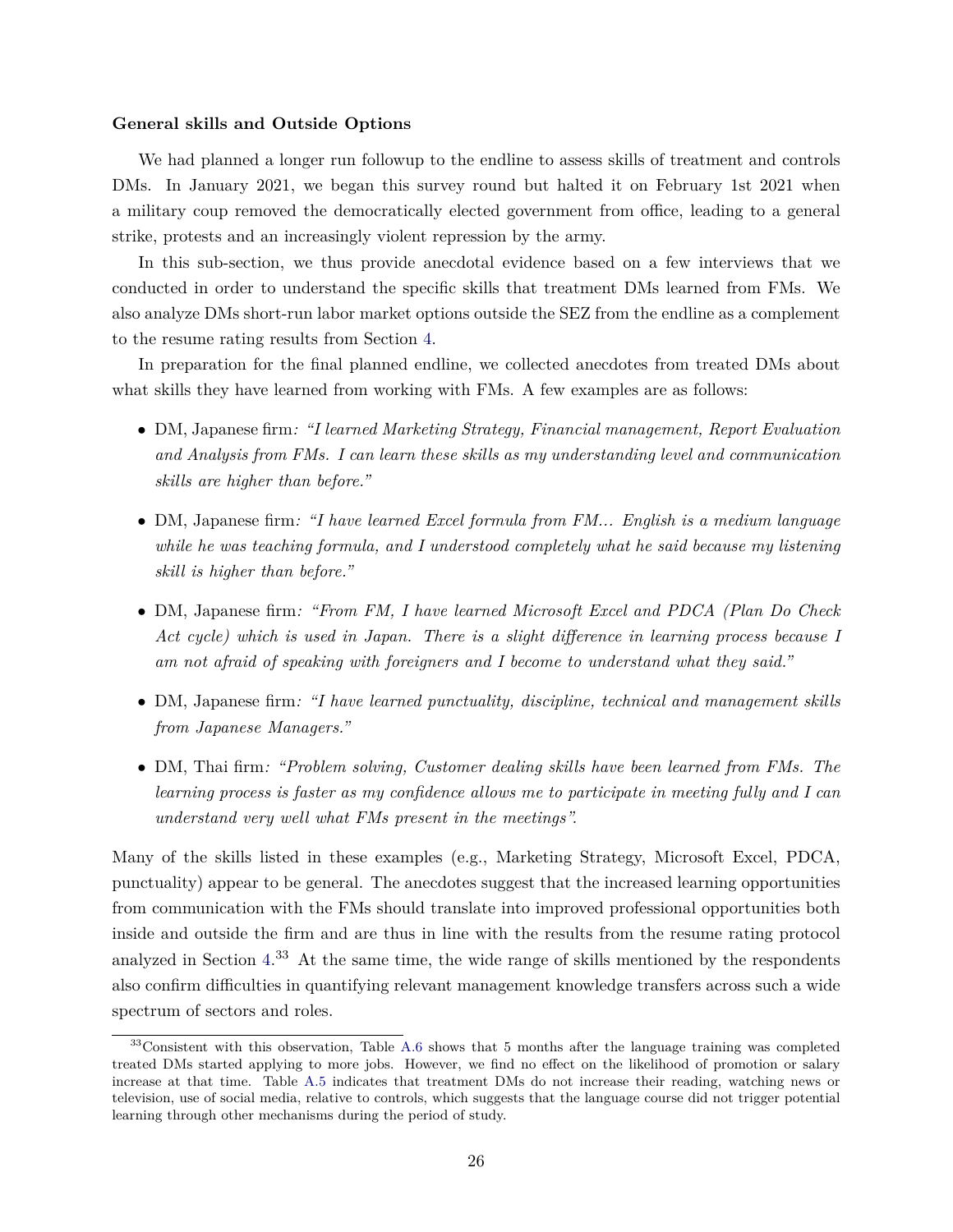## **5.4 (No) Spillover to Control DMs**

A potential concern with the above results is that the impact of the language training on treatment DMs may come at the expense of the control group. While this is not a substantial concern for outcomes such as acquisition of language skills or management skills which are nonrival, the means through which the latter is acquired, communication with FMs, may be a rival good (particularly so if FMs are constrained in their total communication budget).

Our randomization procedure was not designed to tests for spillovers on control DMs. Such a design would have varied the intensity of treatment DMs across FMs. Instead, we stratified by firm, and this leads to potentially random variation in the share of treatment DMs across departments within the firm. We choose the department level, described above, as the unit of analysis for spillovers because it represents a relevant unit of management for DMs, with typically at least one FMs above and subordinates under them. On average, each control DM is in a department with 4.8 (sd: 3.2) other sample DMs, 2.7 (sd: 2.1) of whom are treated.

We examine the extent to which control DMs are affected by the intensity of treatment in their department by running the following specification:

$$
y_i = \alpha_0 + \alpha_f + \beta \# Treated_d + \gamma size_d + \epsilon_i
$$

where  $\#Treated_d$  is the number of treated DMs working in the same department and  $size_d$  is the total number of sample DMs working in the same department of control DM *i*. As in the previous specifications we control for strata (firm) fixed effects  $\alpha_f$ . Table [A.7](#page-51-0) shows results for the main outcome variables: english knowledge, communication, involvement, WTP for FM meetings, and management simulation. Overall, we are unable to find effects along any of these outcomes, which is suggestive that control DMs were not crowded out by treatment DMs.

# <span id="page-28-0"></span>**6 Further Evidence**

In this section, we provide additional suggestive evidence that supports the presence of an inefficiency in our setting and justifies a language subsidy. First, we discuss evidence that supports the assumption of non-contractible communication. Second, we discuss evidence that supports the other conditions that make a language subsidy potentially effective.

## **6.1 Non-contractible Communication**

Our main justification for the non-contractibility assumption is that is a feature of the workplace, and is therefore a cornerstone of workhorse frameworks in organizational economics.<sup>34</sup> The

 $34$ An important question is whether relational contracts between the DM and FM can overcome the noncontractibility of communication [\(Gibbons and Henderson 2012\)](#page-33-0). This is unlikely for several reasons. Relational contracts achieve first-best if parties are sufficiently patient. In our setting, the FM and DM have a relatively short horizon to develop a collaboration: the DMs will leave the MNC, and the FMs may return home. Second, a wellfunctioning relational contract requires parties to clearly understand the terms of the relationship (e.g., [Chassang](#page-33-13) [2010,](#page-33-13) [Gibbons et al. 2021\)](#page-34-13). The lack of common language–the key friction in our setting–makes this harder. Finally, compared to a benchmark with perfect contractibility, [Garicano and Rayo](#page-33-14) [\(2017\)](#page-33-14)'s model argues that knowledge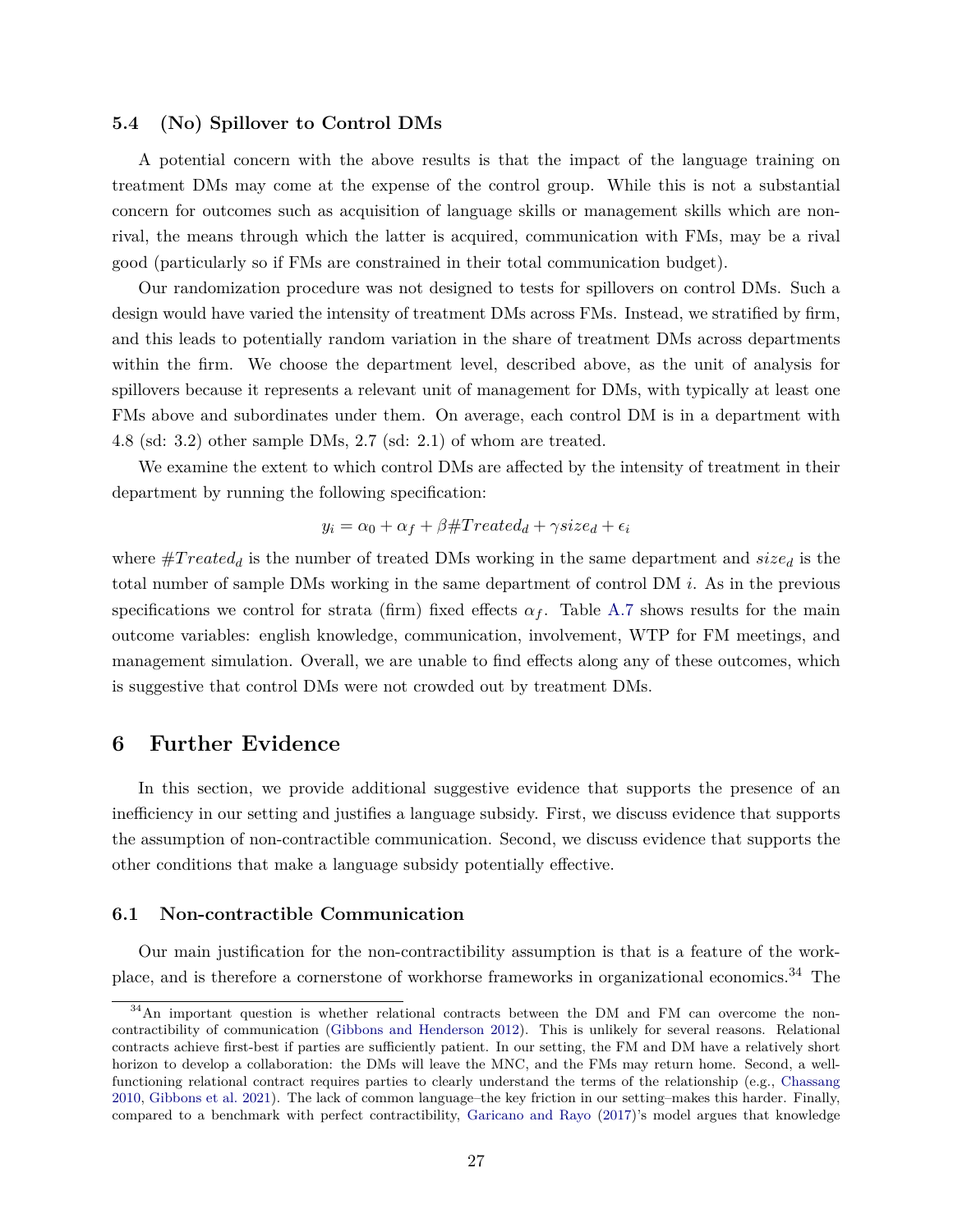non-contractible nature of communication in our context is supported by two pieces of empirical evidence. First, as discussed in Section [5.3,](#page-25-0) we asked DMs to report their willingness to pay (WTP) for an hour of "one-on-one" conversation with their FM. If communication is non-contractible, we should expect a sizable wedge between the reported WTP by the DMs and the opportunity cost of time of the FMs (their hourly wage) in our sample. Panel A of Figure [A.6](#page-57-0) reports the distribution of the DMs WTP, as well as the average and max hourly wage of FMs in our sample. 67% of DMs report a higher WTP than the average FM hourly wage and 51% report a higher WTP than the hourly wage of the best paid FM in our sample. This wedge suggest that additional communication between DMs and FMs could increase total surplus.

Second, at the longer-run follow-up survey in 2021, we began to ask DMs to report how many hours they spent talking with their FM in the past week and how many hours they would have liked to spend talking with their FMs over that same period. Under the non-contractibility assumption, we should also expect seeing a wedge between the *ideal* and the *actual* communication time. Panel B of Figure [A.6](#page-57-0) shows the distribution of values reported by the 96 DMs who had responded to the survey before it was halted. On average, in the seven days preceding the survey, DMs would have liked to talk to their FMs 1.4 hours more than they actually did: the *actual* time is thus lower than the *ideal* one.<sup>35</sup>

Taken together, this evidence suggests that there is a gap between the level of communication desired by the DM and what is provided by the FM.

## **6.2 Support for the Language Subsidy**

The model argues that the *general skills* and the non-contractibility assumptions are sufficient to create an inefficiency. However, the rationale for the planner to implement a language subsidy and partially correct that inefficiency relies on additional assumptions. In particular, a subsidy is justified if the DM's choice of English proficiency does not fully internalize the returns of her language investment for the MNC. If either (i) the FM and DM can contract on the DM's language skill level or (ii) the English wage premium reflects the marginal value of DM's English knowledge in the MNC  $(w'(\lambda)) \geq \frac{1}{\alpha}$  $\frac{1}{\gamma}$ ), the DM's privately optimal language investment would be the same or larger than the one desired by the planner.

With respect to (i), we explored DM's and FM's ability to contract on DM's English proficiency implementing a limited experiment during the language training program. For a short period, we offered an incentive (in the form of mobile phone credit worth \$10) conditional on the DM attending a class. We randomized whether this payment was made to the DM or to the FM. In the spirit of [Bubb et al.](#page-33-15) [\(2018\)](#page-33-15), the logic of the test is that if the two parties can reach an agreement to split the

transfers through relational contracts are slow and incomplete.

 $35$ Note that if communication was contractible, we would expect the DM to pay for it, in some form. At work, DM's wages are positively correlated with communication with the FM, the opposite of what we might expect. Of course the DM might be able to compensate the FM in other ways, e.g., through favors. Although there does not appear to be much evidence of DM and FM in our sample interacting outside of working hours, we cannot completely rule out such possibility.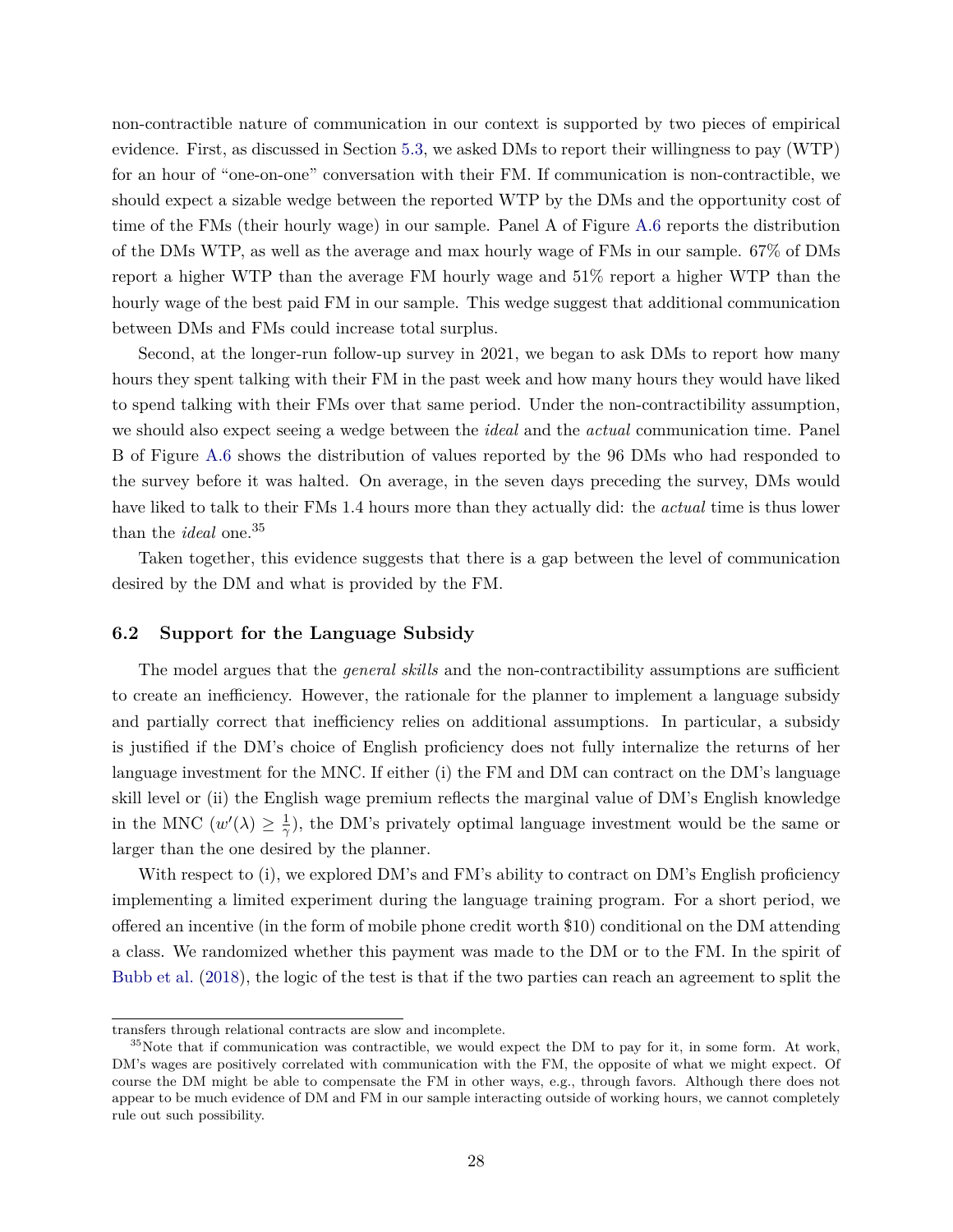surplus created by language training, the identity of the recipient of the payment should not matter for attendance. If, instead, the identity of the recipient matters, it suggests that parties are unable to maximize and share the joint surplus. We find that the DM's random assignment to receiving the incentive increases attendance by 13 percentage points (up from a baseline probability of 56%), but the FM's random assignment to receive incentive has no effect on the DM's attendance. This provides suggestive evidence that DMs and FMs are unlikely to be able to contract on the level of English knowledge.

With respect to (ii), back-of-envelope calculations also suggest that the marginal benefit of language skills for the MNC are significantly larger than the DM's English wage premium  $(w'(\lambda) < \frac{1}{\alpha})$ *γ* ). We calibrate the marginal benefits of the language training to the MNC  $(\frac{1}{\gamma})$  using the management simulation results in Section [5.3.](#page-26-0) On the benefit side, the production workers perform the task faster if managed by treated DMs (15%, column 1 of Table [8\)](#page-43-0). We multiply the estimated productivity gain by the average monthly wage of PWs in the firm and by the average span of control of DMs in the firm.<sup>36</sup> On the cost side, FMs spend more time communicating with DMs (19%, column 5 of Table [8\)](#page-43-0). We multiply this estimate by the average share of FM's time spent talking with DMs 6% and by the monthly wage of FMs at the firm. Our estimate for the average (gross) benefits of the language training for MNCs  $(\frac{1}{\gamma})$  is thus \$18 per month. We compute the DM's returns from improving English  $(w'(\lambda))$  using estimates from the resume ratings experiment. When the English level of the DM goes from *elementary* to *advanced* (an increase of 2.2 sd in the DMs english skills distribution) the monthly wage offer increases by \$51.3 (column 1 of Table [3\)](#page-38-0). The language training increases the English level of DMs by 0.15 sd, so the expected wage increase from the language training we offer is \$3.6 per month, about 5 times smaller than the MNC's. The data thus suggest that indeed  $w'(\lambda) < \frac{1}{\gamma}$ *γ* .

Applying a conservative 10% annual discount factor, the estimates above imply that DMs would not pay for the training on their own (See Figure [A.7,](#page-58-0) Panel A). This is consistent with the model assumption that DM's investment in English is *privately* optimal and with DMs self-reported willingness to pay for a training program similar to the one we offered. Assuming a conservative 3% probability that the DM leaves each month, the NPV of providing the training is also negative for most MNCs in the sample (see Figure [A.7,](#page-58-0) Panel B). Note, however, that the joint returns for DMs and MNCs from the training are positive in 47.0% of cases, but only two MNCs had offered an English language training before our intervention, bringing us back to point (i). As we conclude, it is worth reiterating that the purpose of our intervention was *not* to evaluate the particular training program we offered but rather to establish a rationale for some kind of intervention. For example, fostering language acquisition in school might be more effective as foreign languages are better learned at a younger age [\(Dixon et al. 2012\)](#page-33-5).

<sup>36</sup>We assume decreasing returns in the span of control (see Figure [A.7](#page-58-0) for details).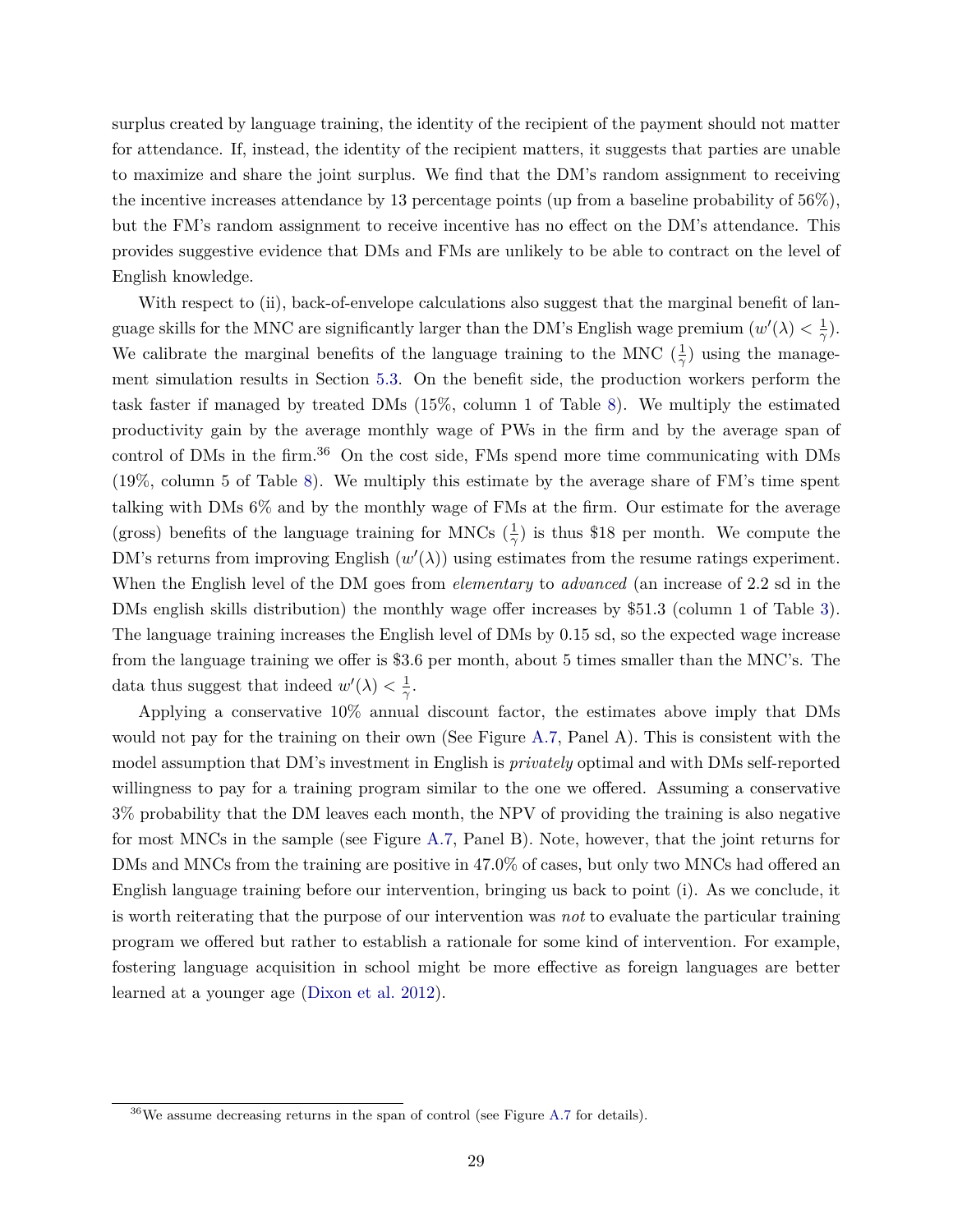# <span id="page-31-3"></span>**7 Conclusion**

For decades, policymakers across the developing world have opened their fiscal coffers to attract MNCs in the hopes that their superior operational practices will spillover to domestic companies. We explore conditions that would justify policies that could complement the typical package of tax incentives, land acquisition, and infrastructure investments to attract FDIs. We focus on one particular aspect–language barriers within MNCs–that may impede the transfer of management knowledge to domestic managers.

Our setting–MNCs in Myanmar–is a specific one, but we believe that many of its characteristics would be relevant in other settings. The use of English as the lingua franca at the workplace is common throughout the globe. When DMs in the host country have low proficiency, we would expect communication barriers to be large. Analogously, we would expect similar communication barriers to arise when workplace communication occurs in the FMs' native tongue. For example, Uganda recently added compulsory Mandarin education to selected secondary schools, presumably to take advantage of the large inflow of Chinese FDI in recent years. And, of course, many countries have implemented mandatory English-as-second-language policies starting as early as primary school. While there might be several justifications for such policies, our framework and results points at societal benefits from learning a language that foster knowledge transfers from FDI.

There may be additional inefficiencies that policymakers should correct in order to increase the likelihood of positive spillovers from MNCs. These could include the provision of infrastructure, removing information frictions to improve matches between MNCs and domestic suppliers, addresses credit constraints of existing or potential employees, and so forth. The approach we take in this paper–to clarify the conditions under which the planner should intervene and to design a set of experimental protocols to explore these conditions– could be adopted to explore other frictions that may impede spillovers from MNCs in developing countries.

# **References**

- <span id="page-31-2"></span>Abebe, G., M. S. McMillan, and M. Serafinelli (2018): "Foreign direct investment and knowledge diffusion in poor locations: Evidence from Ethiopia," Tech. rep., National Bureau of Economic Research.
- <span id="page-31-0"></span>Acemoglu, D. and J.-S. Pischke (1998): "Why do firms train? Theory and evidence," *The Quarterly journal of economics*, 113, 79–119.
- <span id="page-31-1"></span>Aitken, B. J. and A. E. Harrison (1999): "Do domestic firms benefit from direct foreign investment? Evidence from Venezuela," *American economic review*, 89, 605–618.
- <span id="page-31-4"></span>Alfaro-Urena, A., I. Manelici, and J. Vasquez (2019): "The Effects of Multinationals on Workers: Evidence from Costa Rica," Tech. rep., London School of Economics.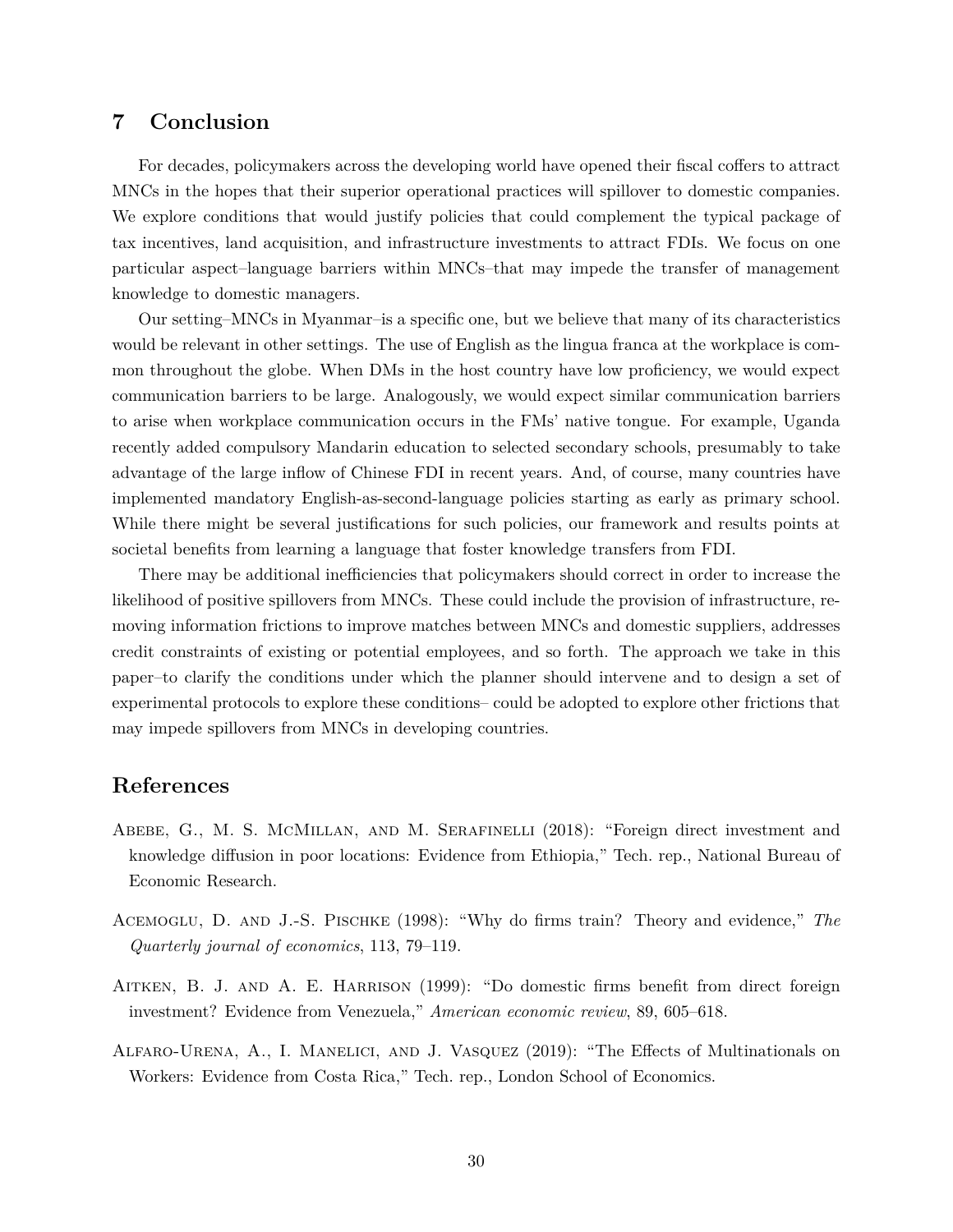- <span id="page-32-2"></span>Alfaro-Ureña, A., I. Manelici, and J. P. Vasquez (2019): "The Effects of Joining Multinational Supply Chains: New Evidence from Firm-to-Firm Linkages," *Available at SSRN 3376129*.
- <span id="page-32-10"></span>Alfonsi, L., O. Bandiera, V. Bassi, R. Burgess, I. Rasul, M. Sulaiman, and A. Vitali (2020): "Tackling youth unemployment: Evidence from a labor market experiment in Uganda," Tech. rep.
- <span id="page-32-4"></span>ANTRÀS, P., L. GARICANO, AND E. ROSSI-HANSBERG (2006): "Offshoring in a knowledge economy," *The Quarterly Journal of Economics*, 121, 31–77.
- <span id="page-32-3"></span>Antràs, P. and E. Rossi-Hansberg (2009): "Organizations and Trade," *Annual Review of Economics*, 1, 43–64.
- <span id="page-32-5"></span>Antràs, P., E. Rossi-Hansberg, and L. Garicano (2008): *Organizing Offshoring: Middle Managers and Communication Costs*, Cambridge, MA: Harvard University Press, 311–39.
- <span id="page-32-7"></span>Arkolakis, C., N. Ramondo, A. RodrÃguez-Clare, and S. Yeaple (2018): "Innovation and Production in the Global Economy," *American Economic Review*, 108, 2128–73.
- <span id="page-32-14"></span>Atkin, D., A. Chaudhry, S. Chaudry, A. K. Khandelwal, and E. Verhoogen (2017): "Organizational Barriers to Technology Adoption: Evidence from Soccer-Ball Producers in Pakistan\*," *The Quarterly Journal of Economics*, 132, 1101–1164.
- <span id="page-32-13"></span>Atkin, D. and A. K. Khandelwal (2020): "How Distortions Alter the Impacts of International Trade in Developing Countries," *Annual Review of Economics*, 12, null.
- <span id="page-32-11"></span>BAI, J., P. BARWICK, S. CAO, AND S. LI (2021): "Quid Pro Quo, Knowledge Spillover and Industrial Quality Upgrading," .
- <span id="page-32-1"></span>BALSVIK, R. (2011): "Is labor mobility a channel for spillovers from multinationals? Evidence from Norwegian manufacturing," *The review of economics and statistics*, 93, 285–297.
- <span id="page-32-0"></span>BERNARD, A. B., J. B. JENSEN, S. J. REDDING, AND P. K. SCHOTT (2018): "Global Firms," *Journal of Economic Literature*, 56, 565–619.
- <span id="page-32-12"></span>Bisztray, M., M. Koren, and A. Szeidl (2018): "Learning to import from your peers," *Journal of International Economics*, 115, 242–258.
- <span id="page-32-6"></span>Blonigen, B. A. and J. Piger (2014): "Determinants of foreign direct investment," *Canadian Journal of Economics*, 47, 775–812.
- <span id="page-32-9"></span>Bloom, N., B. Eifert, A. Mahajan, D. McKenzie, and J. Roberts (2012a): "Does Management Matter? Evidence from India \*," *The Quarterly Journal of Economics*, 128, 1–51.
- <span id="page-32-8"></span>Bloom, N., R. Sadun, and J. Van Reenen (2012b): "Americans do IT better: US multinationals and the productivity miracle," *American Economic Review*, 102, 167–201.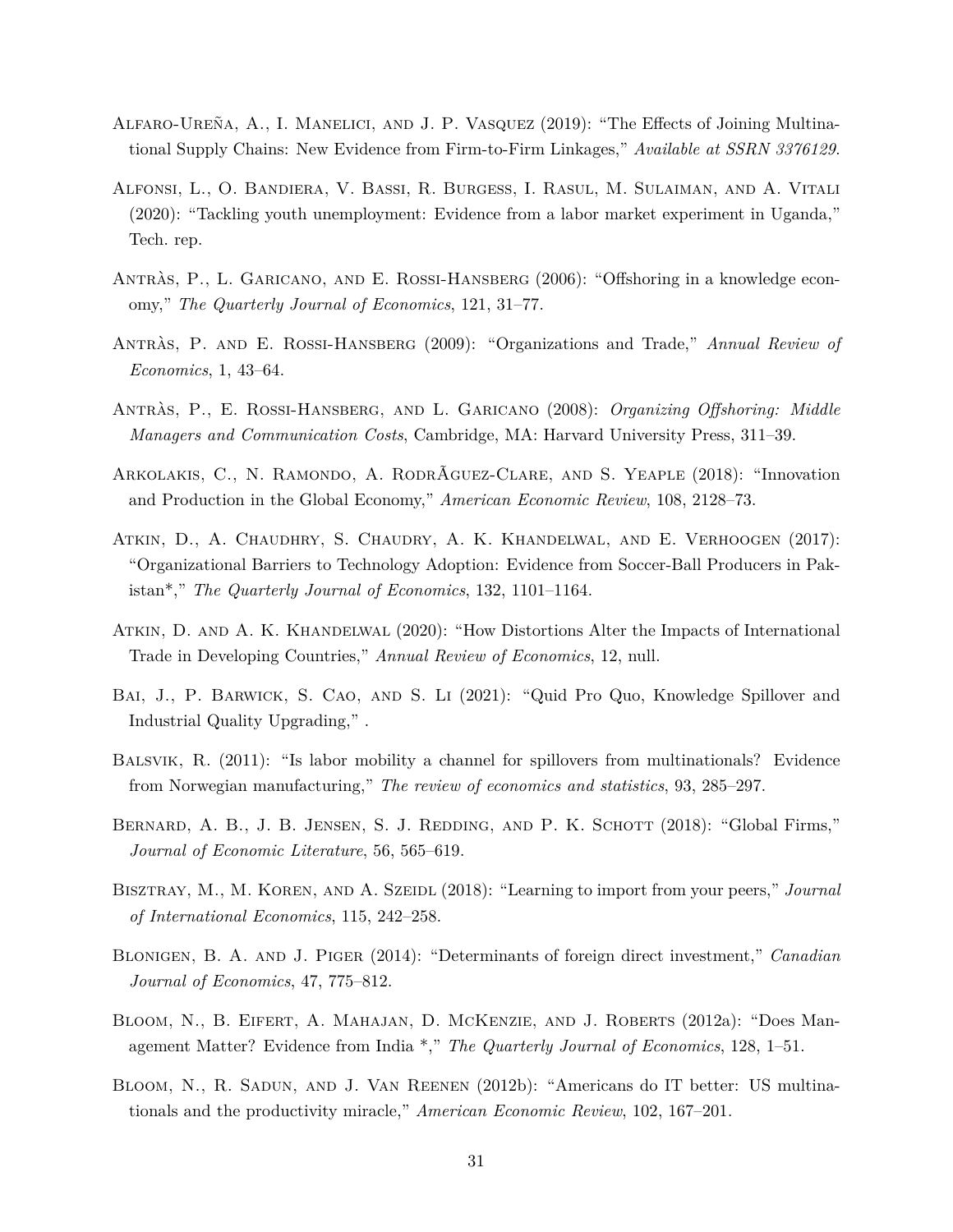<span id="page-33-10"></span> $(2016)$ : "Management as a Technology?" Working Paper 22327, National Bureau of Economic Research.

- <span id="page-33-9"></span>Bloom, N. and J. Van Reenen (2007): "Measuring and explaining management practices across firms and countries," *The quarterly journal of Economics*, 122, 1351–1408.
- <span id="page-33-15"></span>BUBB, R., S. KAUR, AND S. MULLAINATHAN (2018): "The limits of neighborly exchange," Un*published manuscript, Poverty Action Lab.[430]*.
- <span id="page-33-11"></span>CAI, J. AND A. SZEIDL (2017): "Interfirm Relationships and Business Performance," The Quarterly *Journal of Economics*, 133, 1229–1282.
- <span id="page-33-7"></span>CALIENDO, L. AND E. ROSSI-HANSBERG (2012): "The impact of trade on organization and productivity," *The quarterly journal of economics*, 127, 1393–1467.
- <span id="page-33-13"></span>Chassang, S. (2010): "Building Routines: Learning, Cooperation, and the Dynamics of Incomplete Relational Contracts," *American Economic Review*, 100, 448–65.
- <span id="page-33-1"></span>Crawford, V. P. and J. Sobel (1982): "Strategic information transmission," *Econometrica: Journal of the Econometric Society*, 1431–1451.
- <span id="page-33-4"></span>Cremer, J., L. Garicano, and A. Prat (2007): "Language and the Theory of the Firm," *The Quarterly Journal of Economics*, 122, 373–407.
- <span id="page-33-2"></span>Dessein, W. (2002): "Authority and communication in organizations," *The Review of Economic Studies*, 69, 811–838.
- <span id="page-33-3"></span>DEWATRIPONT, M. AND J. TIROLE (2005): "Modes of communication," *Journal of political economy*, 113, 1217–1238.
- <span id="page-33-5"></span>Dixon, L. Q., J. Zhao, J.-Y. Shin, S. Wu, J.-H. Su, R. Burgess-Brigham, M. U. Gezer, and C. Snow (2012): "What we know about second language acquisition: A synthesis from four perspectives," *Review of Educational Research*, 82, 5–60.
- <span id="page-33-6"></span>Economist (2014): "The English empire," *The Economist*.
- <span id="page-33-12"></span>EPI, E. F. (2020): "EF English proficiency index," *Education First Retrieved from [Education](https://www.ef.com/assetscdn/WIBIwq6RdJvcD9bc8RMd/legacy/__/~/media/centralefcom/epi/downloads/full-reports/v10/ef-epi-2020-english.pdf) [First Rankings](https://www.ef.com/assetscdn/WIBIwq6RdJvcD9bc8RMd/legacy/__/~/media/centralefcom/epi/downloads/full-reports/v10/ef-epi-2020-english.pdf)*.
- <span id="page-33-8"></span>Garicano, L. (2000): "Hierarchies and the Organization of Knowledge in Production," *Journal of political economy*, 108, 874–904.
- <span id="page-33-14"></span>Garicano, L. and L. Rayo (2017): "Relational Knowledge Transfers," *American Economic Review*, 107, 2695–2730.
- <span id="page-33-0"></span>GIBBONS, R. AND R. HENDERSON (2012): "Relational contracts and organizational capabilities," *Organization science*, 23, 1350–1364.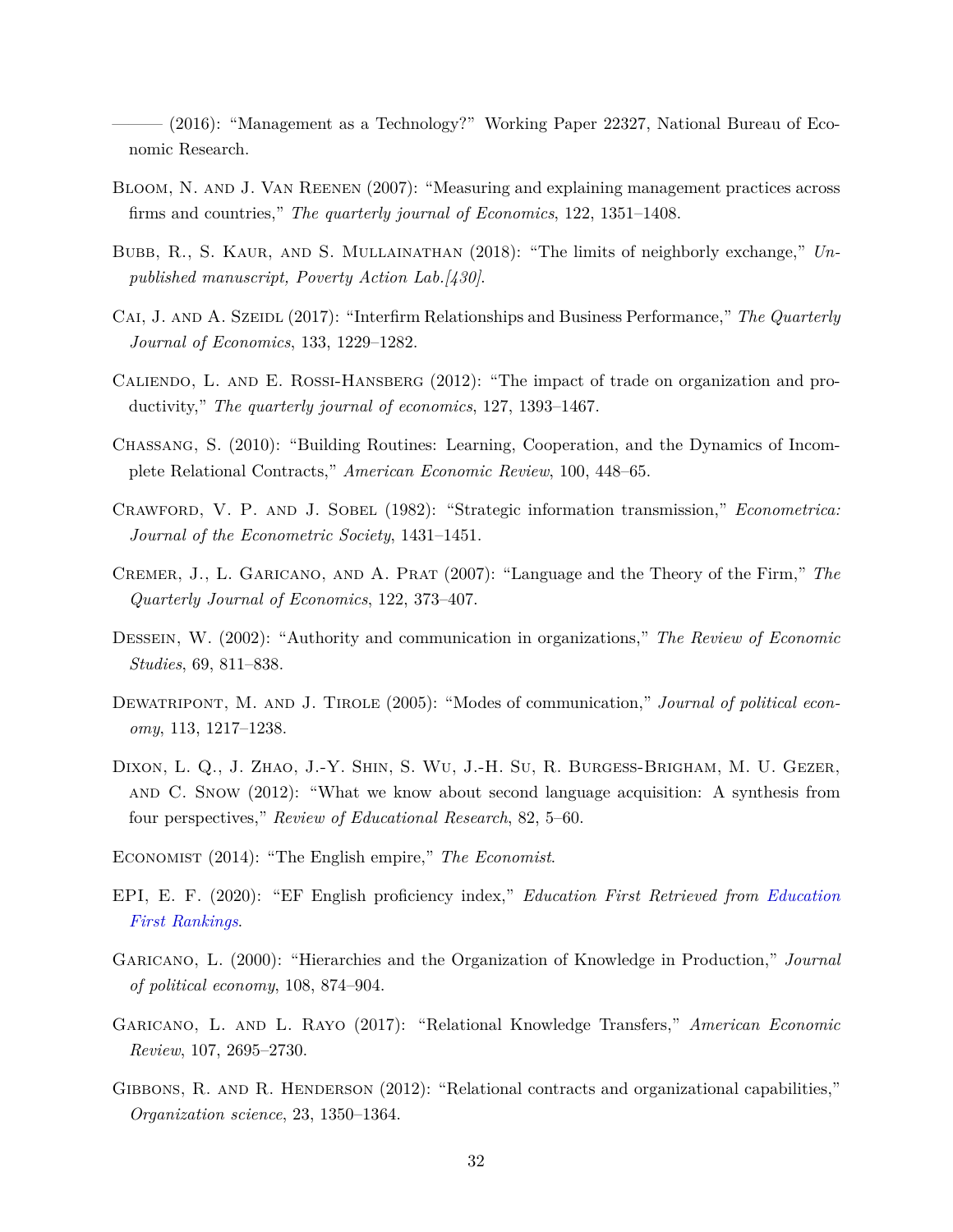- <span id="page-34-13"></span>GIBBONS, R., M. LICALZI, AND M. WARGLIEN (2021): "What Situation Is This? Shared Frames and Collective Performance," *Strategy Science*.
- <span id="page-34-7"></span>Giorcelli, M. (2019): "The long-term effects of management and technology transfers," *American Economic Review*, 109, 121–52.
- <span id="page-34-1"></span>HANSON, G. H. (2012): "The rise of middle kingdoms: Emerging economies in global trade," *Journal of Economic Perspectives*, 26, 41–64.
- <span id="page-34-0"></span>HARRISON, A. AND A. RODRIGUEZ-CLARE (2010): "Trade, foreign investment, and industrial policy for developing countries," in *Handbook of development economics*, Elsevier, vol. 5, 4039– 4214.
- <span id="page-34-5"></span>HEAD, K., T. MAYER, AND J. RIES (2010): "The erosion of colonial trade linkages after independence," *Journal of International Economics*, 81, 1 – 14.
- <span id="page-34-12"></span>Hoya, C., A. McCallum, A. Patel, and T. Wilson (2018): "Measuring the impact of Community-Based English Language Provision: Findings from a Randomised Controlled Trial,"

.

- <span id="page-34-4"></span>Javorcik, B. (2004): "Does foreign direct investment increase the productivity of domestic firms? In search of spillovers through backward linkages," *American economic review*, 94, 605–627.
- <span id="page-34-3"></span>Keller, W. (2021): "Knowledge Spillovers, Trade, and Foreign Direct Investment," Working Paper 28739, National Bureau of Economic Research.
- <span id="page-34-2"></span>Keller, W. and S. R. Yeaple (2013): "The Gravity of Knowledge," *American Economic Review*, 103, 1414–44.
- <span id="page-34-9"></span>Kessler, J. B., C. Low, and C. D. Sullivan (2019): "Incentivized resume rating: Eliciting employer preferences without deception," *American Economic Review*, 109, 3713–44.
- <span id="page-34-10"></span>Lagakos, D., B. Moll, T. Porzio, N. Qian, and T. Schoellman (2018): "Life cycle wage growth across countries," *Journal of Political Economy*, 126, 797–849.
- <span id="page-34-8"></span>MACCHIAVELLO, R. AND A. MORJARIA (2015): "The Value of Relationships: Evidence from a Supply Shock to Kenyan Rose Exports," *American Economic Review*, 105, 2911–45.
- <span id="page-34-6"></span>MACCHIAVELLO, R., A. RABBANI, AND C. WOODRUFF (2015): "The market for training services: a demand experiment with Bangladeshi garment factories," *American Economic Review*, 105, 300–304.
- <span id="page-34-11"></span>McKenzie, D. (2012): "Beyond baseline and follow-up: The case for more T in experiments," *Journal of development Economics*, 99, 210–221.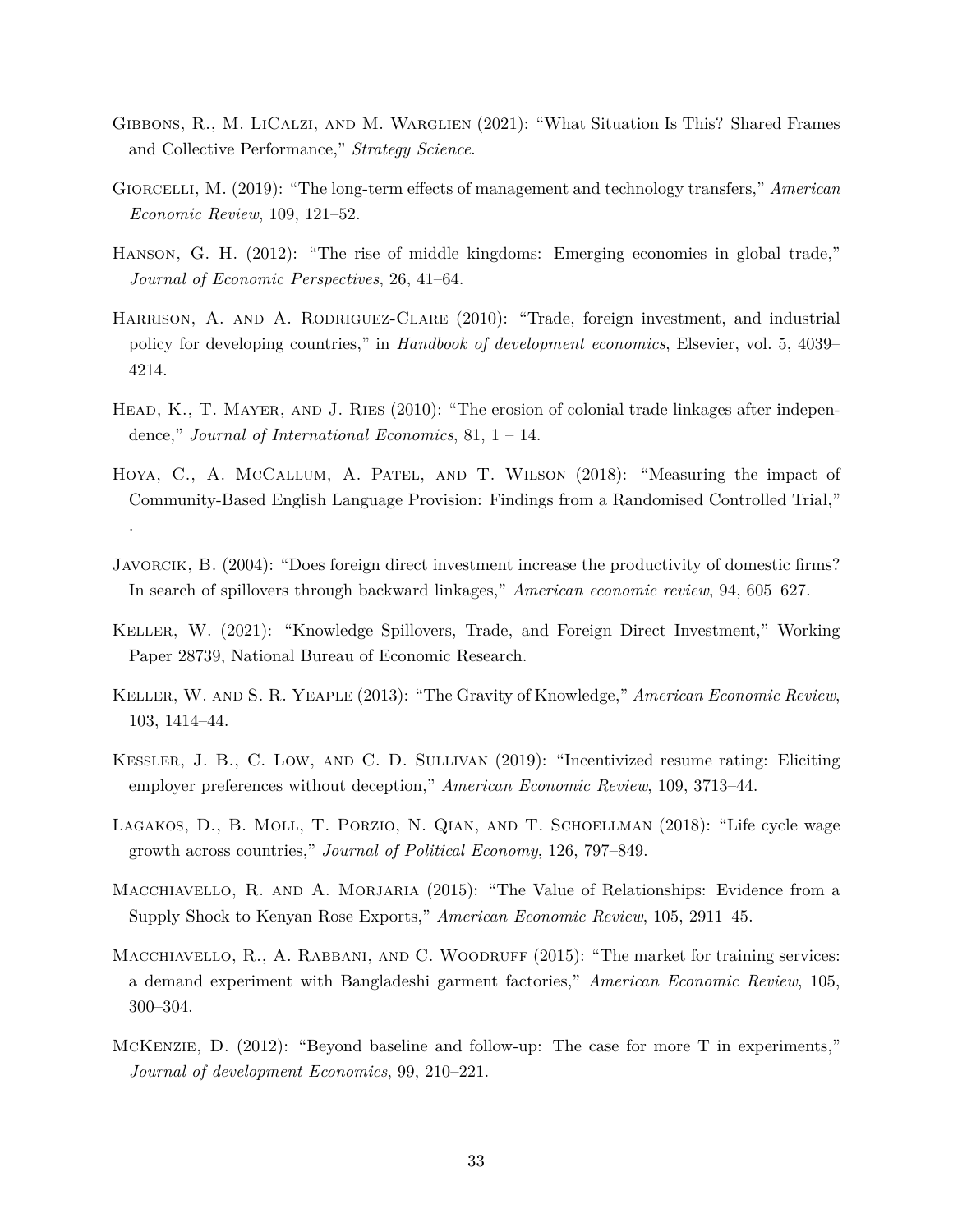- <span id="page-35-12"></span>McKenzie, D. and C. Woodruff (2014): "What Are We Learning from Business Training and Entrepreneurship Evaluations around the Developing World?" *World Bank Research Observer*, 29, 48–82.
- <span id="page-35-5"></span>Melitz, J. and F. Toubal (2014): "Native language, spoken language, translation and trade," *Journal of International Economics*, 93, 351–363.
- <span id="page-35-9"></span>Munshi, K. and M. Rosenzweig (2006): "Traditional Institutions Meet the Modern World: Caste, Gender, and Schooling Choice in a Globalizing Economy," *American Economic Review*, 96, 1225–1252.
- <span id="page-35-8"></span>NEELEY, T. (2017): The Language of Global Success: How a Common Tongue Transforms Multi*national Organizations*, Princeton University Press.
- <span id="page-35-0"></span>Polanyi, M. (1966): *The Tacit Dimension*, Garden City, NY: Doubleday.
- <span id="page-35-3"></span>Poole, J. P. (2013): "Knowledge transfers from multinational to domestic firms: Evidence from worker mobility," *Review of Economics and Statistics*, 95, 393–406.
- <span id="page-35-4"></span>Rauch, J. E. and V. Trindade (2002): "Ethnic Chinese Networks In International Trade," *The Review of Economics and Statistics*, 84, 116–130.
- <span id="page-35-11"></span>Reed, T. and T. T. Tran (2019): *The Large-Firm Wage Premium in Developing Economies*, The World Bank.
- <span id="page-35-1"></span>SELTEN, R. AND M. WARGLIEN (2007): "The emergence of simple languages in an experimental coordination game," *Proceedings of the National Academy of Sciences*, 104, 7361–7366.
- <span id="page-35-6"></span>Startz, M. (2021): "The value of face-to-face: Search and contracting problems in Nigerian trade," Tech. rep., Stanford University.
- <span id="page-35-10"></span>Stiglitz, J. E. and P. Dasgupta (1971): "Differential taxation, public goods, and economic efficiency," *The Review of Economic Studies*, 38, 151–174.
- <span id="page-35-7"></span>TENZER, H., S. TERJESEN, AND A.-W. HARZING (2017): "Language in International Business: A Review and Agenda for Future Research," *Management International Review*, 57.
- <span id="page-35-2"></span>Yeaple, S. R. (2013): "The Multinational Firm," *Annual Review of Economics*, 5, 193–217.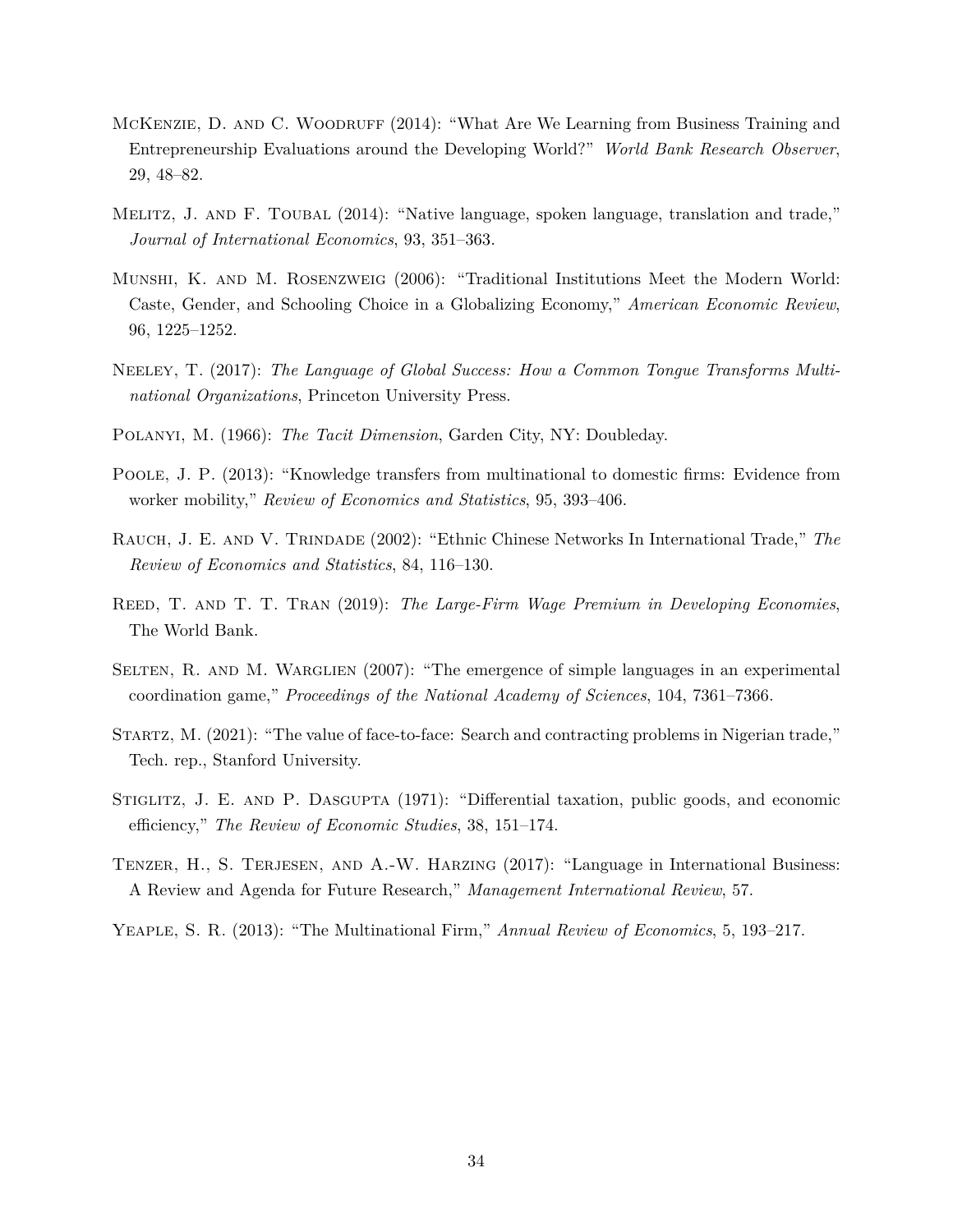# <span id="page-36-0"></span>**Tables and Figures**

|                                               | Mean          | Std Dev N firms |    | N                        |
|-----------------------------------------------|---------------|-----------------|----|--------------------------|
| Total Employees †                             | 141.4         | 215.9           | 45 | 5144                     |
| Foreign managers (FMs)                        |               |                 |    |                          |
| Number                                        | 4.5           | 4.9             | 30 | 134                      |
| Wage $(USD)$ †                                | 2002          | 2100            | 12 | 61                       |
| Age $(yrs)$                                   | 39.3          | 9.1             | 12 | 23                       |
| Tenure at company (yrs)                       | 8.8           | 8.4             | 12 | 23                       |
| Tenure at company in Myanmar (yrs)            | 2.2           | 1.7             | 12 | 23                       |
| English score $(\%)$                          | 63.6          | 25.1            | 12 | 23                       |
| Share proficient in English $(\%)$ $\ddagger$ | 32.3          | 41.2            | 17 | $\overline{\phantom{a}}$ |
| Domestic managers (DMs)                       |               |                 |    |                          |
| Number                                        | 13.3          | 11.7            | 30 | 400                      |
| Wage (USD)                                    | 363           | 486             | 30 | 366                      |
| Age $(yrs)$                                   | 28.5          | 7.1             | 30 | 378                      |
| Tenure at company (yrs)                       | $1.4^{\circ}$ | 1.3             | 30 | 400                      |
| English score $(\%)$                          | 45.0          | 23.4            | 30 | 400                      |
| Share proficient in English $(\%)$ $\ddagger$ | 11.1          | 17.1            | 17 |                          |
| Production workers (PWs)                      |               |                 |    |                          |
| Number $\dagger$                              | 119.2         | 220.3           | 27 | 3218                     |
| Wage $(USD)$ †                                | 99            | 32.3            | 24 | 2199                     |

Table 1: Summary Statistics

Notes: Table reports summary statistics from 2018 survey. The † indicates data collected from administrative records collected by the SEZ's management committee. The variables denoted by ‡ indicate firm-level information collected from interviews with a senior human resource manager at the MNCs.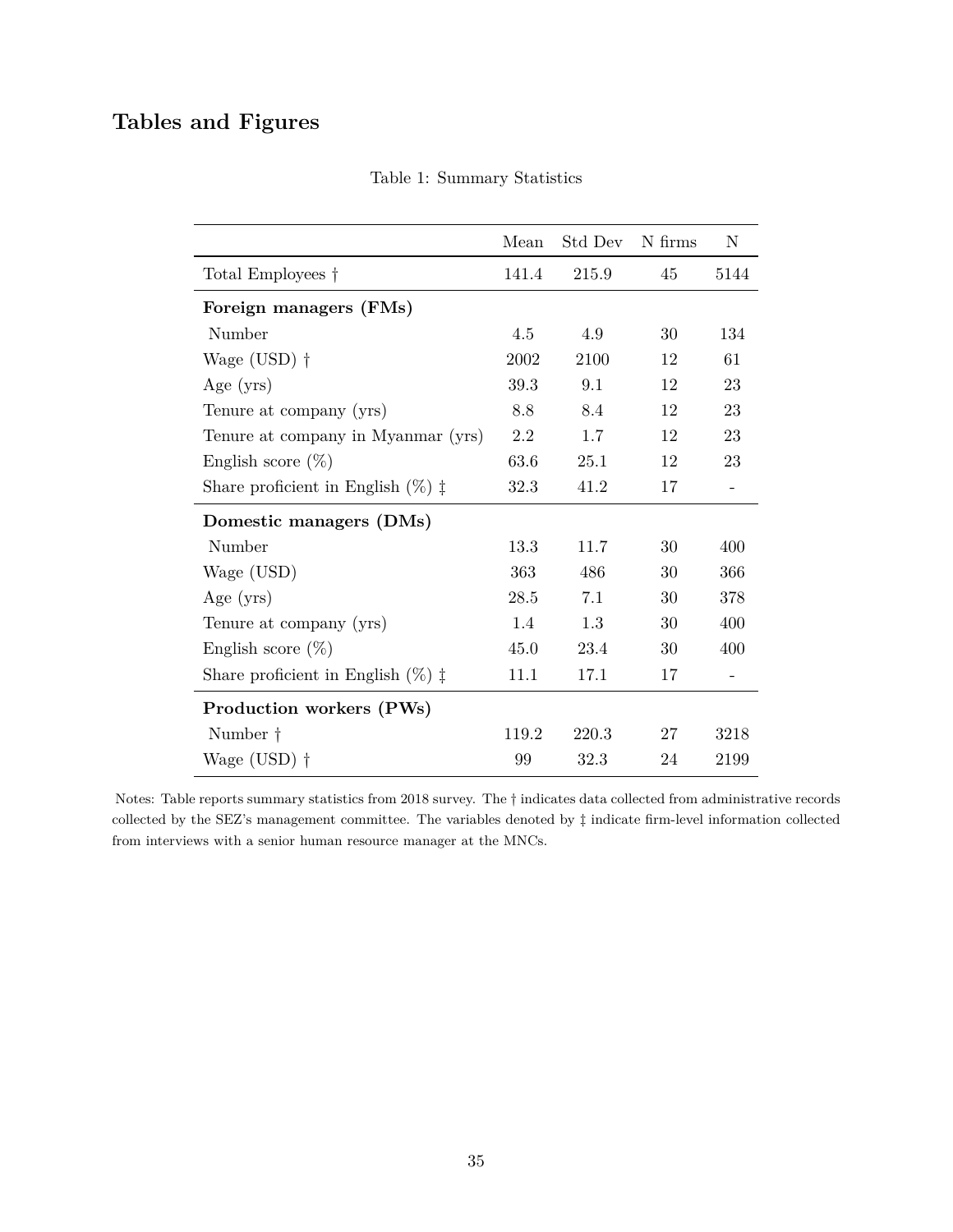<span id="page-37-0"></span>

|                     |                       | Across managers      |                        |                  | Within managers      |                         |
|---------------------|-----------------------|----------------------|------------------------|------------------|----------------------|-------------------------|
|                     | BvR Mngt $/15$<br>(1) | Invt. $(1-4)$<br>(2) | Freq. $FM(1-4)$<br>(3) | Log wage<br>(4)  | Freq. $(1-4)$<br>(5) | Time lost $(\%)$<br>(6) |
| English             | 0.223<br>(0.106)      | 0.129<br>(0.056)     | 0.107<br>(0.060)       | 0.148<br>(0.027) |                      |                         |
| FM                  |                       |                      |                        |                  | $-0.756$<br>(0.057)  | $-0.168$<br>(0.007)     |
| $FM \times$ English |                       |                      |                        |                  | 0.183<br>(0.058)     | 0.061<br>(0.007)        |
| Dem. controls       | Yes                   | Yes                  | Yes                    | Yes              | No                   | No                      |
| Firm FEs            | Yes                   | Yes                  | Yes                    | Yes              | Yes                  | Yes                     |
| DM FEs              | No                    | No                   | No                     | No               | Yes                  | Yes                     |
| Mean of Dep. Var.   | 9.22                  | 2.09                 | 2.48                   | 13.01            | 2.82                 | 0.92                    |
| N                   | 375                   | 375                  | 350                    | 351              | 774                  | 776                     |
| R <sub>2</sub>      | 0.29                  | 0.49                 | 0.38                   | 0.74             | 0.61                 | 0.73                    |

Table 2: English Proficiency and Communication

Notes: Table shows regressions of management, communication and wage outcomes on DMs' standardized English test score, as measured by the language test conducted at the 2018 survey. Column 1 is is the score on the 15 MOPS management practice questions. Column 2 is the average score of self-reported involvement in managing people and setting targets at their job, on a scale from 1 to 4 (with  $1 =$ "I'm not involved in this at all" and  $4 =$ "There's never a discussion without me and I make the final decision"). Column 3 is the frequency of interaction with the FM, on a scale from 1 to 4 (with 1=never, 2=seldom, 3=often, 4=very often). Column 4 is log monthly salary. Columns 5-6 report DMs' responses with respect to either the FM or a Myanmar manager. In these regressions, there are two observations for each DM, the DM's standardized English score is interacted with dummy that turns on if the interlocutor is an FM, and the regressions include DM fixed effects. Column 6 is the percentage of time lost in translation in a 60 min conversation with the supervisor. Standard errors are reported in parenthesis. In columns 1-4 they are clustered at the department level, and in columns 5-6 they are clustered at the DM level.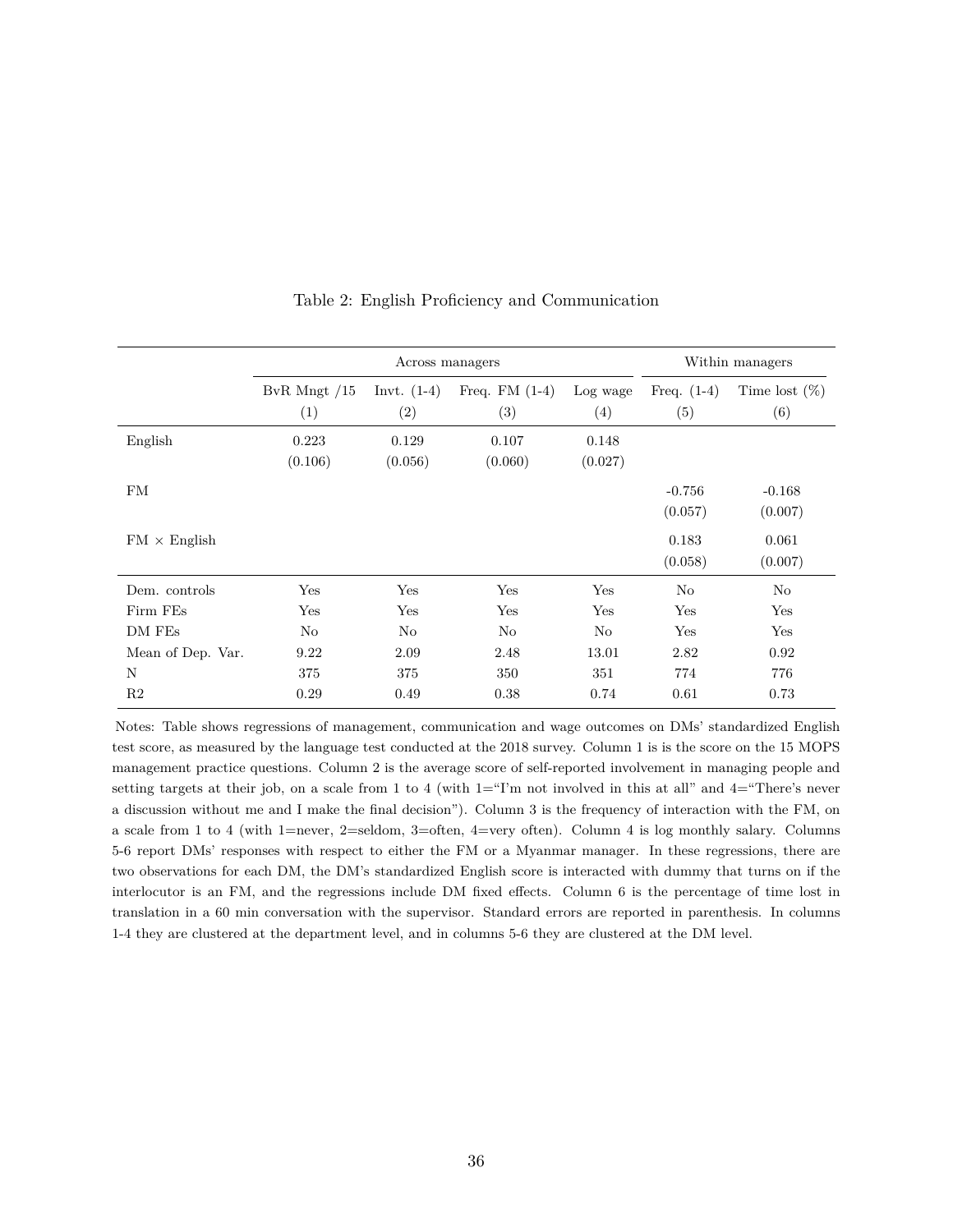<span id="page-38-0"></span>

|                                   | Wage offer | Perceived     | Perceived         |
|-----------------------------------|------------|---------------|-------------------|
|                                   | (USD)      | Invt. $(1-4)$ | Learning $(1-10)$ |
|                                   | (1)        | (2)           | (3)               |
| Advanced English                  | 51.27      | 0.15          | 0.40              |
|                                   | (7.48)     | (0.05)        | (0.11)            |
| MNC Experience                    | 33.08      | 0.03          | 0.28              |
|                                   | (8.05)     | (0.05)        | (0.10)            |
| Advanced English * MNC Experience | 11.54      | 0.14          | 0.09              |
|                                   | (6.77)     | (0.06)        | (0.13)            |
| Age $(=26)$                       | 2.93       | 0.01          | $-0.06$           |
|                                   | (4.23)     | (0.03)        | (0.06)            |
| Gender $(=\text{Male})$           | 9.07       | 0.02          | 0.15              |
|                                   | (4.58)     | (0.04)        | (0.07)            |
| Large size $(=125)$               | 39.96      | $-0.06$       | 0.36              |
|                                   | (6.88)     | (0.07)        | (0.12)            |
| Total Experience $(=3y)$          | 70.75      | 0.47          | 1.17              |
|                                   | (6.68)     | (0.08)        | (0.11)            |
| Respondent FEs                    | Yes        | Yes           | Yes               |
| Pair FEs                          | Yes        | Yes           | Yes               |
| Mean                              | 323.20     | 2.50          | 4.81              |
| R2                                | 0.83       | 0.73          | 0.77              |
| $\mathbf N$                       | 2040       | 1560          | 2040              |

Table 3: Characteristics Valued by HR Managers: Demographics

Notes: Table shows regressions of hypothetical resume characteristics on wage offers, involvement score and learning scores as stated by the 51 HR manager respondents. The first column reports the wage offer stated by the respondent for each profile. Column (2) reports the respondent's rating of how involved the profile was in setting and communicating targets and managing people at the previous job on a scale from 1 to 4. Column (3) reports the respondent's rating of how much the profile would have learned at the previous job on a scale from 1 to 10. The leave-out group for English and FDI contains resumes displaying elementary English and experience in a domestic firm. The leave out for age, gender, company size, and total experience is age 25, female, firm size of 25 employees, and 1 year work experience, respectively. All regressions include respondent fixed effects and pairs of resumes fixed effects. Standard errors are reported in parenthesis and are clustered at the respondent level.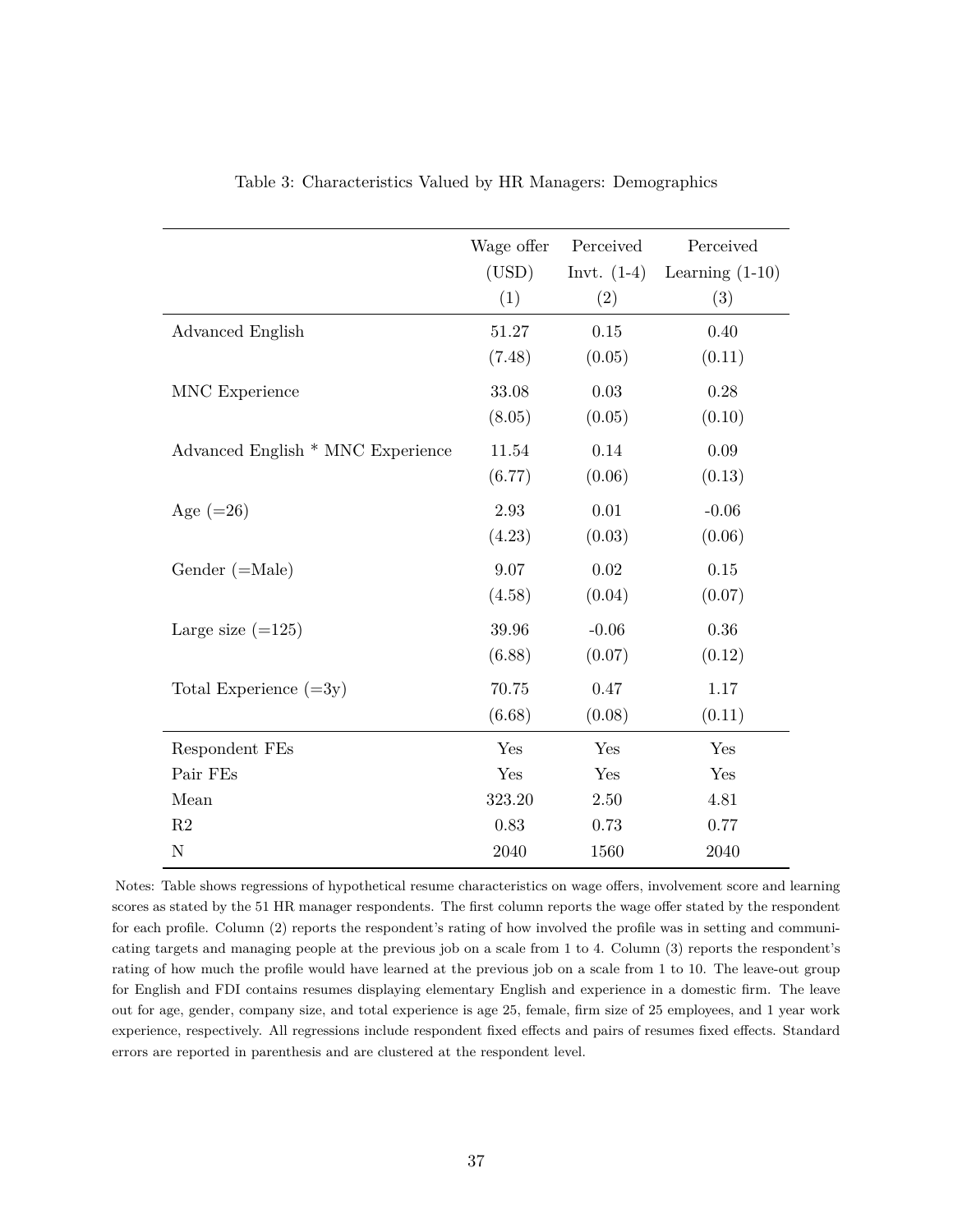|                                         | Wage offer | Perceived         |
|-----------------------------------------|------------|-------------------|
|                                         | (USD)      | learning $(1-10)$ |
|                                         | (1)        | (2)               |
| Freq. communication with FM             | 40.81      | 0.52              |
|                                         | (5.36)     | (0.08)            |
| Selected to communicate freq.           | 2.79       | 0.10              |
|                                         | (5.59)     | (0.08)            |
| Freq. Microsoft user                    | 33.90      | 0.43              |
|                                         | (4.24)     | (0.06)            |
| Freq. setting and communicating targets | 53.12      | 0.84              |
|                                         | (5.92)     | (0.10)            |
| Respondent FEs                          | Yes        | Yes               |
| Pair FEs                                | Yes        | Yes               |
| Mean                                    | 410.24     | 5.51              |
| R <sub>2</sub>                          | 0.93       | 0.88              |
| Ν                                       | 1122       | 1122              |

<span id="page-39-0"></span>Table 4: Characteristics Valued by HR Managers: "Interview Responses"

Notes: Table shows regressions of hypothetical job candidate characteristics on wage offers and learning scores as stated by the 51 HR manager respondents. Dependent variable in the first column is the wage offer stated by the respondent for the profile. Dependent variable in the second column is an evaluation made by the respondent of how much the candidate has learned on the job, on a scale from 1 to 10. The leave-out cell is for profiles that display infrequent communication with their FM, infrequent MS Office user, and infrequent involvement in setting and communicating targets. All regressions include fixed effects for respondents. Standard errors are reported in parenthesis and are clustered by respondent.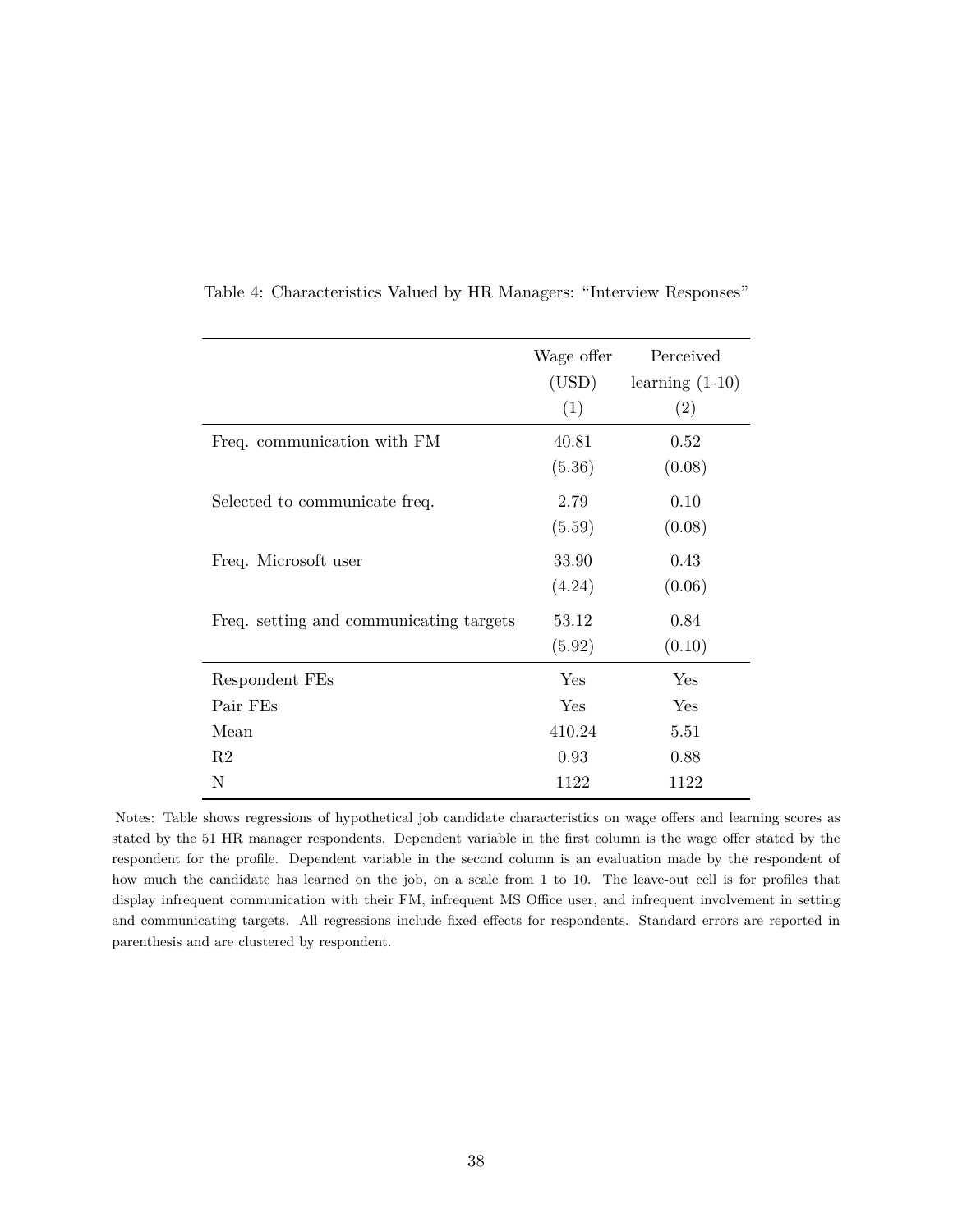<span id="page-40-0"></span>

|                  | First stage            |                  | Overall                         |                                 | Speaking          |                   | Listening                         |                        |
|------------------|------------------------|------------------|---------------------------------|---------------------------------|-------------------|-------------------|-----------------------------------|------------------------|
|                  | Takeup $> 75\%$<br>(1) | Takeup c.<br>(2) | <b>ITT</b><br>$\left( 3\right)$ | <b>TOT</b><br>$\left( 4\right)$ | <b>ITT</b><br>(5) | <b>TOT</b><br>(6) | <b>ITT</b><br>$\scriptstyle{(7)}$ | <b>TOT</b><br>$^{(8)}$ |
| Treatment        | 0.456<br>(0.048)       | 0.568<br>(0.036) | 0.154<br>(0.073)                | 0.258<br>(0.116)                | 0.187<br>(0.097)  | 0.313<br>(0.151)  | 0.155<br>(0.108)                  | 0.261<br>(0.171)       |
| Baseline value   | $\rm No$               | No               | Yes                             | Yes                             | Yes               | Yes               | Yes                               | Yes                    |
| Strata FEs       | Yes                    | Yes              | Yes                             | Yes                             | Yes               | Yes               | Yes                               | Yes                    |
| Control mean     | 0.00                   | 0.00             | $-0.08$                         | $-0.08$                         | $-0.07$           | $-0.07$           | $-0.10$                           | $-0.10$                |
| 1st stage F-stat |                        |                  |                                 | 278.17                          |                   | 272.58            |                                   | 273.78                 |
| N                | 298                    | 298              | 268                             | 268                             | 265               | 265               | 267                               | 267                    |
| R <sub>2</sub>   | 0.37                   | 0.58             | 0.48                            | 0.48                            | 0.46              | 0.47              | 0.30                              | 0.30                   |

Table 5: Take-Up and English Proficiency

Notes: Table reports treatment effects on takeup of English classes and English score. Column 1 is takeup defined as a dummy that turn on if the DM attended at least 18 out of 24 sessions. Column 2 is takeup defined as the share of the classes attended (a continuous value between 0 and 1). Columns 3-4 is the standardized English score measured at endline. Columns 5-6 is the standardized English speaking score. Columns 7-8 is the standardized English listening score. Columns 3-8 control for baseline values of the dependent variables. All regressions control for the mode of endline and include strata fixed effects. Standard errors are reported in parenthesis and clustered at the department level.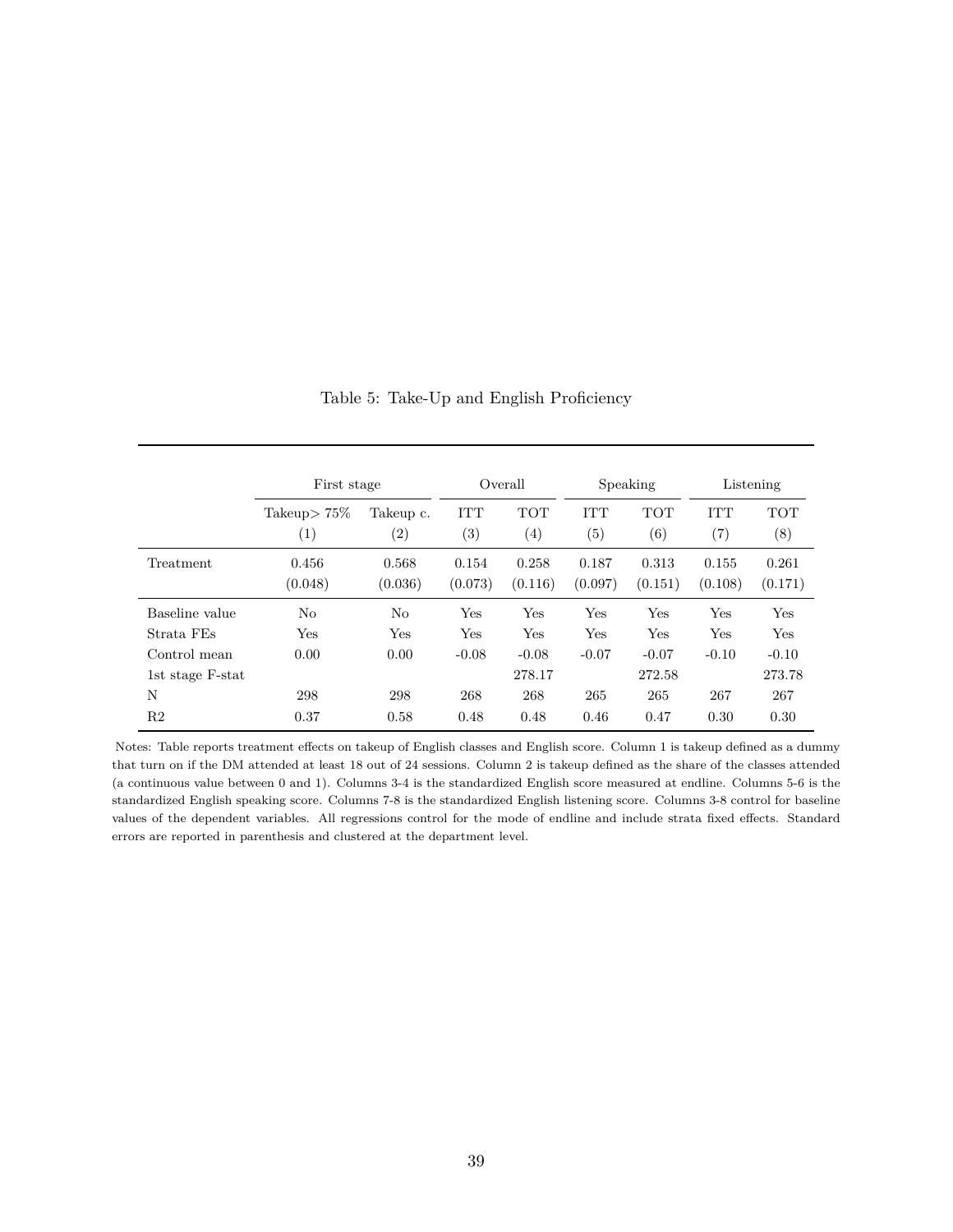<span id="page-41-0"></span>

|                  |                   | Panel A: Communication |                    |                                |                     |                     |                     |                     |                         |                    |
|------------------|-------------------|------------------------|--------------------|--------------------------------|---------------------|---------------------|---------------------|---------------------|-------------------------|--------------------|
|                  |                   |                        |                    | FM                             |                     |                     |                     |                     | Domestic Boss/Colleague |                    |
|                  |                   | Talk Fqcy $(1-4)$      | Attend mtg $(0/1)$ |                                | Time lost $(\%)$    |                     | Talk Fqcy $(1-4)$   |                     | Attend mtg $(0/1)$      |                    |
|                  | <b>ITT</b><br>(1) | <b>TOT</b><br>(2)      | <b>ITT</b><br>(3)  | <b>TOT</b><br>$\left(4\right)$ | <b>ITT</b><br>(5)   | <b>TOT</b><br>(6)   | <b>ITT</b><br>(7)   | <b>TOT</b><br>(8)   | <b>ITT</b><br>(9)       | <b>TOT</b><br>(10) |
| Treatment        | 0.192<br>(0.104)  | 0.314<br>(0.158)       | 0.083<br>(0.056)   | 0.139<br>(0.086)               | $-1.969$<br>(2.092) | $-3.244$<br>(3.186) | $-0.026$<br>(0.107) | $-0.043$<br>(0.165) | 0.030<br>(0.057)        | 0.051<br>(0.088)   |
| Baseline control | Yes               | Yes                    | No                 | No                             | Yes                 | Yes                 | Yes                 | Yes                 | No                      | No                 |
| Firm FEs         | Yes               | Yes                    | Yes                | Yes                            | Yes                 | Yes                 | Yes                 | Yes                 | Yes                     | Yes                |
| Control mean     | 2.58              | 2.58                   | 0.41               | 0.41                           | 17.45               | 17.45               | 3.11                | 3.11                | 0.70                    | 0.70               |
| 1st stage F-stat |                   | 307.92                 |                    | 281.05                         |                     | 281.57              |                     | 306.88              |                         | 281.05             |
| N                | 226               | 226                    | 261                | 261                            | 223                 | 223                 | 258                 | 258                 | 261                     | 261                |
| R <sub>2</sub>   | 0.27              | 0.27                   | 0.27               | 0.28                           | 0.22                | 0.22                | 0.14                | 0.14                | 0.14                    | 0.15               |

|                  |                   | Panel B: Management |                     |                     |                   |                  |  |
|------------------|-------------------|---------------------|---------------------|---------------------|-------------------|------------------|--|
|                  |                   |                     | Involvement $(1-4)$ |                     |                   | Score $(15)$     |  |
|                  |                   | People              | Targets             |                     | Management        |                  |  |
|                  | <b>ITT</b><br>(1) | TOT<br>(2)          | <b>ITT</b><br>(3)   | TOT<br>(4)          | <b>ITT</b><br>(5) | TOT<br>(6)       |  |
| Treatment        | 0.144<br>(0.063)  | 0.243<br>(0.097)    | $-0.052$<br>(0.093) | $-0.088$<br>(0.147) | 0.070<br>(0.114)  | 0.117<br>(0.179) |  |
| Baseline control | Yes               | Yes                 | Yes                 | Yes                 | Yes               | Yes              |  |
| Firm FEs         | Yes               | Yes                 | Yes                 | Yes                 | Yes               | Yes              |  |
| Cluster level    |                   |                     |                     |                     |                   |                  |  |
| Control mean     | 2.28              | 2.28                | 2.70                | 2.70                | 6.32              | 6.32             |  |
| 1st stage F-stat |                   | 273.56              |                     | 253.76              |                   | 282.64           |  |
| N                | 277               | 277                 | 277                 | 277                 | 272               | 272              |  |
| R2               | 0.65              | 0.66                | 0.34                | 0.33                | 0.94              | 0.94             |  |

Notes: Panel A reports treatment effects on communication outcomes. Columns 1-2 is communication frequency with the FM (scale from 1 to 4, with 1=Never, 2=Seldom, 3=Often, 4=Very often). Columns 3-4 is the probability that the DM attended a meeting with an FM in the last working day. Columns 5-6 is the share of conversation lost due to tanslation issues as a percentage. Columns 7-8 is communication frequency with a DM. Columns 9-10 is the probability of attending a meeting with a DM. Panel B reports treatment effects on management. Columns 1-2 is the involvement in the management of personnel (on a scale of 1-4, 1=Not involved at all, 2=Rarely involved, 3=Sometimes involved, 4=There is never a discussion without me and I make the final decision). Columns 3-4 is involvement in setting targets (same scale). Columns 5-6 is the score on the 15 MOPS management questions. Except for the meeting outcomes, which were only collected at endline, all regressions control for the average value of the dependent variable at baseline and at intermediary surveys before 75% of the treatment. All regressions control for the mode of endline and include firm fixed effects. Standard errors are reported in parenthesis and clustered at the department level.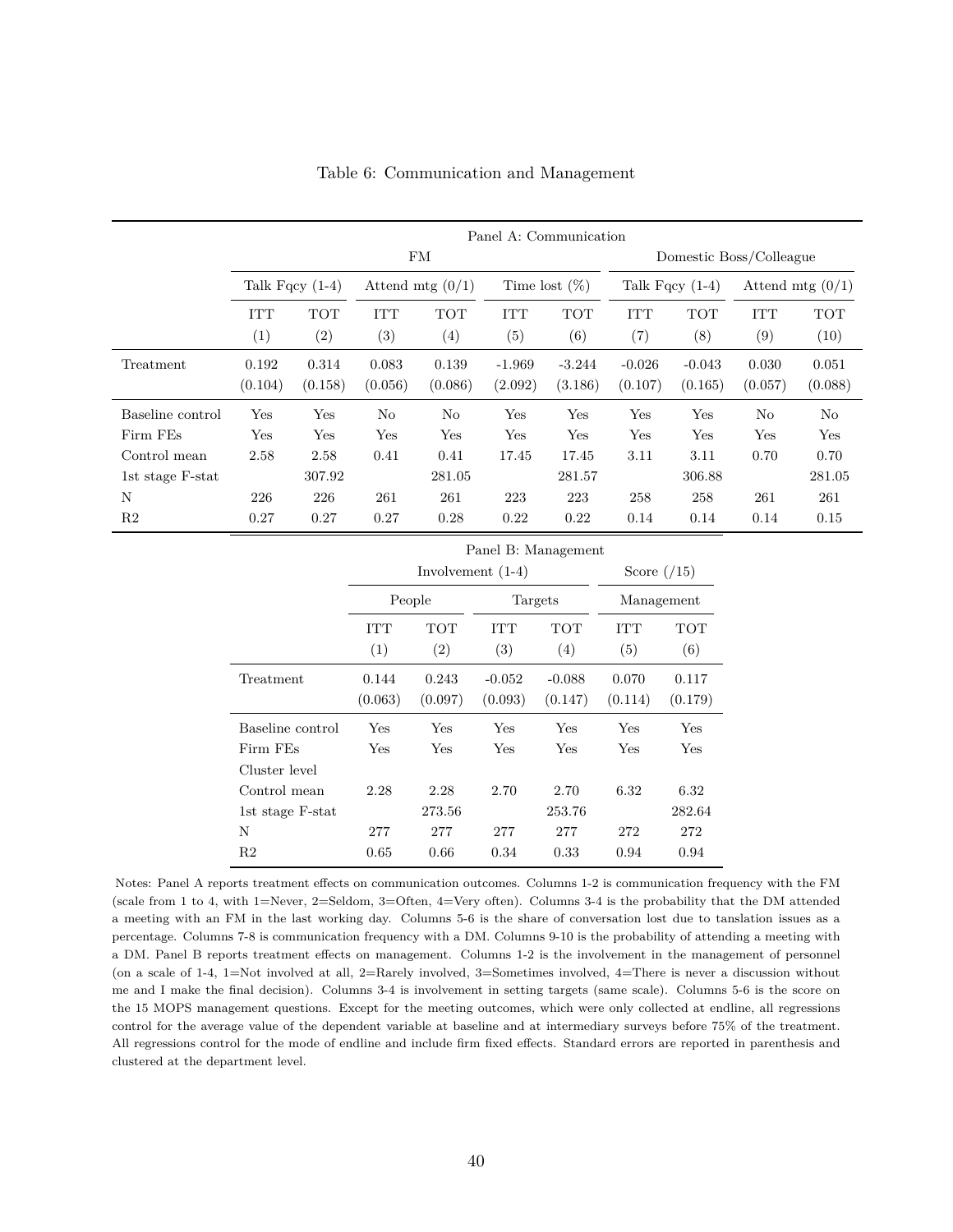<span id="page-42-0"></span>

|                  | <b>FM</b>      |                |                | FM outside firm | DΜ         |                |
|------------------|----------------|----------------|----------------|-----------------|------------|----------------|
|                  | <b>ITT</b>     | <b>TOT</b>     | <b>ITT</b>     | <b>TOT</b>      | <b>ITT</b> | <b>TOT</b>     |
|                  | (1)            | (2)            | (3)            | (4)             | (5)        | (6)            |
| Treatment        | 32.7           | 53.6           | 19.1           | 32.3            | 7.7        | 12.6           |
|                  | (13.7)         | (20.9)         | (8.3)          | (13.0)          | (7.1)      | (10.5)         |
| Baseline value   | N <sub>o</sub> | N <sub>0</sub> | N <sub>o</sub> | N <sub>o</sub>  | $\rm No$   | N <sub>0</sub> |
| Strata FEs       | Yes            | Yes            | Yes            | Yes             | Yes        | Yes            |
| Control mean     | 32.23          | 39.74          | 26.89          | 31.42           | 24.04      | 24.45          |
| 1st stage F-stat |                | 225.32         |                | 273.98          |            | 243.48         |
| N                | 212            | 212            | 269            | 269             | 220        | 220            |
| R2               | 0.16           | 0.13           | 0.15           | 0.13            | 0.13       | 0.13           |

Table 7: DMs' Willingness-to-Pay for Additional Meetings

Notes: Table reports treatment impacts on willingness-to-pay (WTP) for a one hour, one-on-one conversation with different managers. Columns 1-2 is the WTP for time with the FM. Columns 3-4 is the WTP for time with a (hypothetical) FM at another MNC. Columns 5-6 is the WTP for time with a Myanmar manager. All regressions control for the mode of endline and include strata fixed effects. Standard errors are reported in parenthesis and clustered at the department level.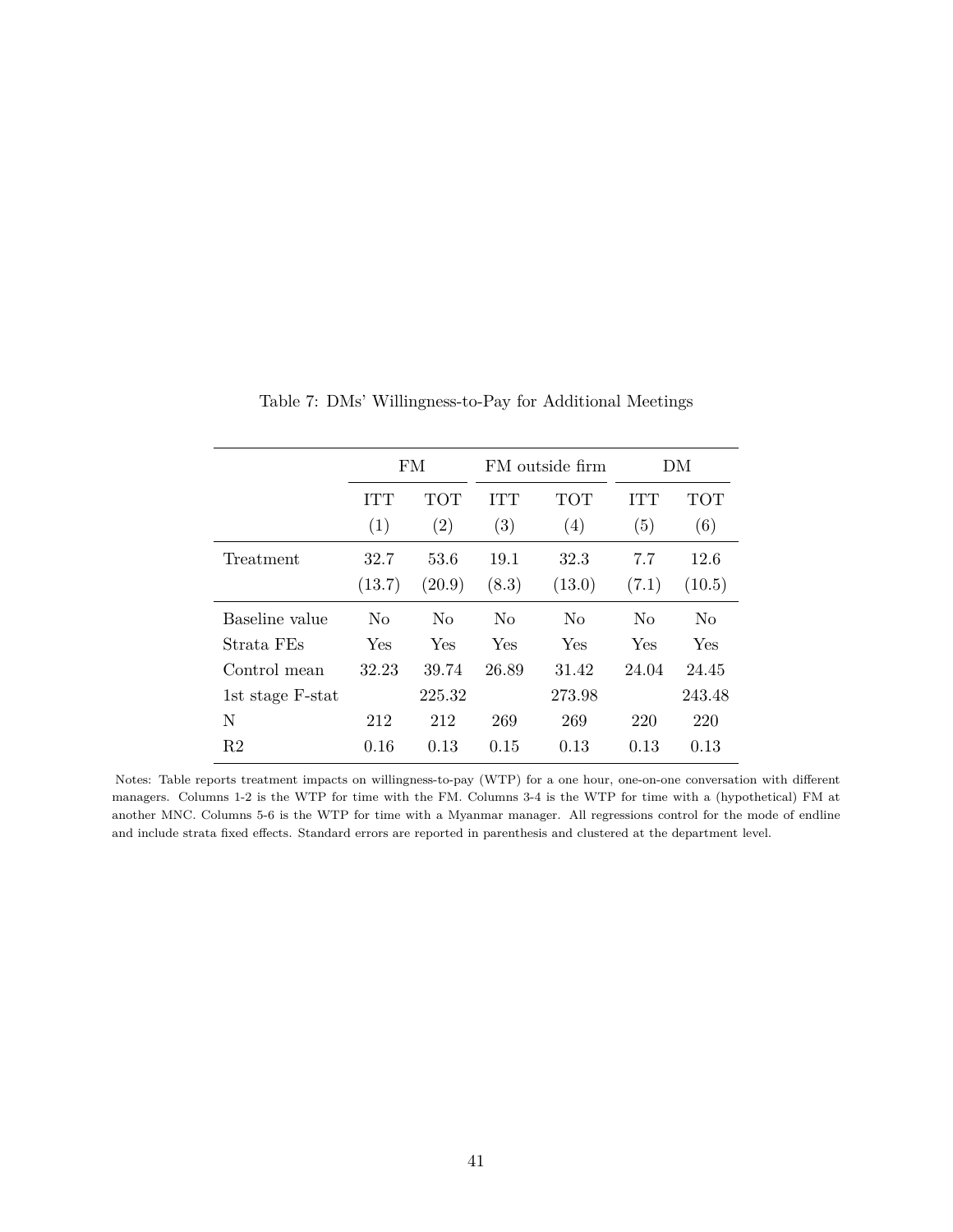<span id="page-43-0"></span>

|                  |                |            |                   |                   | Panel A: DM receives management task in English |            |            |                |  |
|------------------|----------------|------------|-------------------|-------------------|-------------------------------------------------|------------|------------|----------------|--|
|                  |                | "PWs" Time | "PWs" Mistakes    |                   |                                                 | "FM" Time  |            | "FM" Questions |  |
|                  | <b>ITT</b>     | <b>TOT</b> | <b>ITT</b>        | <b>TOT</b>        | <b>ITT</b>                                      | <b>TOT</b> | <b>ITT</b> | TOT            |  |
|                  | (1)            | (2)        | $\left( 3\right)$ | $\left( 4\right)$ | (5)                                             | (6)        | (7)        | (8)            |  |
| Treatment        | $-0.190$       | $-0.365$   | 0.100             | 0.193             | 0.351                                           | 0.675      | 1.032      | 1.982          |  |
|                  | (0.095)        | (0.178)    | (0.259)           | (0.461)           | (0.185)                                         | (0.357)    | (0.423)    | (0.797)        |  |
| Baseline control | N <sub>o</sub> | No         | No                | N <sub>o</sub>    | No                                              | No         | No         | No             |  |
| Firm FEs         | Yes            | Yes        | Yes               | Yes               | Yes                                             | Yes        | Yes        | Yes            |  |
| Control mean     | 1.28           | 1.28       | 1.85              | 1.85              | 1.89                                            | 1.89       | 1.97       | 1.97           |  |
| 1st stage F-stat |                | 47.87      |                   | 47.87             |                                                 | 47.87      |            | 47.87          |  |
| N                | 153            | 153        | 153               | 153               | 153                                             | 153        | 153        | 153            |  |
| R2               | 0.19           | 0.19       | 0.14              | 0.13              | 0.32                                            | 0.32       | 0.18       | 0.19           |  |

Table 8: Management Simulations

|                  |                     | Panel B: DM receives management task in Burmese |                                 |                                 |                                 |                                 |                   |                   |  |
|------------------|---------------------|-------------------------------------------------|---------------------------------|---------------------------------|---------------------------------|---------------------------------|-------------------|-------------------|--|
|                  |                     | "PWs" Time                                      | "PWs" Mistakes                  |                                 |                                 | "FM" Time                       |                   | "FM" Questions    |  |
|                  | <b>ITT</b><br>(1)   | <b>TOT</b><br>(2)                               | <b>ITT</b><br>$\left( 3\right)$ | <b>TOT</b><br>$\left( 4\right)$ | <b>ITT</b><br>$\left( 5\right)$ | <b>TOT</b><br>$\left( 6\right)$ | <b>ITT</b><br>(7) | <b>TOT</b><br>(8) |  |
| Treatment        | $-0.014$<br>(0.044) | $-0.028$<br>(0.078)                             | 0.054<br>(0.075)                | 0.103<br>(0.136)                | $-0.014$<br>(0.065)             | $-0.027$<br>(0.114)             | 0.262<br>(0.187)  | 0.504<br>(0.351)  |  |
| Baseline control | No                  | N <sub>0</sub>                                  | No                              | N <sub>o</sub>                  | No                              | No                              | No                | No                |  |
| Firm FEs         | Yes                 | Yes                                             | Yes                             | Yes                             | Yes                             | Yes                             | Yes               | Yes               |  |
| Control mean     | 0.49                | 0.49                                            | 0.27                            | 0.27                            | 0.75                            | 0.75                            | 0.57              | 0.57              |  |
| 1st stage F-stat |                     | 66.40                                           |                                 | 66.40                           |                                 | 66.40                           |                   | 66.40             |  |
| N                | 153                 | 153                                             | 153                             | 153                             | 153                             | 153                             | 153               | 153               |  |
| R <sub>2</sub>   | 0.29                | 0.29                                            | 0.14                            | 0.15                            | 0.26                            | 0.26                            | 0.09              | 0.09              |  |

Notes: Panel A reports the treatment effects on the outcomes of the management simulation exercise in which instructions were given in English. Columns 1-2 is the time taken by the DM's "production workers" to complete the task. Columns 3-4 is the number of mistakes made by the DM's "production team" compared to the instructions. Columns 5-6 is the time in minutes spent by the DM talking with the "FM". Columns 7-8 is the number of questions asked by the DM to the "FM". Panel B shows the results of the simulation exercise in which instructions were given in Burmese. The management simulation was collected at endline on N=153 DMs in 20 firms, and was then halted because of COVID-19 lockdowns. All regressions include strata fixed effects. Standard errors are reported in parenthesis and clustered at the department level.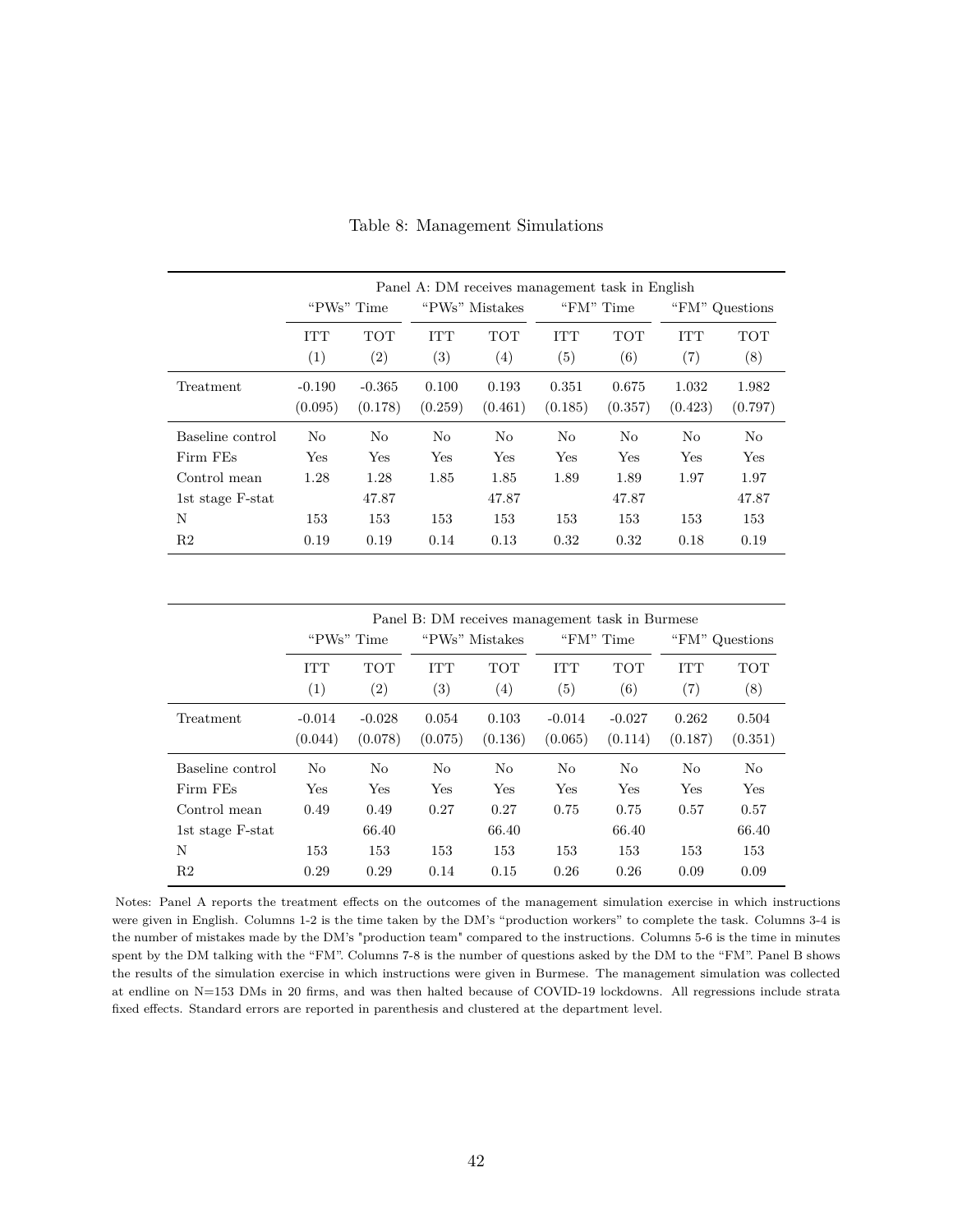<span id="page-44-0"></span>

Notes: Panel A reports DMs' scores on the English test administered by the training provider before classes commenced. This test was administered to treatment DMs who came to the first session of the course;  $N=123$ . The grey line reports the density of scores (right axis), and the histogram reports where DMs would be classified according to the CEFR scale (left axis). Panel B reports the distribution of DMs' and FMs' English scores from our tailored language tests conducted in the pre-experiment survey in August 2018 (N=400 for DMs, N=23 for FMs). The test scores are the averages of a multiple choice listening test and a speaking test which was graded by two external language teachers. Figure [A.3](#page-54-0) displays the strong positive correlation between the two tests for the sample of DMs that took both. The CEFR scale comprises the following levels: *A1* Can understand and use only a few everyday expressions/phrases aimed at the satisfaction of needs of a concrete type; *A2* Can understand sentences and frequently used expressions for areas of immediate relevance but not much beyond; *B1* Can understand the main points of clear standard input on familiar matters regularly encountered in work, school, leisure, etc; *B2* Comfortable in most situations with a degree of spontaneity that makes regular interaction with native speakers quite possible without strain; *C1* Comfortable in nearly all situations, strong vocabulary, few errors; *C2* Fluency at near mother tongue level.

English Test Scores at Baseline (%)

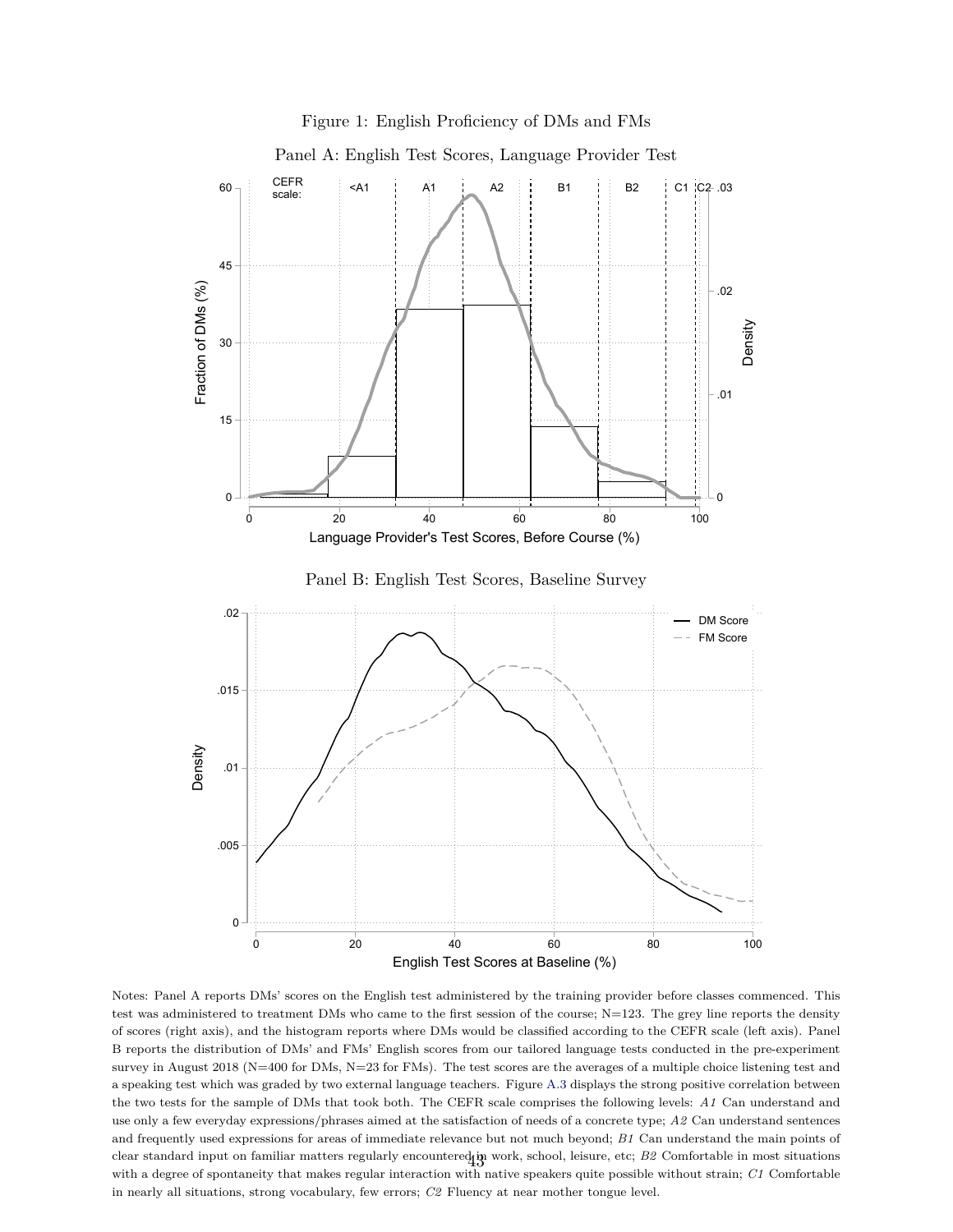# <span id="page-45-0"></span>**A. Appendix Tables and Figures**

|                                       | Mean  | Sd    | N  |
|---------------------------------------|-------|-------|----|
| Age                                   | 29.3  | 6.1   | 50 |
| Education (years)                     | 16.2  | 0.9   | 48 |
| Work experience (years)               | 7.0   | 4.9   | 51 |
| Experience in FDI (years)             | 1.7   | 2.6   | 51 |
| Resumes seen in the last 6 months     | 522.5 | 953.5 | 51 |
| People recruited in the last 6 months | 44.5  | 67.3  | 51 |
| Recruited people with FDI exp.        | 10.7  | 25.8  | 51 |
|                                       |       |       |    |

Table A.1: Summary Statistics of Human Resource Managers

Notes: Table reports summary statistics of the 51 HR managers at domestic firms recruited for the resume rating protocol.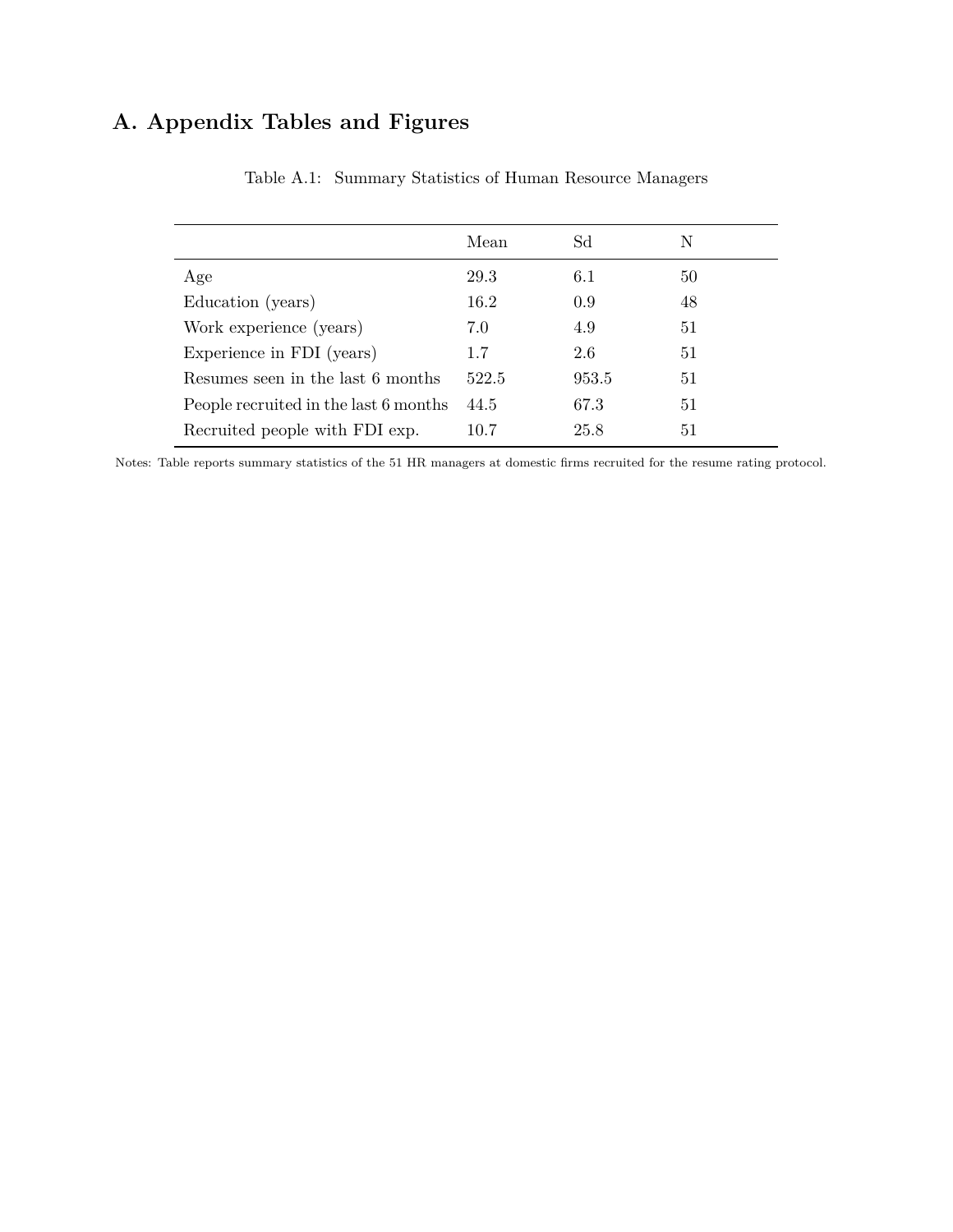# <span id="page-46-0"></span>Table A.2: Donor Pool of Characteristics and "Interview" Responses

| Criteria                                                                                       | Values                                                                                                                                                                                  |
|------------------------------------------------------------------------------------------------|-----------------------------------------------------------------------------------------------------------------------------------------------------------------------------------------|
| Gender                                                                                         | {Male, Female}                                                                                                                                                                          |
| Age                                                                                            | $\{25, 26\}$                                                                                                                                                                            |
| English level                                                                                  | {Elementary, Advanced}                                                                                                                                                                  |
| Previous company ownership                                                                     | {Myanmar, Japanese}                                                                                                                                                                     |
| Previous company size                                                                          | ${25 \text{ employees}, 125 \text{ employees}}$                                                                                                                                         |
| Work experience                                                                                | ${1$ year, 3 years}                                                                                                                                                                     |
|                                                                                                | Panel B: Donor Pool of Interview Responses                                                                                                                                              |
| Criteria                                                                                       | Values                                                                                                                                                                                  |
| How often did you interact with your foreign boss<br>(formal/informal meetings, lunches etc.)? | {Frequently,<br>Infrequently,<br>I was hired to interact frequently with the foreign boss<br>but interacted infrequently because he had to leave the<br>country for a family emergency. |
| How frequently did you use Microsoft Office Package<br>(Word, Powerpoint, Excel)?              | {Frequently, Infrequently}                                                                                                                                                              |
| How often were you involved in setting and<br>communicating the company's targets?             | ${Frequently, In frequently}$                                                                                                                                                           |

## Panel A: Donor Pool of Profile Characteristics

Notes: Panel A reports the donor pool of values for each demographic characteristic. Panel B reports the donor pool of values for each response to the "interview" questions.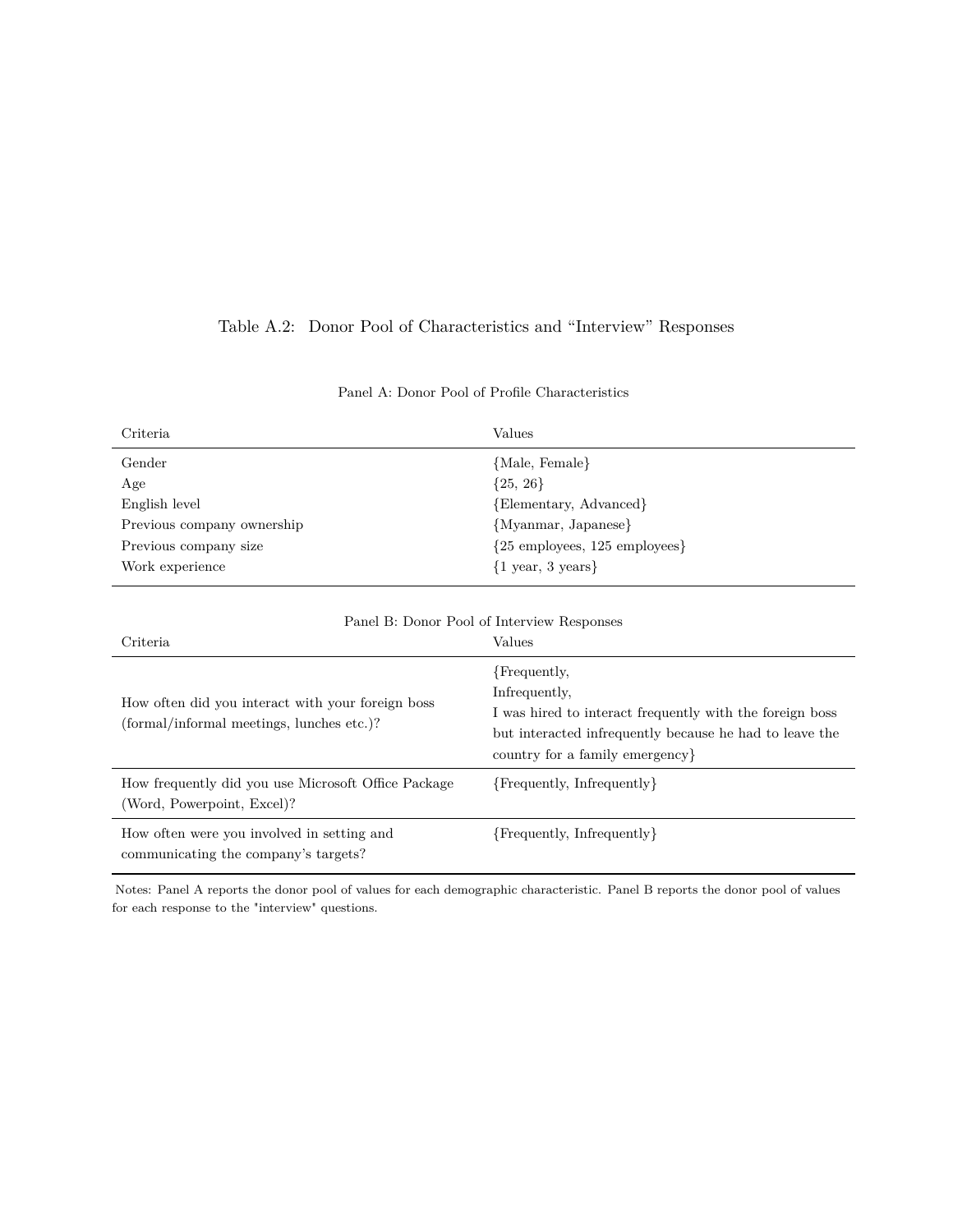<span id="page-47-0"></span>

|                           | Control    | Treatment diff | N   |
|---------------------------|------------|----------------|-----|
| Male $(\%)$               | $-0.00$    | $0.00\,$       | 298 |
|                           | (0.04)     | (0.05)         |     |
| Education (yrs)           | $6.97***$  | 0.04           | 298 |
|                           | (0.04)     | (0.06)         |     |
| Age $(yrs)$               | $27.59***$ | 0.62           | 281 |
|                           | (0.40)     | (0.59)         |     |
| Tenure (yrs)              | $2.34***$  | 0.03           | 298 |
|                           | (0.07)     | (0.11)         |     |
| Big 5 (z score)           | $-0.74***$ | 0.15           | 298 |
|                           | (0.09)     | (0.13)         |     |
| Monthly salary (USD)      | 312.02***  | 20.22          | 273 |
|                           | (28.09)    | (42.13)        |     |
| English score $(\%)$      | $53.87***$ | 0.45           | 298 |
|                           | (1.96)     | (2.94)         |     |
| Involvement score $(1-4)$ | $2.88***$  | 0.02           | 298 |
|                           | (0.06)     | (0.10)         |     |
| Management score $(15)$   | $9.34***$  | 0.21           | 298 |
|                           | (0.12)     | (0.18)         |     |
| Time lost with FM $(\%)$  | $17.34***$ | $3.15\,$       | 284 |
|                           | (2.05)     | (3.08)         |     |
| Talk Freq. $FM(1-4)$      | $2.79***$  | $-0.18*$       | 286 |
|                           | (0.06)     | (0.10)         |     |
| Endline attrition $(\%)$  | $0.04*$    | $-0.06*$       | 298 |
|                           | (0.02)     | (0.03)         |     |

Table A.3: Baseline Balance for Language Experiment

Notes: Table reports the baseline balance for the language experiment. Each outcome is regressed on treatment and firm (strata) fixed effects. Standard errors are clustered at the department level. The first column reports the constant and its standard error. The second column reports the coefficient on treatment status and its standard error. The p-value of joint significance test for the 11 variables (excluding attrition) to predict treatment status is 0.36. The last row reports attrition at endline.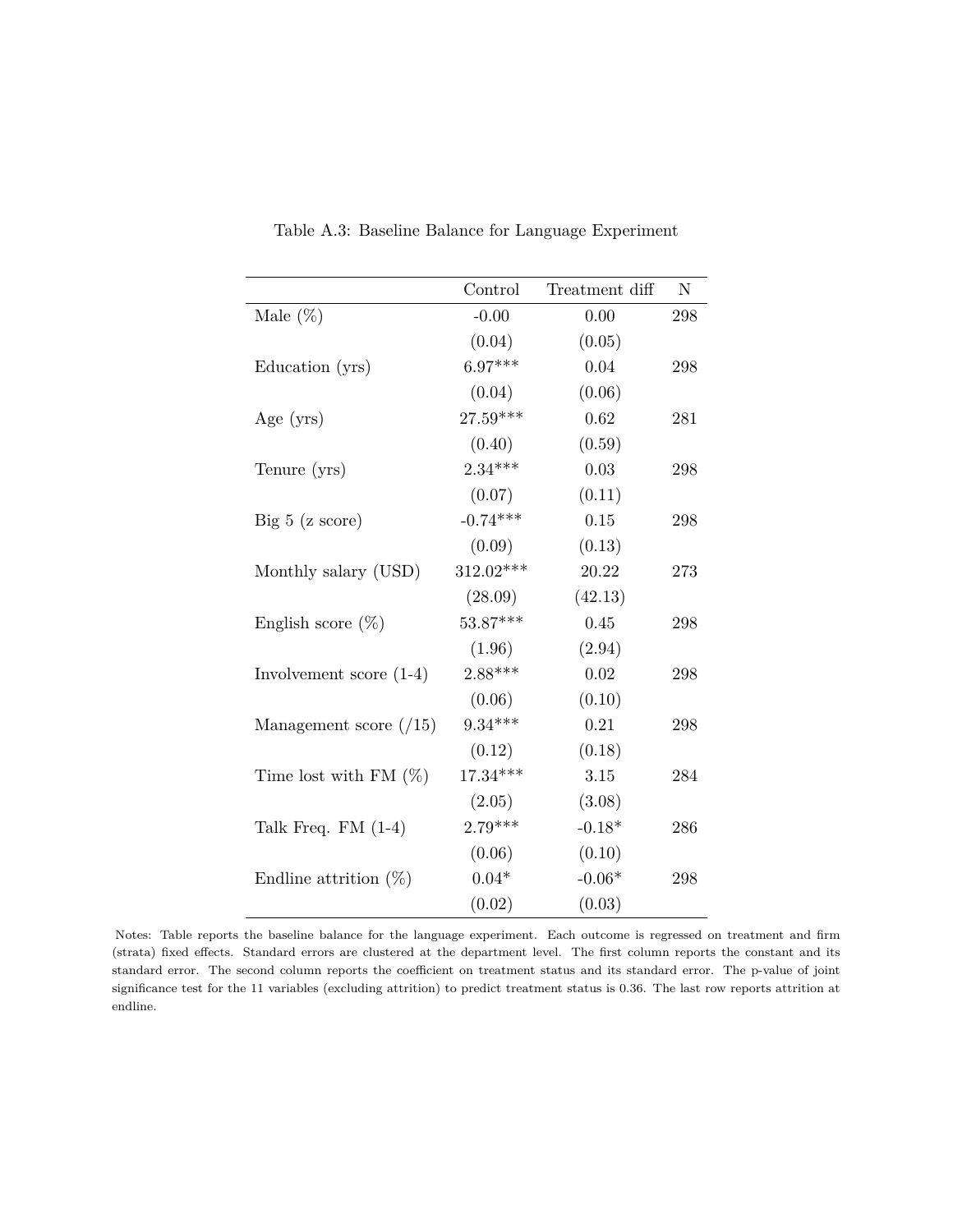## Table A.4: Management Simulation

<span id="page-48-0"></span>

| Step                     | Action                                                                                                                                                                                                                                                                                                               |
|--------------------------|----------------------------------------------------------------------------------------------------------------------------------------------------------------------------------------------------------------------------------------------------------------------------------------------------------------------|
| <b>Selecting Objects</b> | "FM" names a characteristic common to 4 (of 8) objects.<br>Eg. items made of plastic, found on an office table etc.<br>DM must identify the 4 objects by name to the "PWs".<br>(6 possible combinations)                                                                                                             |
| Order                    | Each object has a tag indicating price and weight.<br>Order of placement is determined by the metric {price, weight}<br>in {increasing, decreasing} order.<br>(4 possible combinations)                                                                                                                              |
| Placement                | "FM" indicates that objects not selected must be disposed {below the table,<br>aside the selected object and the box must be placed on the $\{\text{ground},\}$<br>table. In addition, "FM" specifies a third placement requirement of objects<br>within the box {vertical, horizontal}<br>(8 possible combinations) |
| Possible mistakes        | 1. Incorrect objects<br>2. Incorrect disposal of rejects<br>3. Incorrect box placement<br>4. Incorrect order of arrangement<br>5. Incorrect placement of shipment items                                                                                                                                              |

Notes: Table reports the details of the management simulation exercise. A management task is a randomly drawn action from the three steps. The "FM" draws a task and provides the instructions to the DM. To complete the task, the DM supervises two "PWs". Each DM received two tasks, one delivered in English and another delivered in Burmese. The last panel indicates the possible mistakes that were recorded. We record the total time to execute the task and the times spent communicating with the "FM" and the "PWs".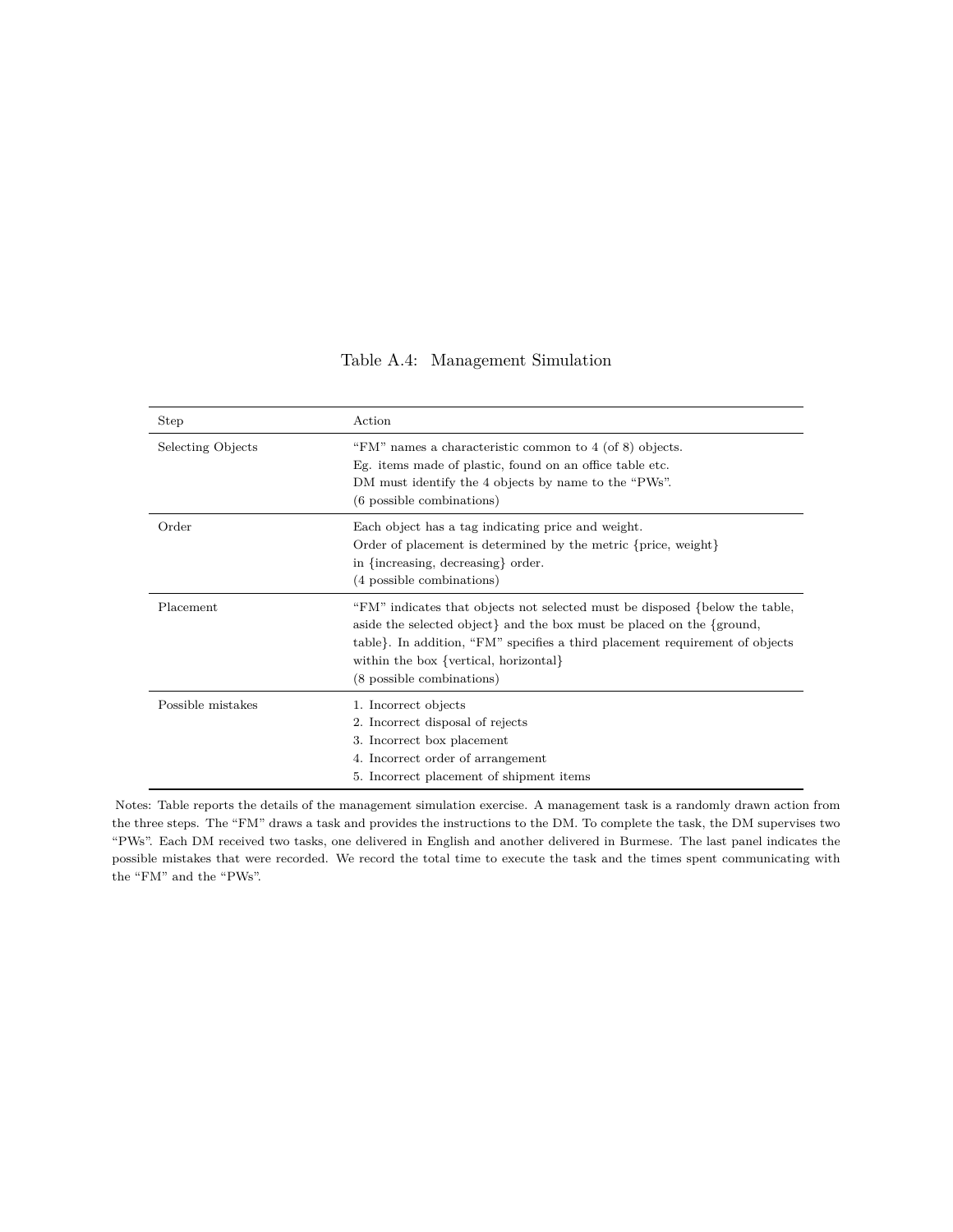<span id="page-49-0"></span>

|                                                                                 |        | Read textbooks                                                                                      | Watch news                                       |               | Take courses                   |                     |                  | New job abroad       |                  | New job MNC              | Watch                | movie                    | Travel                 |                          |                      | Study            | Social           | media                                                                                                            |
|---------------------------------------------------------------------------------|--------|-----------------------------------------------------------------------------------------------------|--------------------------------------------------|---------------|--------------------------------|---------------------|------------------|----------------------|------------------|--------------------------|----------------------|--------------------------|------------------------|--------------------------|----------------------|------------------|------------------|------------------------------------------------------------------------------------------------------------------|
|                                                                                 | ГTТ    | TOT<br>$\widehat{\mathfrak{S}}$                                                                     | Ë<br>ణ                                           | TOT<br>(4)    | ÎΠ<br>$\widetilde{\mathbf{E}}$ | TOT<br>ම            | Ë<br>E           | TOT<br>$\circledast$ | Ę<br>ತ           | TOT<br>$\widetilde{\Xi}$ | Ë                    | TOT<br>$\left(12\right)$ | Ë<br>$\left(13\right)$ | TOT<br>$\left(14\right)$ | E<br>Ë               | TOT<br>16)       | Ë<br>ÎΓ)         | TOT<br>$\left( \frac{8}{18} \right)$                                                                             |
| Treatment                                                                       | 0.056  | 0.097                                                                                               | $(0.082)$ $(0.129)$ $(0.062)$ $(0.097)$<br>0.036 | 0.061         | (0.087)<br>$-0.066$            | (0.138)<br>$-0.113$ | (0.024)<br>0.011 | (0.038)<br>0.020     | (0.067)<br>0.083 | (0.107)<br>0.143         | (0.078)<br>$-0.012$  | (0.124)<br>$-0.020$      | (0.044)<br>0.025       | (0.068)<br>0.044         | (0.050)<br>0.022     | (0.079)<br>0.038 | (0.086)<br>0.007 | (0.134)<br>0.013                                                                                                 |
| <b>Baseline</b> control                                                         | Yes    | Yes                                                                                                 | Yes                                              | Yes           | Yes                            | Yes                 | Yes              | Yes                  | Yes              | Yes                      | Yes                  | Yes                      | Yes                    | Yes                      | Yes                  | Yes              | Yes              | Yes                                                                                                              |
| Firm FEs                                                                        | Yes    | Yes                                                                                                 | Yes                                              | Ýes           | Yes                            | Yes                 | Yes              | Yes                  | Yes              | Yes                      | Yes                  | Yes                      | Yes                    | Yes                      | Yes                  | Yes              | Yes              | Yes                                                                                                              |
| Control mean                                                                    | न<br>ज | 0.41                                                                                                | 0.16                                             | 0.16          | 0.27                           | 0.27                | 0.03             | 0.03                 | Ξ                | Ξ                        | 0.59                 | 0.59                     | 0.07                   | 0.07                     | 1.07                 | 0.07             | 0.40             | 0.40                                                                                                             |
|                                                                                 | 153    | 153                                                                                                 | 153                                              | 153           | 153                            | 153                 | 153              | 153                  | 153              | .53                      | 153                  | 153                      | 153                    | 153                      | 153                  | 153              | $-53$            | 153                                                                                                              |
| R2                                                                              | 0.16   | 0.16                                                                                                | 0.11                                             | $_{0.10}$     | 0.18                           | 0.18                | 0.08             | 0.08                 | 710              | 0.16                     | 0.16                 | 0.16                     | 0.12                   | 0.13                     | 0.09                 | 0.09             | 0.12             | 0.12                                                                                                             |
| Notes: Table treatment effects on the use English outside of the workplace. DMs |        | 1997年,1998年,1998年,1998年,1998年,1998年,1998年,1998年,1998年,1998年,1998年,1998年,1998年,1998年,1998年,1998年,199 |                                                  | $\frac{1}{2}$ | $\frac{1}{2}$                  |                     |                  | Ī                    |                  | $\frac{1}{2}$            | $\ddot{\phantom{0}}$ |                          | $\ddot{\phantom{0}}$   | $\ddot{ }$<br>j          | $\ddot{\phantom{0}}$ |                  | $\ddot{a}$       | were asked "what have you used English for in the past six months" and provided with the<br>$\ddot{\phantom{a}}$ |

Table A.5: English Usage Outside of MNC Table A.5: English Usage Outside of MNC

nine possible choices described in the top row. DMs could select as many choices as they wanted. This question was dropped from the endline questionnaire after the switch to phone surveys due to COVID-19 restrictions. All regressions include strata fixed effects. Standard errors are reported in parenthesis and are clustered at the department level. nine possible choices described in the top row. DMs could select as many choices as they wanted. This question was dropped from the endline questionnaire after the switch to phone surveys due to COVID-19 restrictions. All regressions include strata fixed effects. Standard errors are reported in parenthesis and are clustered at the department level.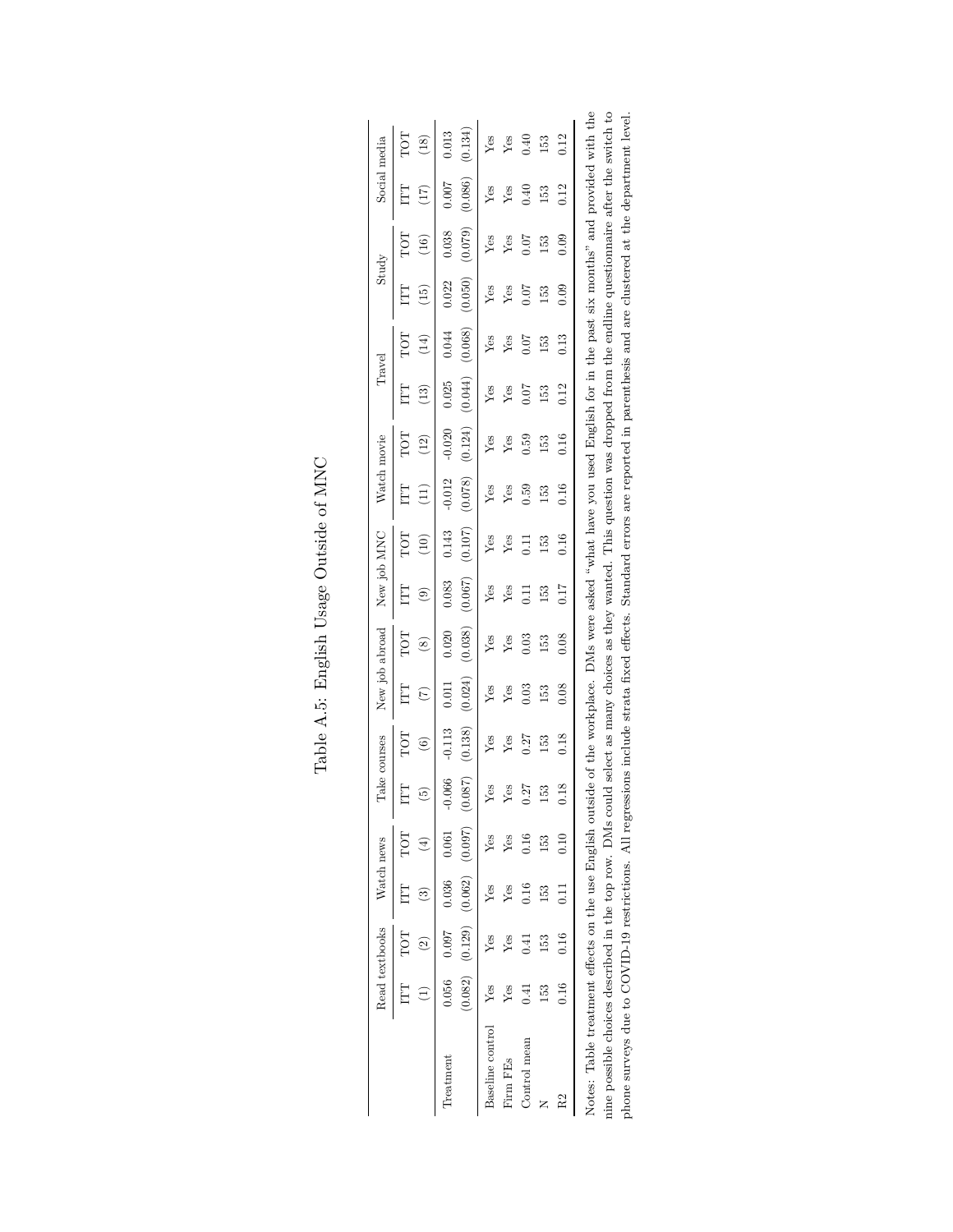<span id="page-50-0"></span>

|                  |         | Promotion      | Log wage          |                |            | N applications |
|------------------|---------|----------------|-------------------|----------------|------------|----------------|
|                  | ITT     | TOT            | ITT               | <b>TOT</b>     | <b>ITT</b> | <b>TOT</b>     |
|                  | (1)     | (2)            | $\left( 3\right)$ | (4)            | (5)        | (6)            |
| Treatment        | 0.022   | 0.036          | $-0.008$          | $-0.013$       | 0.292      | 0.486          |
|                  | (0.054) | (0.084)        | (0.069)           | (0.107)        | (0.158)    | (0.244)        |
| Baseline value   | No      | N <sub>0</sub> | N <sub>0</sub>    | N <sub>0</sub> | No         | N <sub>0</sub> |
| Strata FEs       | Yes     | Yes            | Yes               | Yes            | Yes        | Yes            |
| Control mean     |         | 0.56           |                   | 5.89           |            | 0.49           |
| 1st stage F-stat |         | 286.65         |                   | 228.64         |            | 289.05         |
| N                | 269     | 269            | 235               | 235            | 266        | 266            |
| R2               | 0.20    | 0.20           | 0.23              | 0.23           | 0.16       | 0.15           |

Table A.6: Promotion, Wages and Job Search

Notes: Table reports treatment effects on promotion, wage and job applications. Columns 1-2 is an indicator if the DM received a promotion. Columns 3-4 is log wage. Columns 5-6 is the number of job applications reported by the respondent. All regressions control for the mode of endline, include strata fixed effects and the baseline value of log wage for columns 3-4. Standard errors are reported in parenthesis and are clustered at the department level.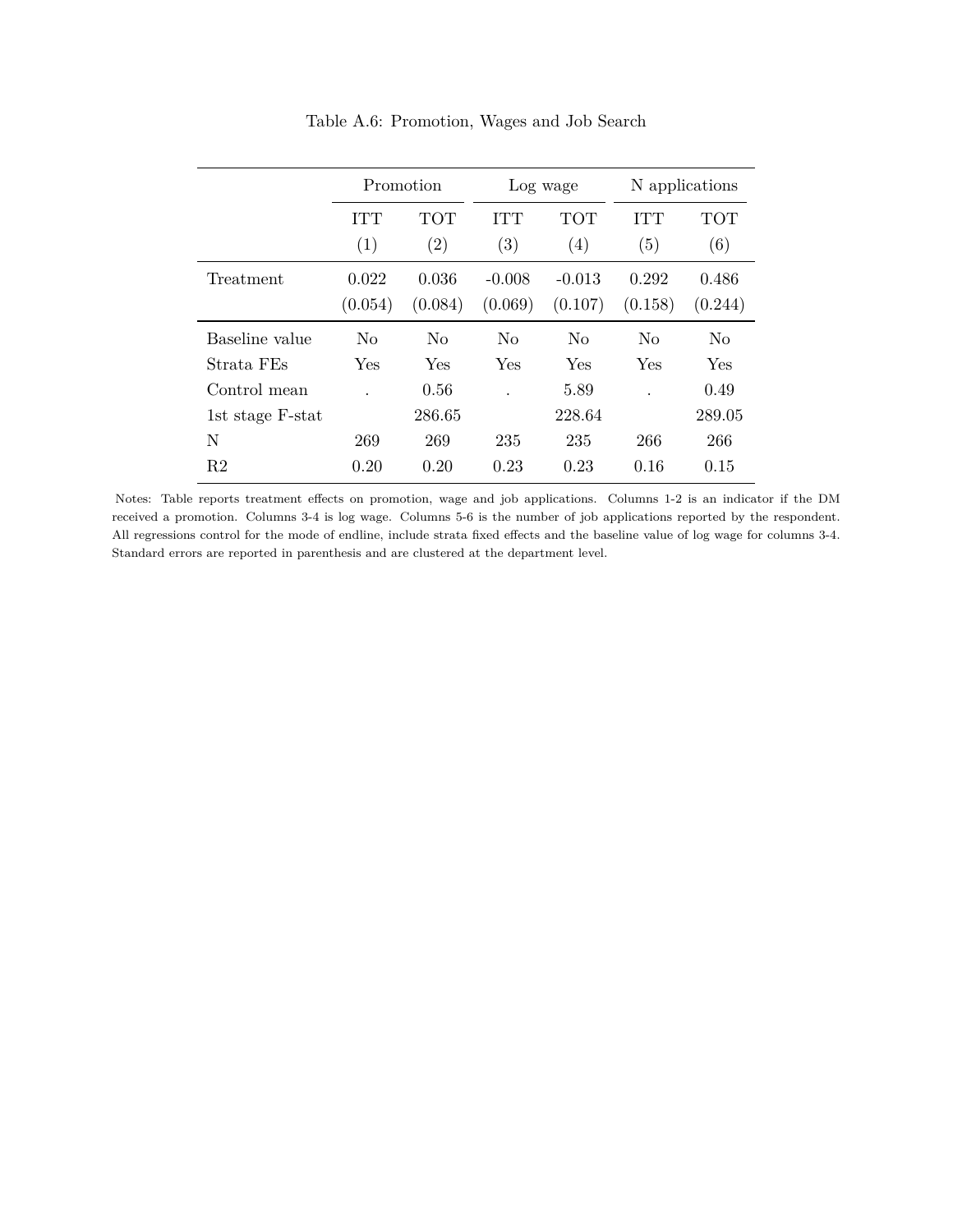<span id="page-51-0"></span>

|                           |                     |                        |                         | Panel A: English and Communication |                     |                       |                         |                       |
|---------------------------|---------------------|------------------------|-------------------------|------------------------------------|---------------------|-----------------------|-------------------------|-----------------------|
|                           |                     | English z-score<br>(1) | Talk Freq FM 1-4<br>(2) | Time FM min.<br>(3)                |                     | Time lost %<br>(4)    | People score 1-4<br>(5) | WTP FM<br>(6)         |
| N Treatment in Department |                     | $-0.121$<br>(0.076)    | $-0.032$<br>(0.104)     | $-1.261$<br>(3.975)                |                     | $-0.064$<br>(2.207)   | $-0.082$<br>(0.100)     | 18.510<br>(12.486)    |
| N Total in Department     |                     | 0.062<br>(0.044)       | $-0.005$<br>(0.069)     | 2.393<br>(2.355)                   |                     | 1.677<br>(1.212)      | 0.043<br>(0.062)        | $-7.653$<br>(8.757)   |
| Baseline control          |                     | Yes                    | Yes                     | Yes                                |                     | Yes                   | Yes                     | Yes                   |
| Firm FEs                  |                     | Yes                    | Yes                     | Yes                                |                     | Yes                   | Yes                     | Yes                   |
| Control mean              |                     | $-0.08$                | 2.58                    | 25.18                              |                     | 17.45                 | 2.28                    | 32.23                 |
| N                         |                     | 126                    | 104                     | 80                                 |                     | 103                   | 130                     | 98                    |
| R <sub>2</sub>            |                     | 0.58                   | 0.45                    | 0.37                               |                     | 0.33                  | 0.68                    | 0.21                  |
|                           |                     |                        | Instructions in English | Panel B: Management simulation     |                     |                       | Instructions in Burmese |                       |
|                           | "PWs" Time<br>(1)   | "PWs" Mistakes<br>(2)  | "FMs" Time<br>(3)       | "FM" Questions<br>(4)              | "PWs" Time<br>(5)   | "PWs" Mistakes<br>(6) | "FM" Time<br>(7)        | "FM" Questions<br>(8) |
| N Treatment in Department | 0.264<br>(0.145)    | $-0.048$<br>(0.187)    | $-0.209$<br>(0.073)     | $-0.165$<br>(0.255)                | $-0.091$<br>(0.065) | $-0.058$<br>(0.127)   | $-0.038$<br>(0.069)     | 0.103<br>(0.244)      |
| N Total in Department     | $-0.156$<br>(0.098) | 0.095<br>(0.134)       | 0.146<br>(0.047)        | $-0.007$<br>(0.260)                | 0.056<br>(0.040)    | 0.047<br>(0.076)      | 0.055<br>(0.046)        | $-0.032$<br>(0.151)   |
| Baseline control          | No                  | No                     | No                      | No                                 | No                  | No                    | N <sub>o</sub>          | No                    |
| Firm FEs                  | Yes                 | Yes                    | Yes                     | Yes                                | Yes                 | Yes                   | Yes                     | Yes                   |
| Control mean              | 1.28                | 1.85                   | 1.89                    | 1.97                               | 0.88                | 0.63                  | 1.15                    | 1.27                  |
| N                         | 75                  | 75                     | 75                      | 75                                 | 75                  | 75                    | 75                      | 75                    |
| R <sub>2</sub>            | 0.23                | 0.26                   | 0.60                    | 0.39                               | 0.34                | 0.28                  | 0.33                    | 0.12                  |

Table A.7: Spillovers to Control DMs

Notes: Table examines spillovers to control DMs. In each column, we regress the outcome of interest at endline on the number of treated DMs working in the same department as the control DMs. We control for the total number of DMs in the department (measured at baseline). Panel A examines English and communication outcomes. Panel B examines outcomes from the management simulation.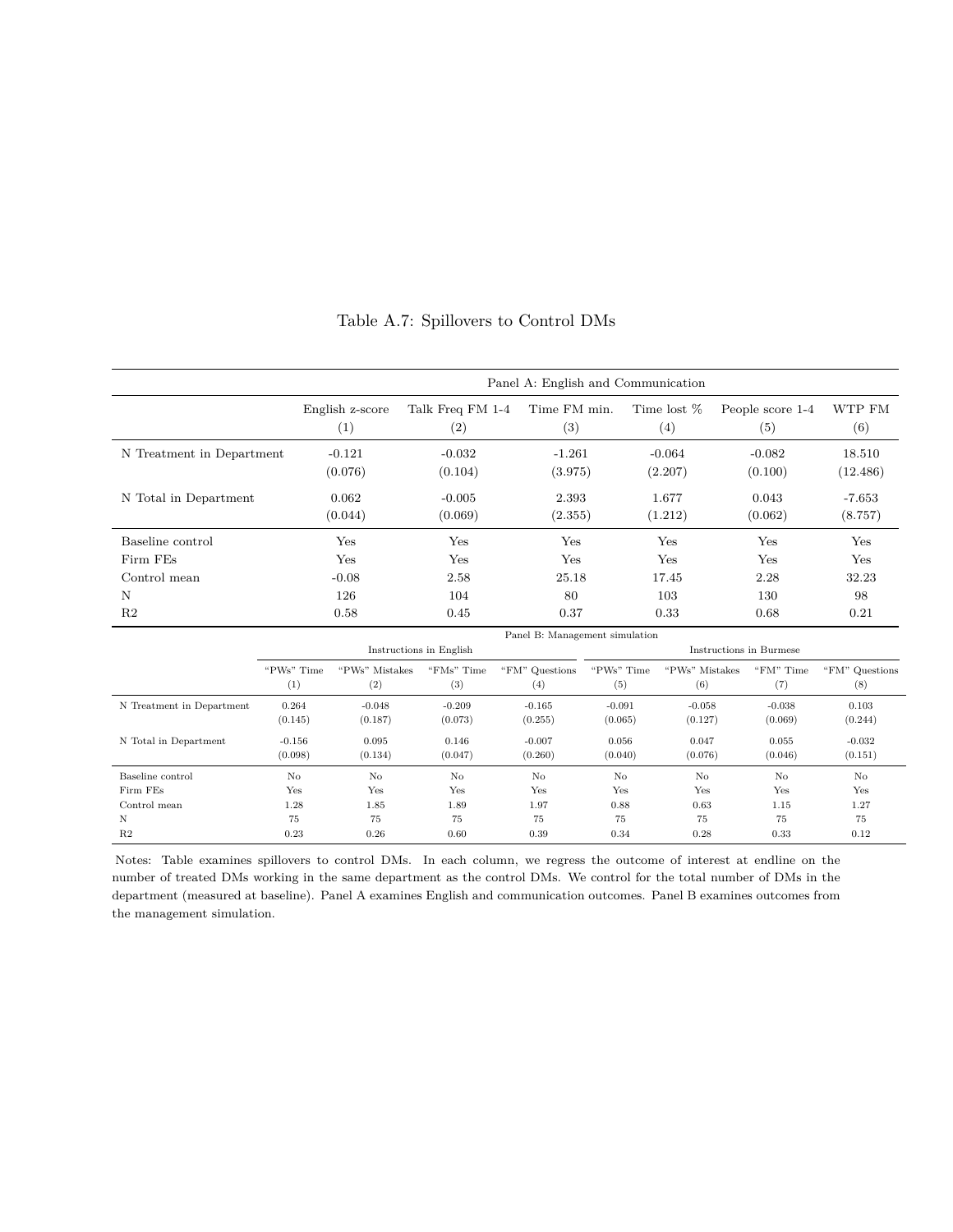# Figure A.1: Firms by Origin and Sector

<span id="page-52-0"></span>

Notes: Figure displays the origin and sectors of the MNCs operating at the SEZ in 2018. One firm is majority Myanmar owned but is partially owned by a Japanese consortium and the CEO of the firm is an foreign expat, and so we include this firm in the analysis.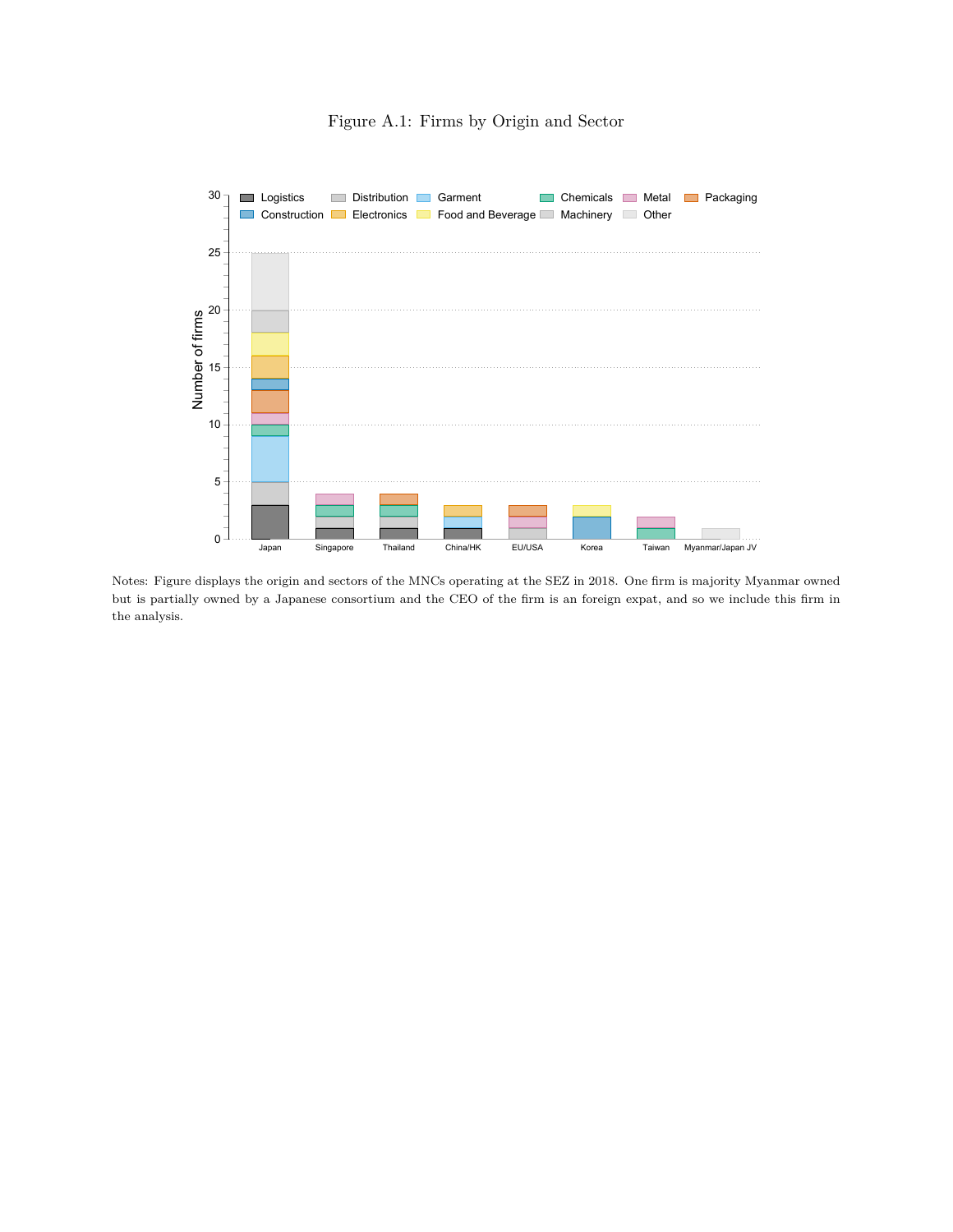## Figure A.2: Expectations on learning by employees at the MNCs

<span id="page-53-0"></span>

Panel A: Benefits of Working at MNCs





Notes: Figure displays the share of DMs who reported the particular benefit as their primary benefit of working at MNCs in the SEZ (Panel A) and the share of DMs that reported the particular skill as the primary skill they were hoping to acquire (Panel B). These data come from a pilot survey conducted in June 2017.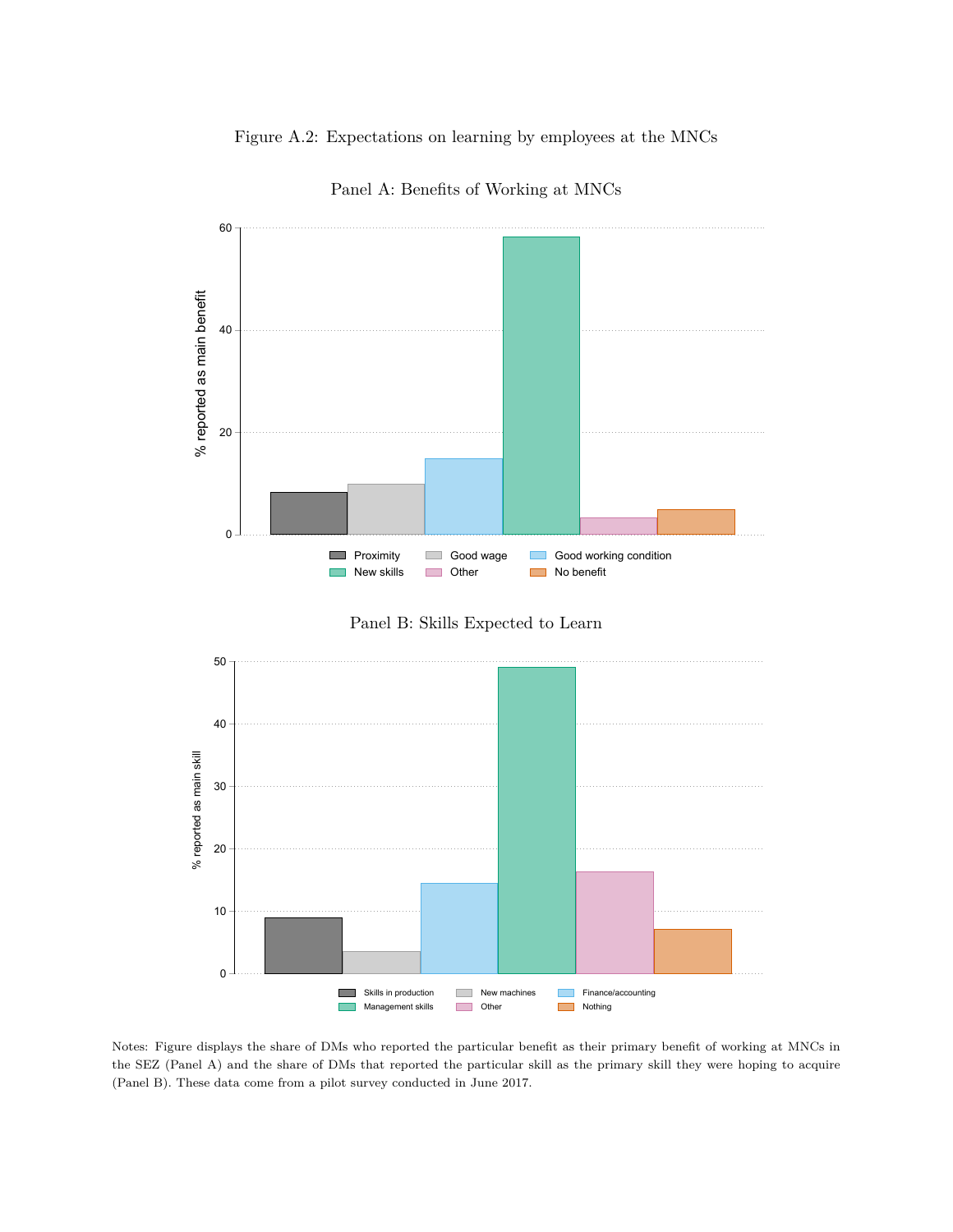<span id="page-54-0"></span>

Figure A.3: Comparison with Language provider's scores

Notes: Figure displays a scatter plot and the line of best fit of the score obtained in the test administered by language training provider and the score obtained on our tailored English test for the  ${\rm N=123}$  DMs who took both assesments.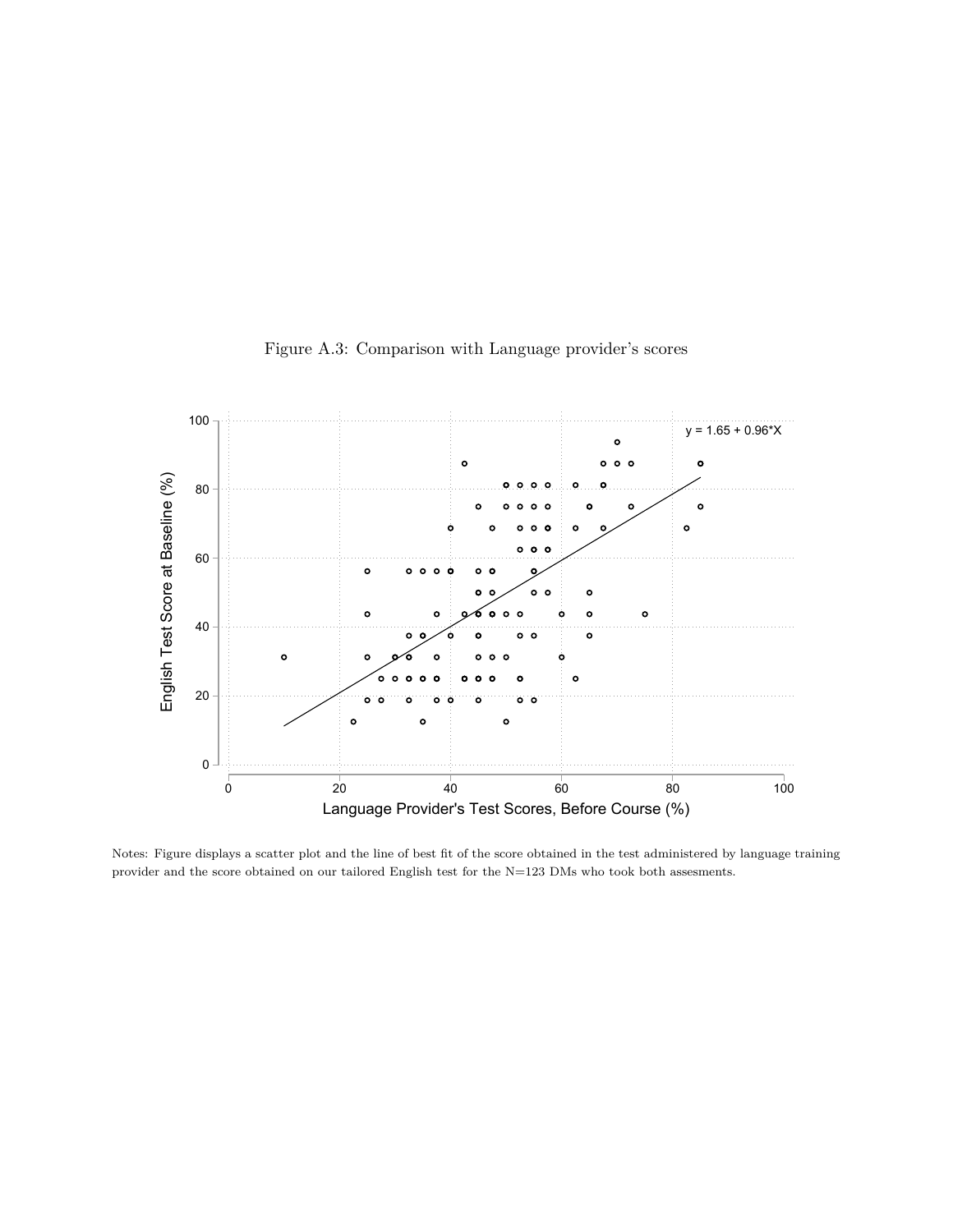<span id="page-55-0"></span>



Notes: Figure displays the distribution of DM test scores on the native language of FMs at their company, and the distribution of FM test scores in Burmese.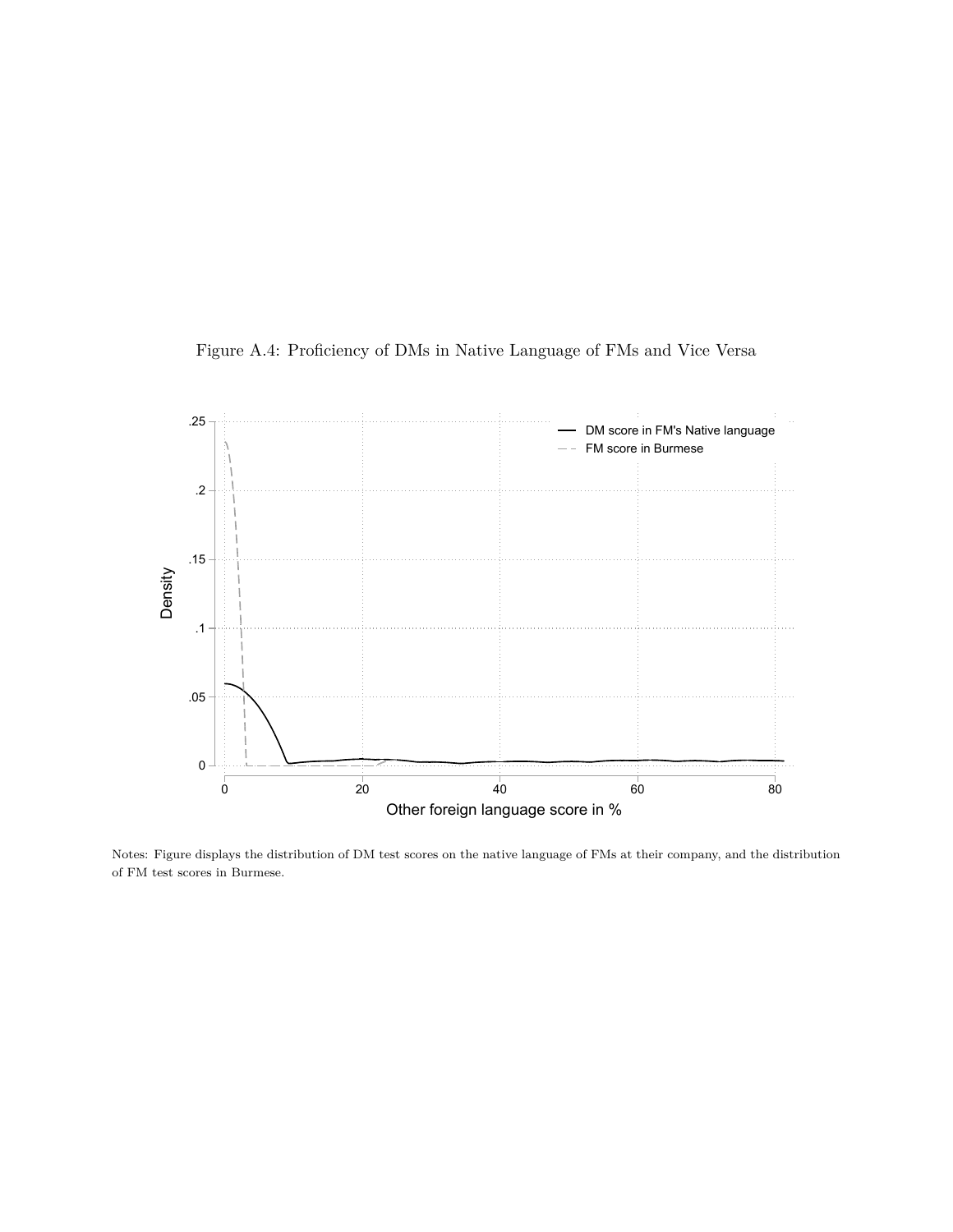<span id="page-56-0"></span>

# Figure A.5: Attendance by Treatment DMs

Notes: Figure plots the distribution of attendance of treatment DMs at the 24-session language training, for DMs who showed up to at least one session. The unit is the number of sessions (each session lasts two hours).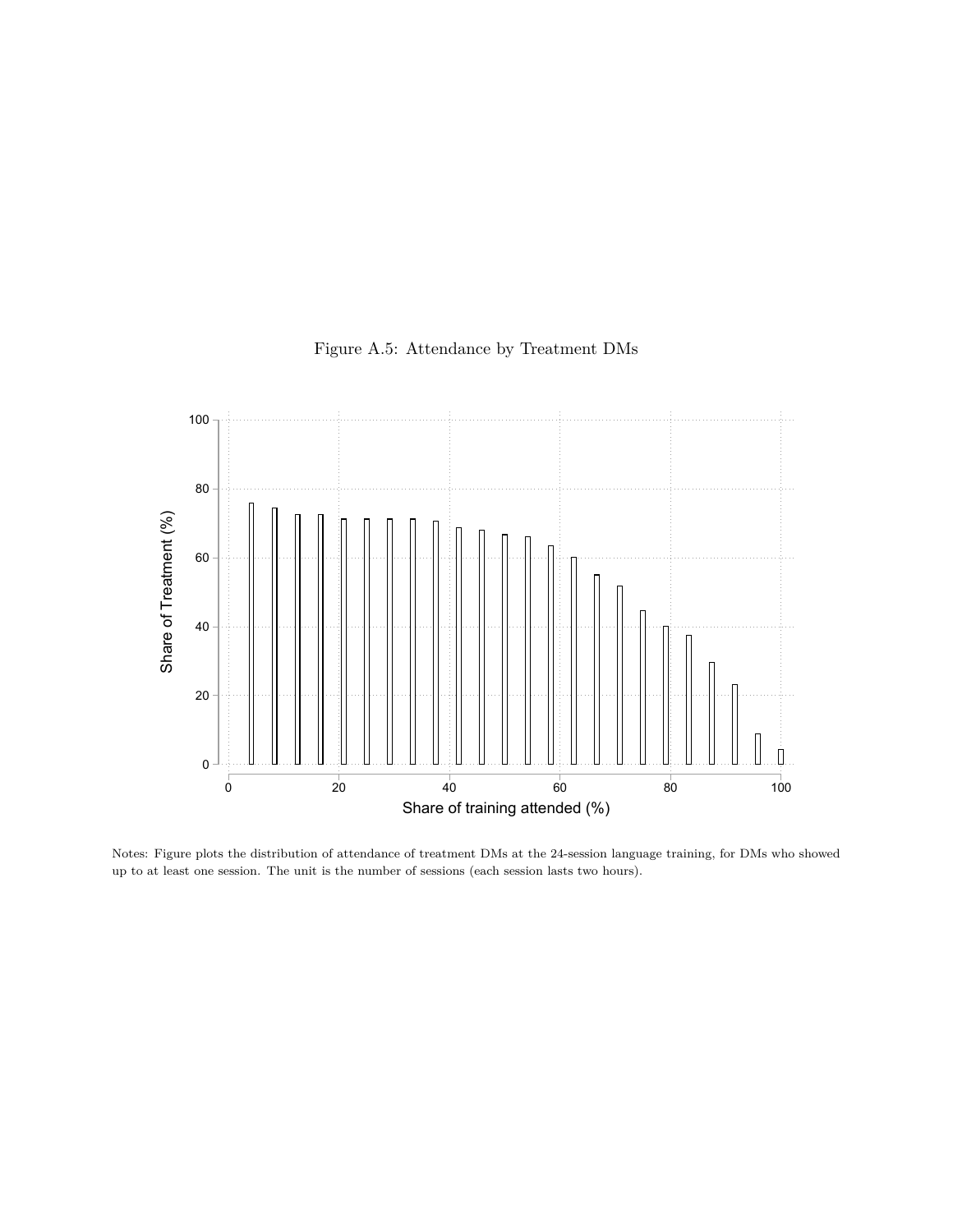

<span id="page-57-0"></span>

Panel A: DMs WTP for a one-hour Meeting with the FM

Notes: Figure plots the empirical cumulative distribution of the DMs WTP for a one-hour "one-on-one" conversation with their FM. The vertical bars show the mean and maximum FM hourly wage.



Panel B: Ideal vs Actual communication

Notes: Figure plots the empirical cumulative distribution function of the quantity of time (in hours) DM spent talking with their FM in the past seven days, and the quantity of time they would have liked to spend talking with their FM in the past seven days. This question was asked to 96 DMs at the follow-up survey in 2021, which was halted due to the military coup.